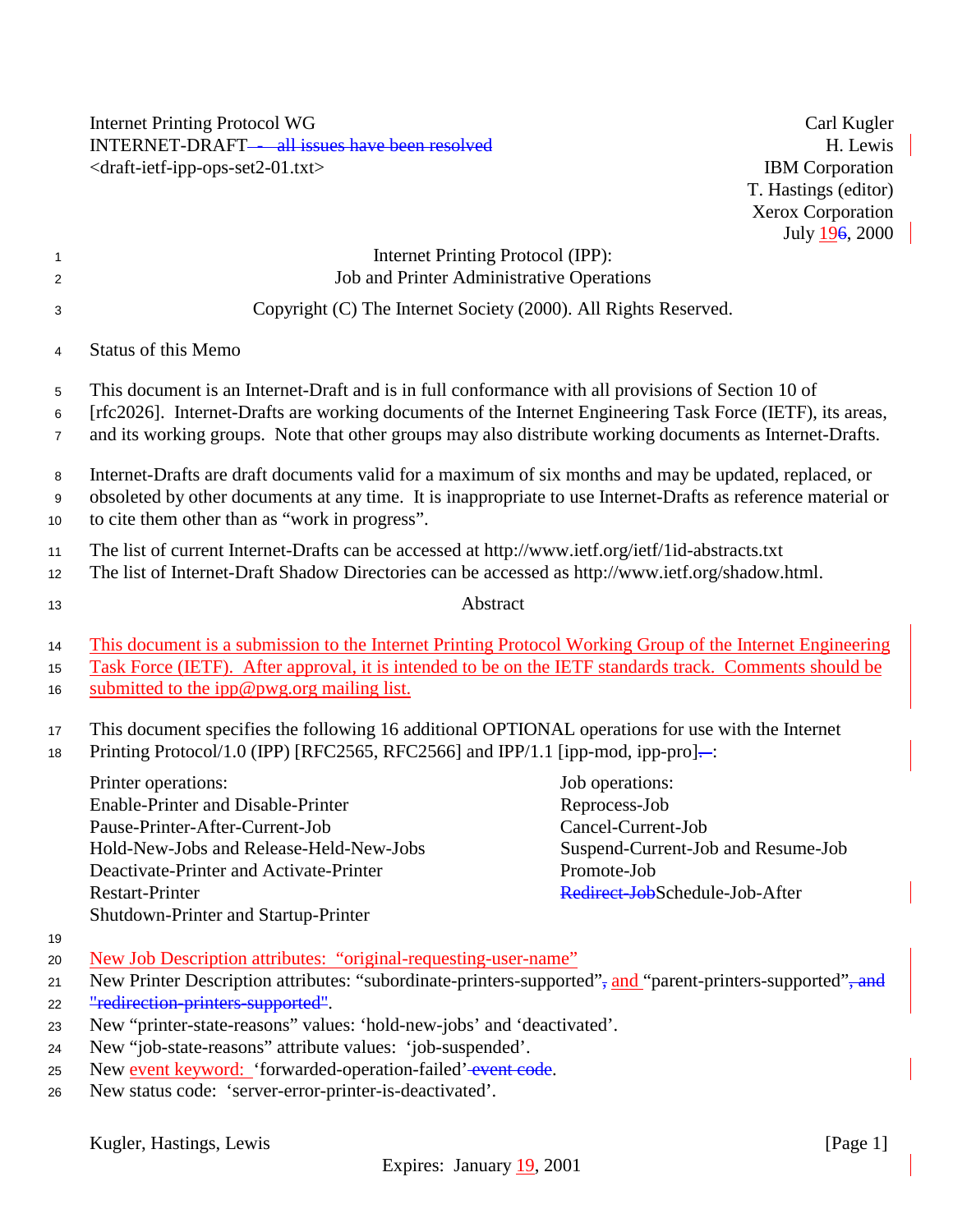- The scope of IPP, is characterized in RFC2526 "Design Goals for an Internet Printing Protocol". It is not
- the intent of this document to revise or clarify this scope or conjecture as to the degree of industry adoption
- or trends related to IPP within printing systems. It is the intent of this document to extend the original set
- of operations in a similar fashion to the Set1 extensions which referred to IPP/1.0 and were later incorporated into IPP/1.1.
- The full set of IPP documents includes:
- Design Goals for an Internet Printing Protocol [RFC2567]
- Rationale for the Structure and Model and Protocol for the Internet Printing Protocol [RFC2568]
- Internet Printing Protocol/1.1: Model and Semantics [IPP-MOD]
- Internet Printing Protocol/1.1: Encoding and Transport [IPP-PRO]
- Internet Printing Protocol/1.1: Implementer's Guide [IPP-IIG]
- Mapping between LPD and IPP Protocols [RFC2569]
- Internet Printing Protocol (IPP): IPP Event Notification Specification [ipp-ntfy]
- 
- The "Design Goals for an Internet Printing Protocol" document takes a broad look at distributed printing

functionality, and it enumerates real-life scenarios that help to clarify the features that need to be included

in a printing protocol for the Internet. It identifies requirements for three types of users: end users,

operators, and administrators. It calls out a subset of end user requirements that are satisfied in IPP/1.0. A

- few OPTIONAL operator operations have been added to IPP/1.1.
- The "Rationale for the Structure and Model and Protocol for the Internet Printing Protocol" document
- describes IPP from a high level view, defines a roadmap for the various documents that form the suite of IPP specification documents, and gives background and rationale for the IETF working group's major decisions.
- The "Internet Printing Protocol/1.1: Model and Semantics", describes a simplified model with abstract
- objects, their attributes, and their operations that are independent of encoding and transport. It introduces a
- Printer object and a Job object. The Job object optionally supports multiple documents per Job. It also
- addresses security, internationalization, and directory issues.

 The "Internet Printing Protocol/1.1: Encoding and Transport" document is a formal mapping of the abstract operations and attributes defined in the model document onto HTTP/1.1 [RFC2616]. It defines the encoding rules for a new Internet MIME media type called "application/ipp". This document also defines the rules for transporting over HTTP a message body whose Content-Type is "application/ipp". This document defines a new scheme named 'ipp' for identifying IPP printers and jobs.

- 
- The "Internet Printing Protocol/1.1: Implementer's Guide" document gives insight and advice to
- implementers of IPP clients and IPP objects. It is intended to help them understand IPP/1.1 and some of the
- considerations that may assist them in the design of their client and/or IPP object implementations. For example, a typical order of processing requests is given, including error checking. Motivation for some of
- the specification decisions is also included.
- The "Mapping between LPD and IPP Protocols" document gives some advice to implementers of gateways between IPP and LPD (Line Printer Daemon) implementations.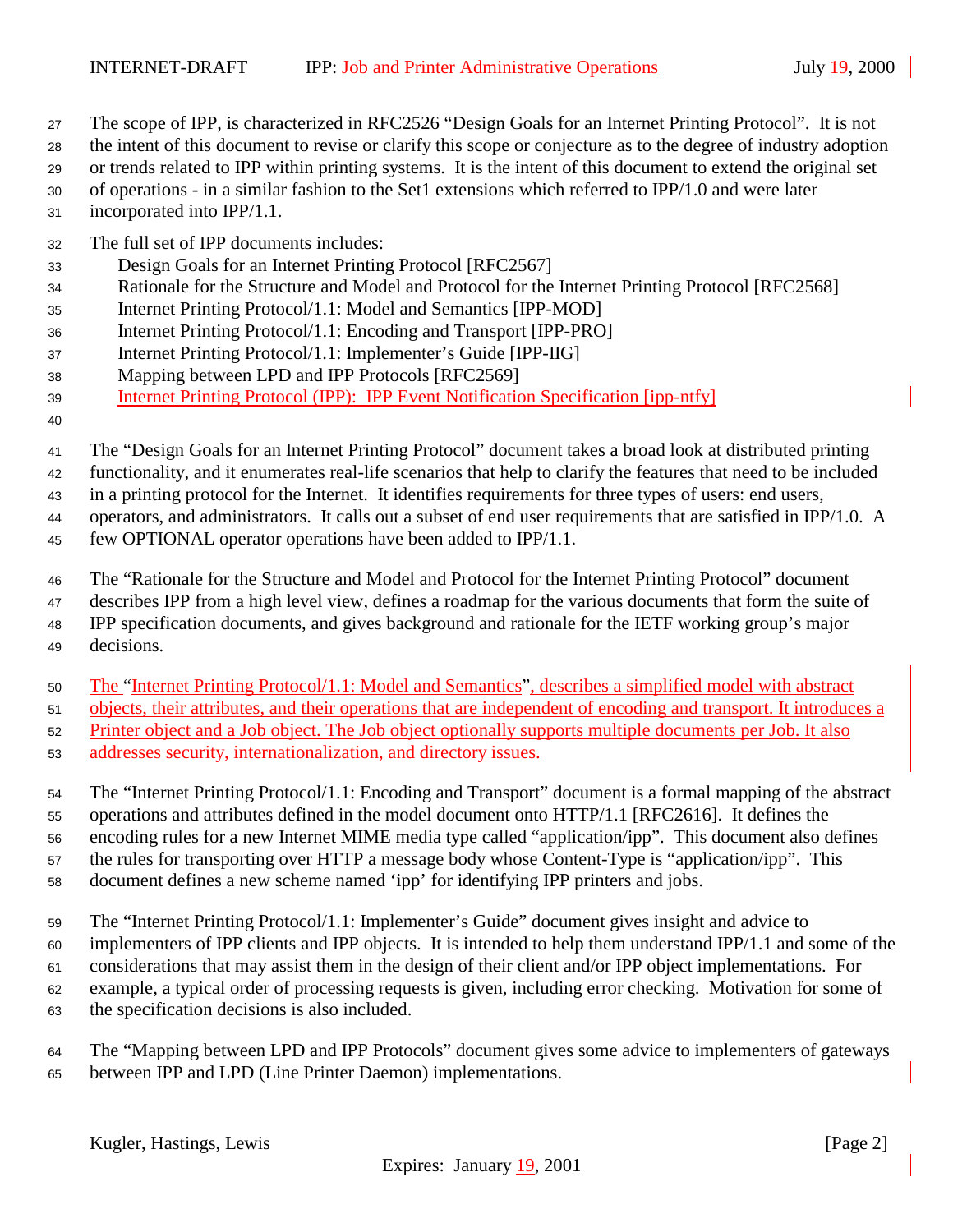- 66 The "Internet Printing Protocol (IPP): IPP Event Notification Specification" document defines the
- 67 semantics for Subscription Creation Operations and the requirements for other Delivery Method documents
- <sup>68</sup> to define a Delivery Method to carry an Event Notifications to a Notification Recipient.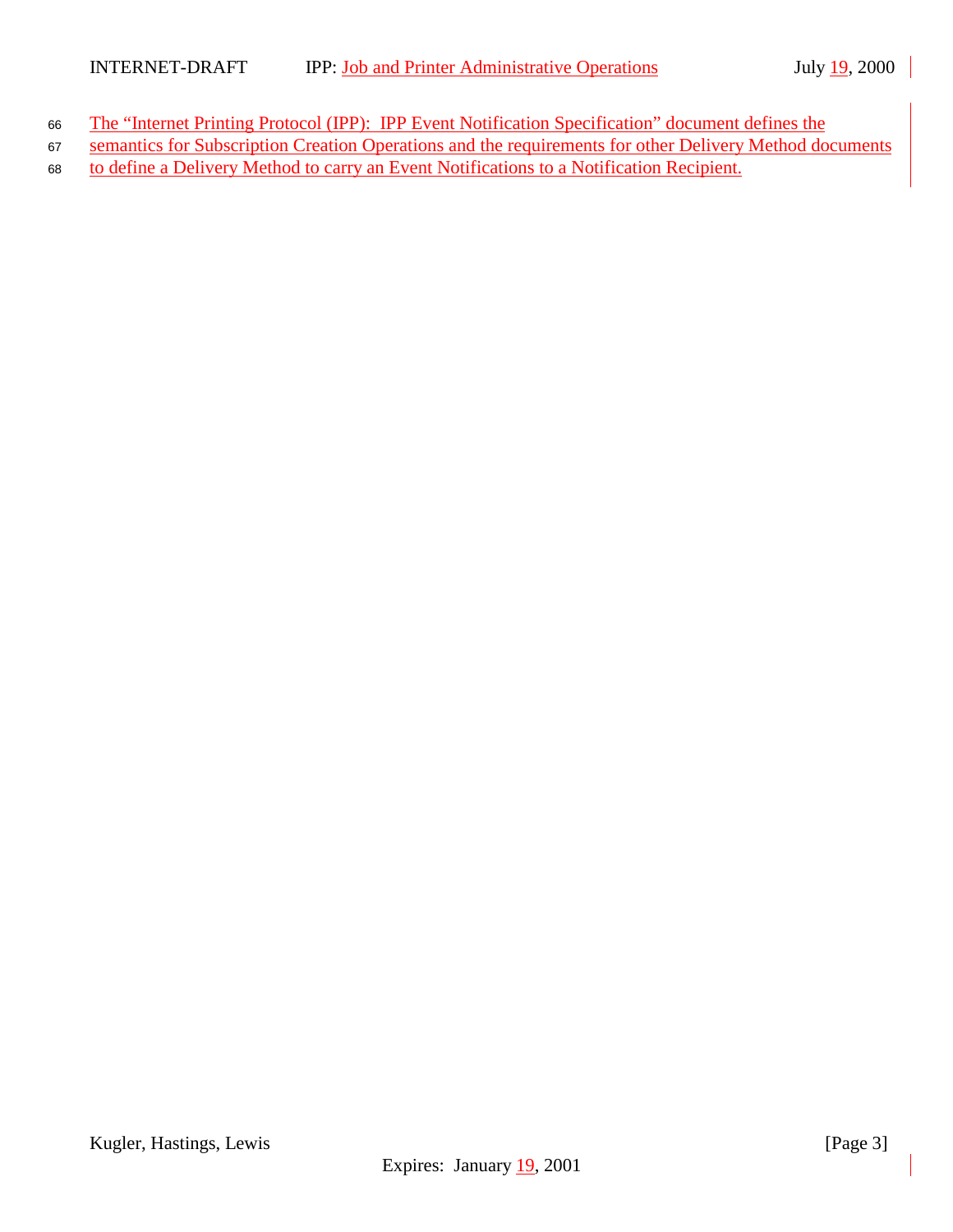**Table of Contents**

| 70  | 1              |                                           |     |
|-----|----------------|-------------------------------------------|-----|
| 71  | $\overline{2}$ |                                           |     |
| 72  | 2.1            |                                           |     |
|     | 2.2            |                                           |     |
| 73  |                |                                           |     |
| 74  | $\mathfrak{Z}$ |                                           |     |
| 75  | 3.1            |                                           |     |
| 76  | 3.1.1          | Disable-Printer Operation                 | 14  |
| 77  | 3.1.2          | <b>Enable-Printer Operation</b>           | 14  |
| 78  | 3.2            |                                           |     |
| 79  | 3.2.1          | Pause-Printer-After-Current-Job operation | 15  |
| 80  | 3.3            |                                           |     |
| 81  | 3.3.1          | Hold-New-Jobs operation                   | 17  |
| 82  | 3.3.2          | Release-Held-New-Jobs operation           | 18  |
| 83  | 3.4            |                                           |     |
| 84  | 3.4.1          | Deactivate-Printer operation              | 19  |
| 85  | 3.4.2          | Activate-Printer operation                | 19  |
| 86  | 3.5            |                                           |     |
| 87  | 3.5.1          | <b>Restart-Printer operation</b>          | 20  |
| 88  | 3.5.2          | <b>Shutdown-Printer Operation</b>         | 20  |
| 89  | 3.5.3          | <b>Startup-Printer operation</b>          | 21  |
| 90  | 4              |                                           |     |
| 91  | 4.1            |                                           |     |
| 92  | 4.2            |                                           |     |
| 93  | 4.3            |                                           |     |
| 94  | 4.3.1          | Suspend-Current-Job operation             | 23  |
| 95  | 4.3.2          | Resume-Job operation                      | 24  |
| 96  | 4.4            |                                           | .25 |
| 97  | 4.4.1          | Promote-Job operation                     | 25  |
| 98  | 4.4.2          | Schedule-Job-After operation              | 27  |
| 99  | 5              |                                           |     |
| 100 | 5.1            |                                           |     |
|     |                |                                           |     |
| 101 | 6              |                                           |     |
| 102 | 7              |                                           |     |
| 103 | 7.1            |                                           |     |
| 104 | 7.2            |                                           |     |
| 105 | 8              |                                           |     |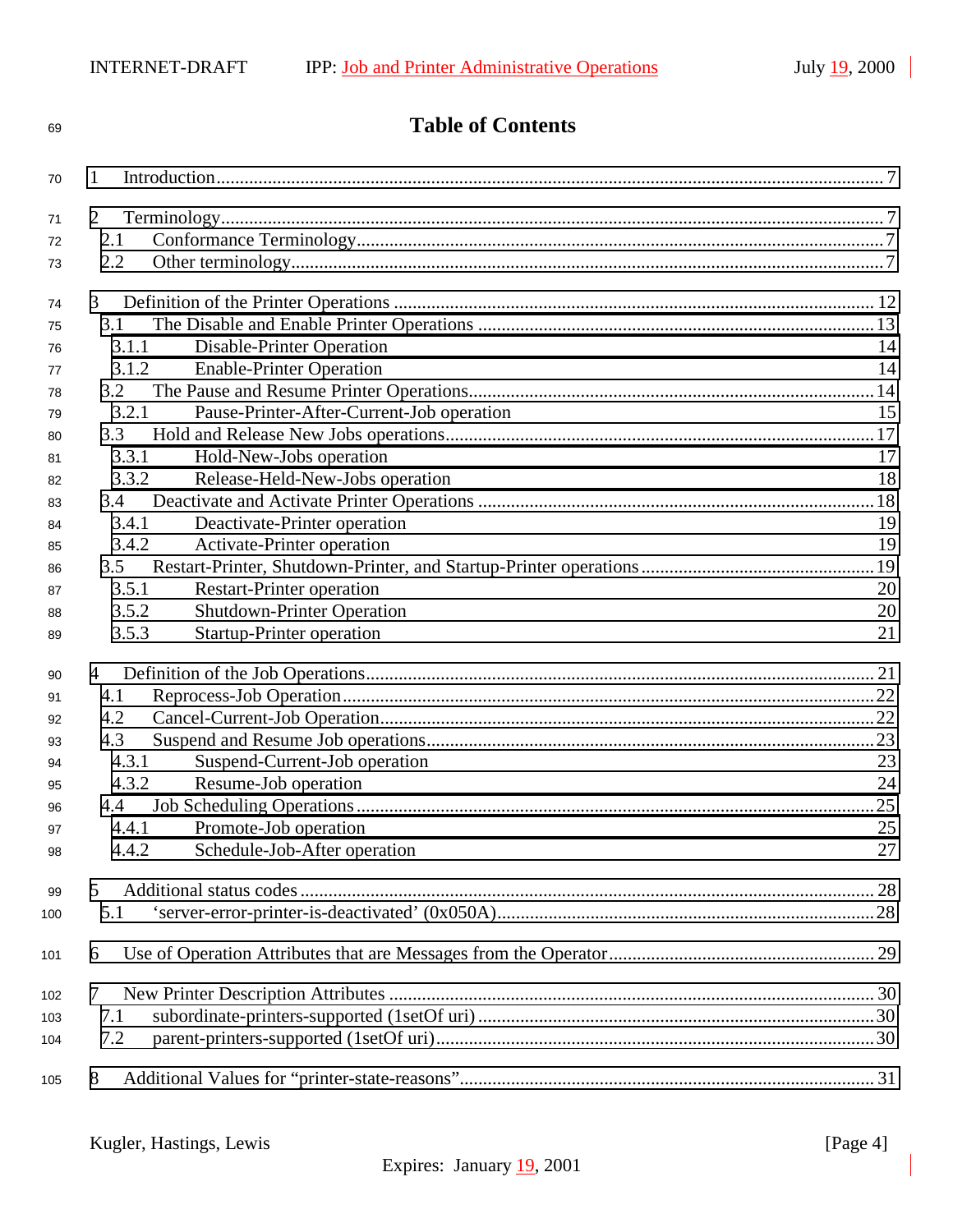| 106 | 8.1    |                                                                                      |    |
|-----|--------|--------------------------------------------------------------------------------------|----|
| 107 | 8.2    |                                                                                      |    |
|     |        |                                                                                      |    |
| 108 | 9      |                                                                                      |    |
| 109 | 9.1    |                                                                                      |    |
| 110 | 10     |                                                                                      |    |
| 111 |        |                                                                                      |    |
| 112 | 11.1   |                                                                                      |    |
| 113 | 11.2   |                                                                                      |    |
| 114 | 11.3   | Printer object attributes used to represent Printer Fan-Out and Printer Fan-In 33    |    |
| 115 | 11.4   |                                                                                      |    |
| 116 | 11.5   |                                                                                      |    |
| 117 | 11.6   |                                                                                      |    |
| 118 | 11.7   |                                                                                      |    |
| 119 | 11.7.1 | Forwarding requests that affect Printer objects                                      | 37 |
| 120 | 11.7.2 | Forwarding requests that affect Jobs                                                 | 37 |
| 121 |        |                                                                                      |    |
| 122 |        |                                                                                      |    |
| 123 |        |                                                                                      |    |
| 124 | 15     |                                                                                      |    |
| 125 | 16     |                                                                                      |    |
| 126 | 17     |                                                                                      |    |
| 127 | 18     |                                                                                      |    |
| 128 |        |                                                                                      |    |
| 129 |        | <b>List of Tables</b>                                                                |    |
| 130 |        |                                                                                      |    |
| 131 |        |                                                                                      |    |
| 132 |        |                                                                                      |    |
| 133 |        |                                                                                      |    |
| 134 |        |                                                                                      |    |
| 135 |        |                                                                                      |    |
| 136 |        |                                                                                      |    |
| 137 |        |                                                                                      |    |
| 138 |        | Table 10- Conformance Requirement Dependencies for "printer-state-reasons" Values 40 |    |
| 139 |        | Table 11- Conformance Requirement Dependencies for "job-state-reasons" Values  40    |    |
| 140 |        |                                                                                      |    |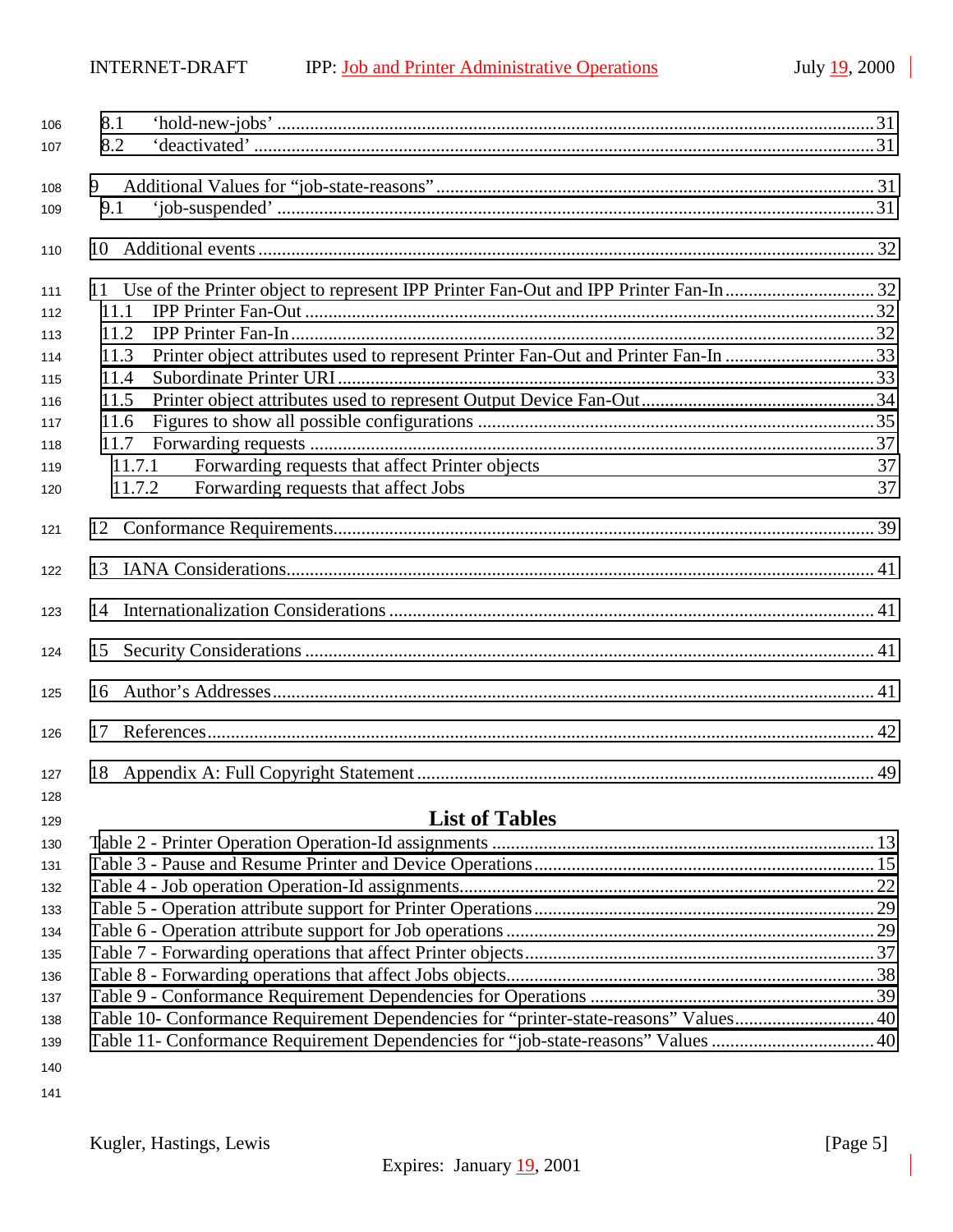# **List of Figures**

Kugler, Hastings, Lewis [Page 6] Expires: January 19, 2001

| 146 |  |
|-----|--|
|     |  |
|     |  |
| 149 |  |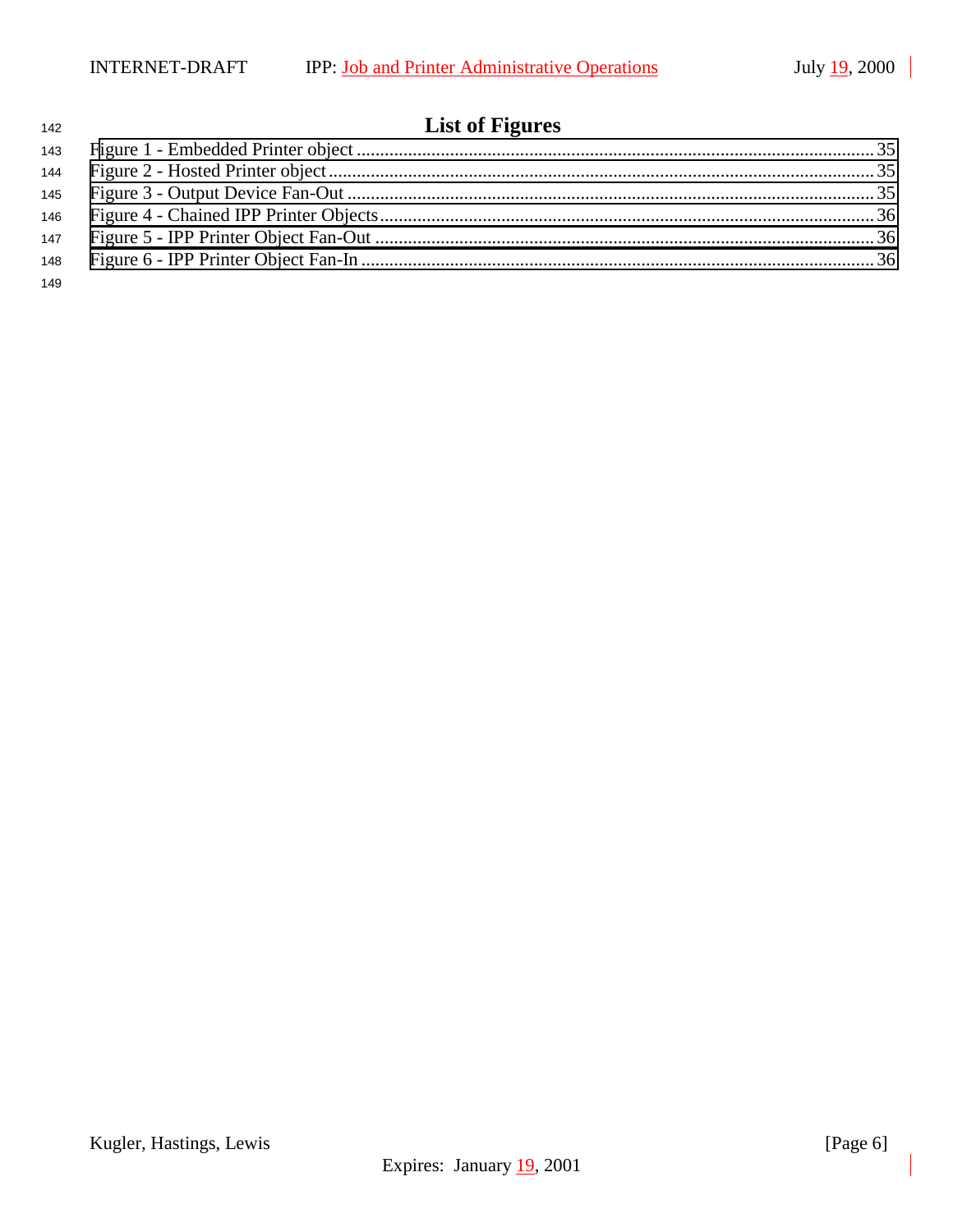<span id="page-6-0"></span>

# **1 Introduction**

 The Internet Printing Protocol (IPP) is an application level protocol that can be used for distributed printing using Internet tools and technologies. IPP version 1.1 ([ipp-mod, ipp-pro]) focuses on end user functionality with a few administrative operations included. This document defines additional OPTIONAL 155 end user, operator, and administrator operations used to control Jobs and Printers. In addition, this document extends the semantic model of the Printer object by allowing them to be configured into trees and/or inverted trees that represent Printer object Fan-Out and Printer object Fan-In, respectively. The special case of a tree with only a single Subordinate node represents Chained Printers. This document is a registration proposal for an extension to IPP/1.0 and IPP/1.1 following the registration procedures in those documents.

 The requirements and use cases for this document are defined in [ipp-ops-admin-req]. That document also includes requirements and use cases for operations on the Device object which is the subject of a third

document [ipp-device-ops]. That [ipp-device-ops] document is not needed in order to implement the

- 
- operations defined in this document.

# **2 Terminology**

This section defines terminology used throughout this document.

# **2.1 Conformance Terminology**

- Capitalized terms, such as MUST, MUST NOT, REQUIRED, SHOULD, SHOULD NOT, MAY, NEED
- NOT, and OPTIONAL, have special meaning relating to conformance as specified in RFC 2119
- 170 [RFC2119] and . These terms are defined in [ipp-mod] section 12.1 on conformance terminology, most of
- 171 which is taken from RFC 2119 [RFC2119]. These terms refer to conformance to this document or a
- particular operation, if this document or operation is implemented.
- The following specialization of these terms apply to this document:
- 174 REQUIRED: if an implementation supports the extensions an operation described in this document, it MUST support a REQUIRED feature described with that operation.
- 176 OPTIONAL: if an implementation supports the extensions an operation described in this document, it 177 MAY support an OPTIONAL feature described with that operation.
- **2.2 Other terminology**
- This document uses terms such as "attributes", "keywords", and "support". These terms have special meaning and are defined in the model terminology [ipp-mod] section 12.2.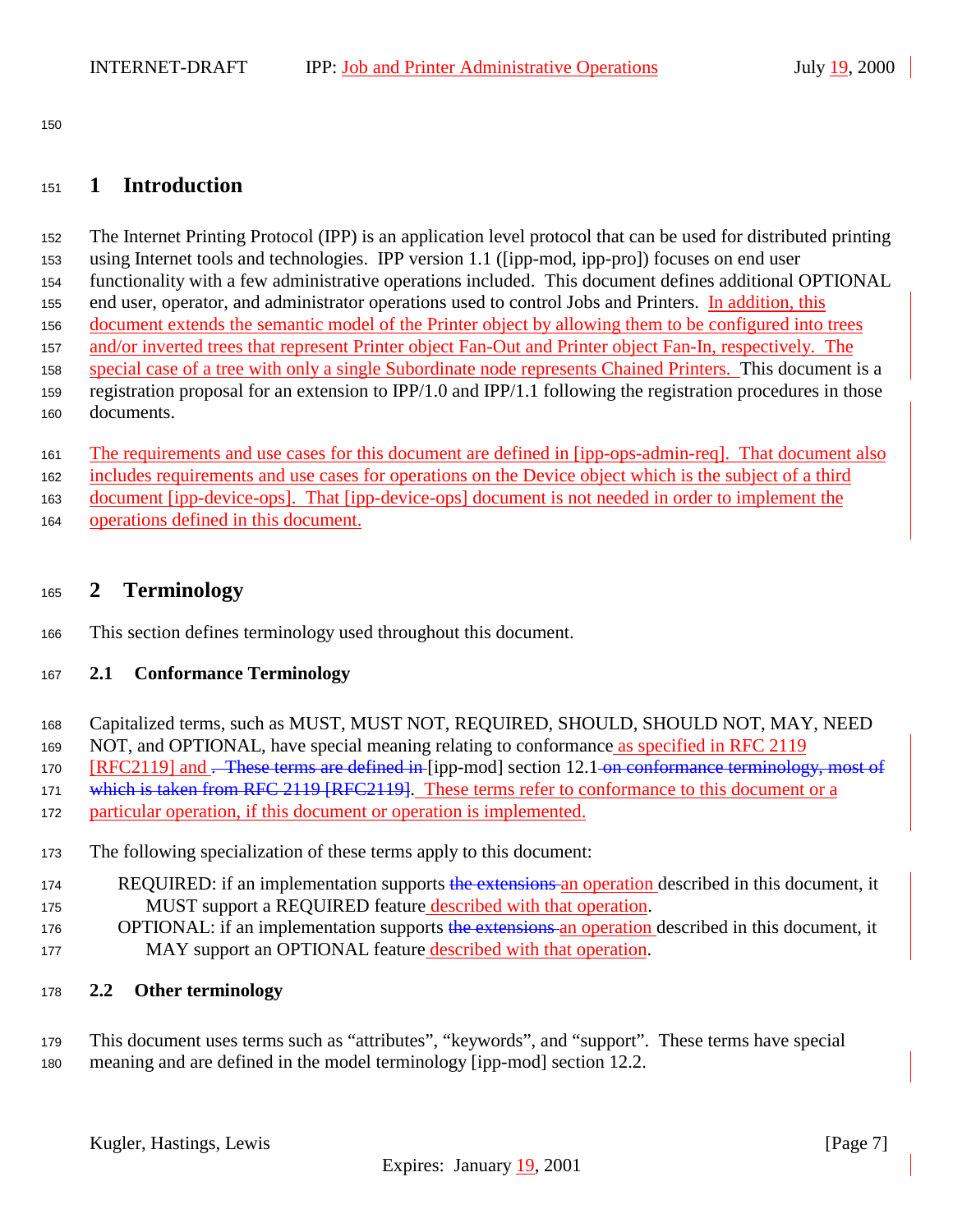| 181 |  |  |  |  |  | In addition, the following capitalized terms are defined $\frac{1}{2}$ . |
|-----|--|--|--|--|--|--------------------------------------------------------------------------|
|-----|--|--|--|--|--|--------------------------------------------------------------------------|

- **IPP Printer object (or Printer for short)** a software abstraction defined by [ipp-mod]. **Printer Operation - an operation whose target is an IPP Printer object and whose effect is on the Printer object.**
- **Output Device**  the physical imaging mechanism that an IPP Printer controls. Note: while this term is capitalized in this specification (but not in [ipp-mod]), there is no formal object called an Output Device defined in this document (or [ipp-mod]).
- **Device Operation an operation whose target is an IPP Printer object and whose defined effect is on an Output Device.**
- **Output Device Fan-Out** a configuration in which an IPP Printer controls more that one output-device.
- **Printer Fan**-**Out**  a configuration in which an IPP Printer object controls more than one Subordinate IPP Printer object.
- **Printer Fan-In** a configuration in which an IPP Printer object is controlled by more than one IPP Printer object.
- **Subordinate Printer**  an IPP Printer object that is controlled by another IPP Printer object. Such a Subordinate Printer MAY have one or more Subordinate Printers.
- **Leaf Printer**  a Subordinate Printer that has no Subordinate Printers.
- **Non**-**Leaf Printer** an IPP Printer object that has one or more Subordinate Printers.
- **Chained Printer**  a Non-Leaf Printer that has exactly one Subordinate Printer.
- **Job Creation operations**  IPP operations that create a Job object: Print-Job, Print-URI, and Create-Job.

# **3Requirements and Use Cases**

- 204 The following requirements and usage cover both the "Job and Printer Administrative Operations" (this
- 205 document)and the "Device Administrative Operations" (see [ipp-device-ops]). The requirements are
- 206 presented here together to show the parallelism.
- 207 1. Have separate operations for affecting the IPP Printer versus affecting the Output Device, so its clear what 208 the intent of each is and implementers can implement one or the other or both.
- 209 2.Support fan-out of Printer objects.
- 210 3.Support fan out of Output Devices.
- 211 4.Support fan-in of Printer objects, as long as it doesn't make the semantics more complicated when not **Supporting fan-in.**
- 213 5. Support fan-in of output objects, as long as it doesn't make the semantics more complicated when not **Supporting fan-in.**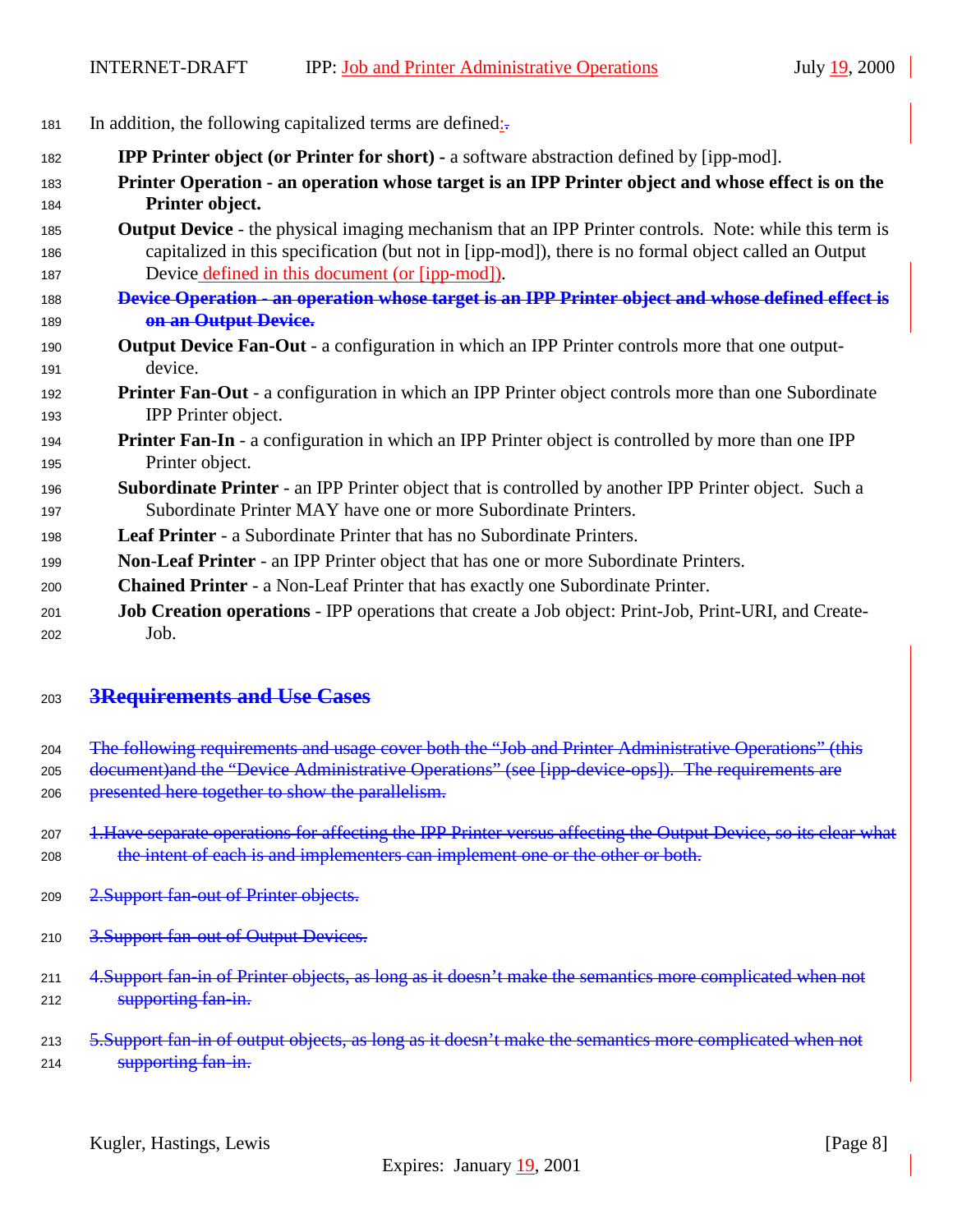| 215 | 6. Instead of having operation attributes that alter the behavior of the operation significantly, have separate |
|-----|-----------------------------------------------------------------------------------------------------------------|
| 216 | operations, so that it is simple and clear to a client which semantics the Printer is supporting (by            |
| 217 | querying the "operations-supported" attribute) and it is simple to describe the capabilities of a Printer       |
| 218 | implementation in written documentation (just list the OPTIONAL operations supported).                          |
| 219 | 7. Need a Printer Operation to prevent a Printer object from accepting new IPP jobs, but currently accepted     |
| 220 | jobs continue unaffected to be scheduled and processed. Need a companion one to restore the Printer             |
| 221 | object to accept new IPP jobs.                                                                                  |
| 222 | Usage: Operator is preparing to take the IPP Printer out of service or to change the configuration of the       |
| 223 | <b>IPP</b> Printer.                                                                                             |
| 224 | Suggested name and operations: Disable-Printer and Enable-Printer                                               |
| 225 | 8. Need a Device Operation to prevent an Output Device from accepting any new jobs from any job                 |
| 226 | submission protocol and a companion one to restore the Output Device to accepting any jobs.                     |
| 227 | Usage: Operator is preparing to take the Output Device out of service.                                          |
| 228 | Suggested name and operations: Disable-Device and Enable Device                                                 |
| 229 | 9. Need a Printer Operation to stop the processing after the current IPP job completes and not start            |
| 230 | processing any additional IPP jobs (either by scheduling the jobs or sending them to the Output Device),        |
| 231 | but continue to accept new IPP jobs. Need a companion operation to start processing/sending IPP jobs            |
| 232 | again.                                                                                                          |
| 233 | Usage: Operator wants to gracefully stop the IPP Printer at the next job boundary. The Pause-Printer-           |
| 234 | After-Current-Job operation is also invoked implicitly by the Deactivate-Printer and the Shutdown-              |
| 235 | Printer Operations.                                                                                             |
| 236 | Suggested name and operations: Pause-Printer-After-Current-Job, (IPP/1.1) Resume-Printer                        |
| 237 | 10. Need a Device Operation to stop the processing the current job "immediately", no matter what protocol.      |
| 238 | Its like the Pause button on the Output Device. This operation is for emergencies. The stop point               |
| 239 | depends on implementation, but can be mid page, end of page, end of sheet, or after a few sheets for            |
| 240 | Output Devices that can't stop that quickly. The paper path isn't run out. Need a companion operation           |
| 241 | to start processing the current any-protocol job without losing any thing.                                      |
| 242 | Usage: Operator sees something bad about to happen, such as the paper is about to jam, or the toner is          |
| 243 | running out, or the device is overheating or wants to add more paper.                                           |
| 244 | Suggested name and operations: Pause-Device-Now, Resume-Device                                                  |
| 245 | 11. Need a Printer Operation to stop the processing of IPP jobs after all of the currently accepted jobs have   |
| 246 | been processed, but any newly accepted jobs go into the 'processing held' state.                                |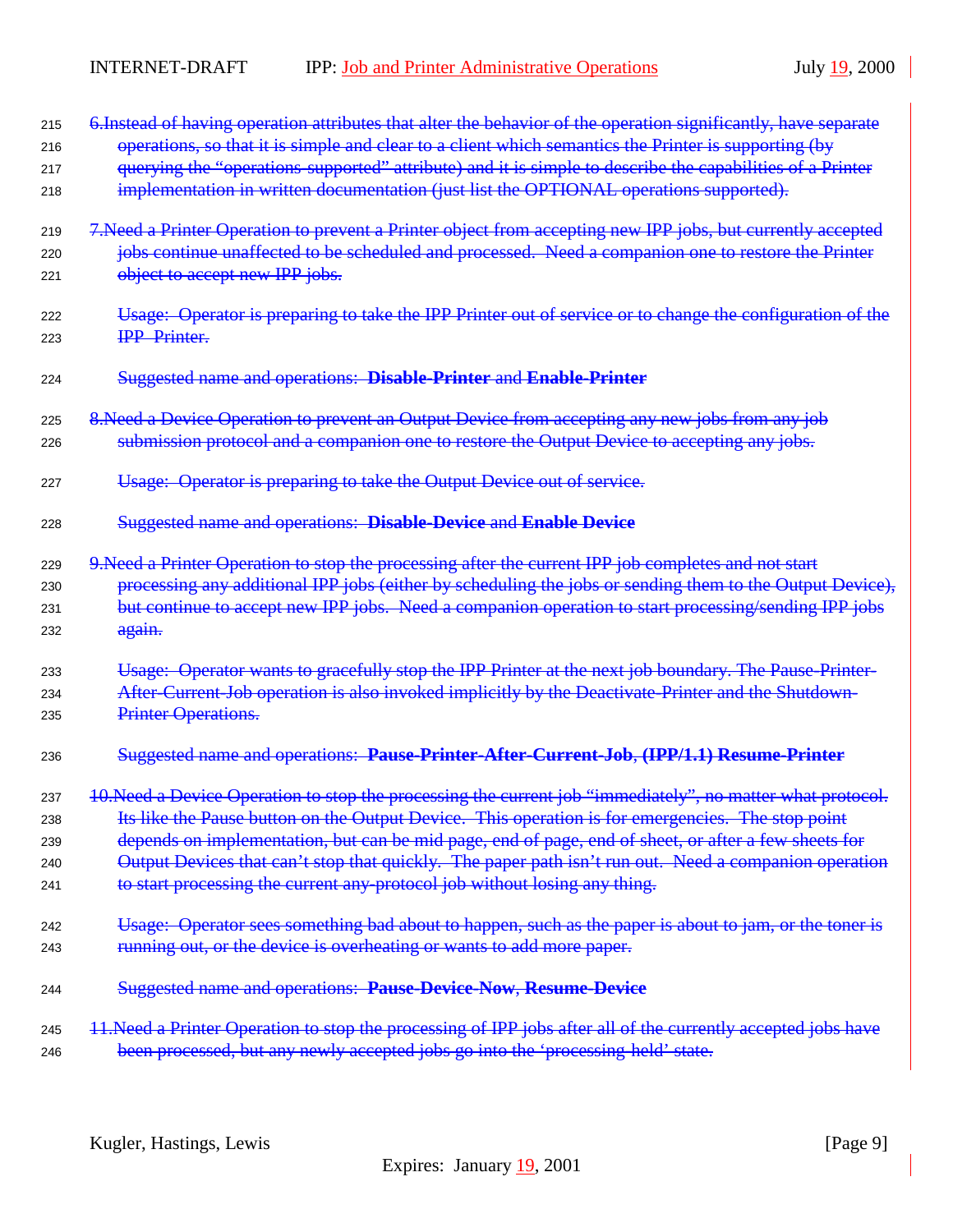| 247 | Usage: This allows an operator to reconfigure the Output Device in order to let jobs that are held           |
|-----|--------------------------------------------------------------------------------------------------------------|
| 248 | waiting for resources, such as special media, to get a chance. Then the operator uses another operation      |
| 249 | after reconfiguring. He repeats the two operations to restore the Output Device to its normal media.         |
| 250 | Suggested name and operations: Hold-New-Jobs, Release-Held-New-Jobs                                          |
| 251 | 12. Need a Device Operation to stop the processing the current any-protocol job at a convenient point, such  |
| 252 | as after the current copy (or end of job if last or only copy). Need a companion operation to start          |
| 253 | processing the current any protocol job or next job without losing any thing.                                |
| 254 | Usage: The operator wants to empty the output bin that is near full. The paper path is run out.              |
| 255 | Suggested name and operations: Pause-Device-After-Current-Copy, Resume-Device                                |
| 256 | 13. Need a Device Operation that always pauses on a device-defined boundary, no matter how many copies,      |
| 257 | in order to not break up a job. Need a companion operation to start processing the current any-protocol      |
| 258 | job or next job without losing any thing.                                                                    |
| 259 | Usage: The operator wants to empty the output bin that is near full, but he doesn't want to break up a       |
| 260 | job in case it has multiple copies. The paper path is run out.                                               |
| 261 | Suggested name and operations: Pause-Device-After-Current-Job, Resume-Device                                 |
| 262 | 14. Need a Printer Operation that combines Disable Printer, Pause Printer After Current Job, and rejects all |
| 263 | other Job, Printer, and Device Operations, except Job and Printer queries, System Administrator Set-         |
| 264 | Printer-Attributes, and the companion operation to resume activity. In other words, this operation           |
| 265 | makes the Printer a read-only object in a graceful manner for end-users and the operator.                    |
| 266 | Usage: The administrator wants to reconfigure the Printer object using the Set Printer Attributes            |
| 267 | operation without disturbing the current in process work, but wants to make sure that the operator isn't     |
| 268 | also trying to change the Printer object as part of running the Printer.                                     |
| 269 | Suggested name and operation: Deactivate-Printer, Activate-Printer                                           |
| 270 | 15. Need a Device Operation that combines Disable Device, Pause Device After Current Job, and rejects all    |
| 271 | other Device Operations, except Job and Printer queries and the companion operation to resume                |
| 272 | activity. In other words, this operation makes the Output Device a read-only object in a graceful            |
| 273 | manner.                                                                                                      |
| 274 | Usage: The field service person wants to open up the device without disturbing the current in process        |
| 275 | work, perhaps to replace staples, or replace the toner cartridge.                                            |
| 276 | Suggested name and operation: Deactivate-Device, Activate-Device                                             |
| 277 | 16. Need a Printer Operation to recover from the IPP Printer software that has gotten confused (run out of   |
| 278 | heap memory or gotten into a state that it doesn't seem to be able to get out of). This is a condition that  |
| 279 | shouldn't happen, but does in real life. Any volatile information is saved if possible before the software   |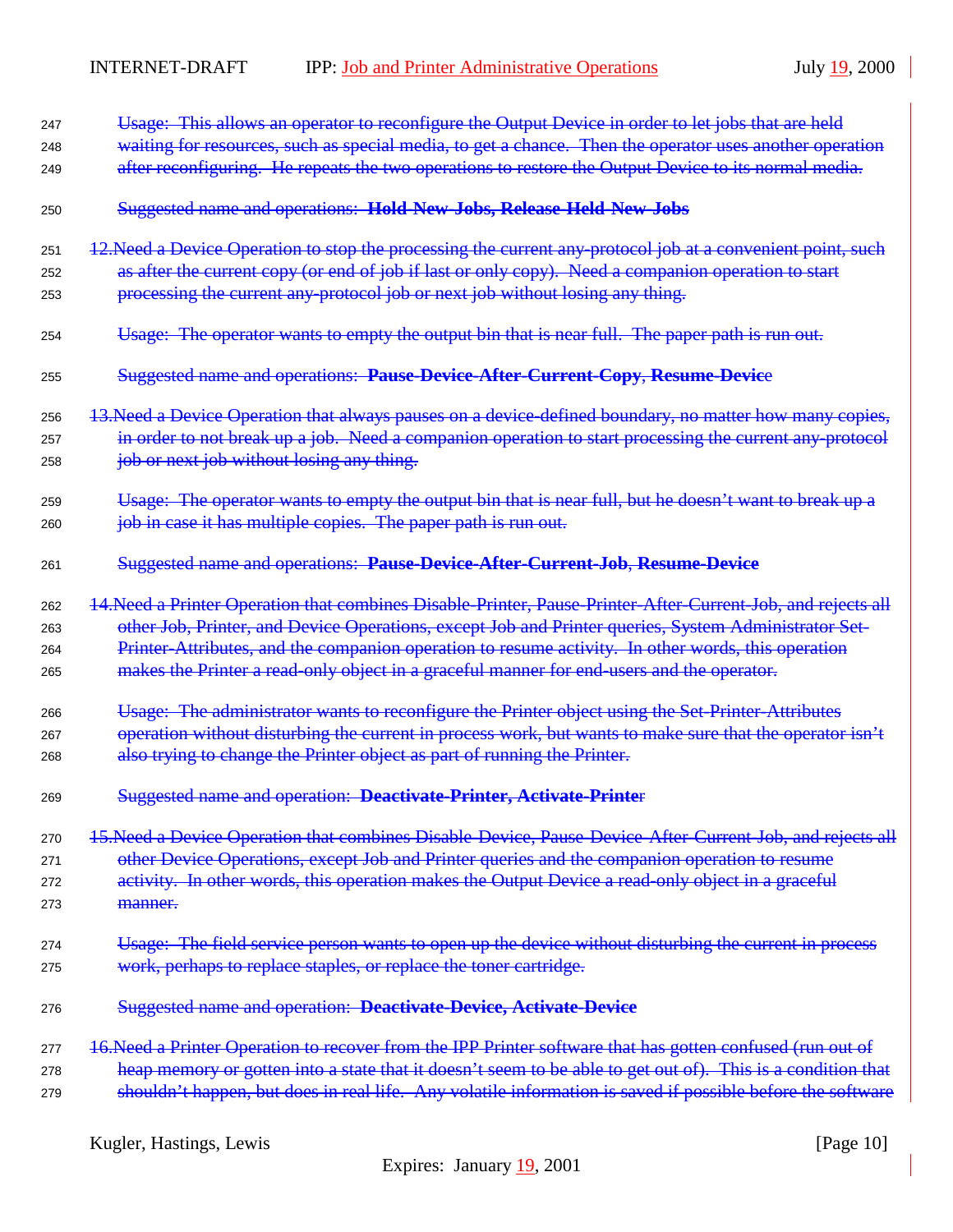| 280<br>281 | is re-initialized. No companion operation is needed to undo this. We don't want to go back to the<br>"confused" state :-).                     |
|------------|------------------------------------------------------------------------------------------------------------------------------------------------|
| 282        | Usage: The IPP Printer software has gotten confused or isn't responding properly.                                                              |
| 283        | <b>Suggested name and operation: Restart-Printer</b>                                                                                           |
| 284        | 17. Need a Device Operation to recover from the Output Device hardware and software that has gotten                                            |
| 285        | confused (gotten into a state that it doesn't seem to be able to get out of, run out of heap memory, etc.).                                    |
| 286        | This is a condition that shouldn't happen, but does in real life. This is the same and has the same                                            |
| 287<br>288 | options as the Printer MIB reset. No companion operation is needed to undo this. We don't want to go<br>back to the "confused" state :-).      |
| 289        | Usage: The Output Device has gotten confused or need resetting to some initial conditions.                                                     |
| 290        | <b>Suggested name and operation: Reset-Device</b>                                                                                              |
| 291        | 18. Need a Printer Operation to put the IPP Printer object out of business with no way in the protocol to                                      |
| 292        | bring that instantiation back to life (but see Startup Printer which brings up exactly one new                                                 |
| 293        | instantiation to life with the same URL). Any volatile information is saved if possible.                                                       |
| 294        | Usage: The Printer is being moved or the building's power is being shut off.                                                                   |
| 295        | Suggested name and operation: Shutdown-Printer                                                                                                 |
| 296        | 19. Need a Printer Operation to bring an IPP Printer to life when there is an already running host.                                            |
| 297        | Usage: After the host is started (by means outside the IPP protocol), the operator is able to ask the host                                     |
| 298        | to bring up any number of Printer objects (that the host has been configured in some way) each with                                            |
| 299        | distinct URLs.                                                                                                                                 |
| 300        | <b>Suggested name and operation: Startup-Printer</b>                                                                                           |
| 301        | 20. Need a Device Operation to power off the Output Device after writing out any software state. It is                                         |
| 302        | assumed that other operations have more gracefully prepared the Output Device for this drastic and                                             |
| 303        | immediate. There is no companion Device Operation to bring the power back on.                                                                  |
| 304        |                                                                                                                                                |
|            | Usage: The Output Device is going to be moved, the power in the building is going to be shutoff, the                                           |
| 305        | repair man has arrived and needs to take the Output Device apart.                                                                              |
| 306        | <b>Suggested name and operation: Power-Off-Device</b>                                                                                          |
| 307        | 21. Need a Device Operation to startup a powered-off device.                                                                                   |
| 308        | Usage: After a Power-Off-Device, if the device can be powered back up (possibly by an intervening<br>host that supports the Device Operation). |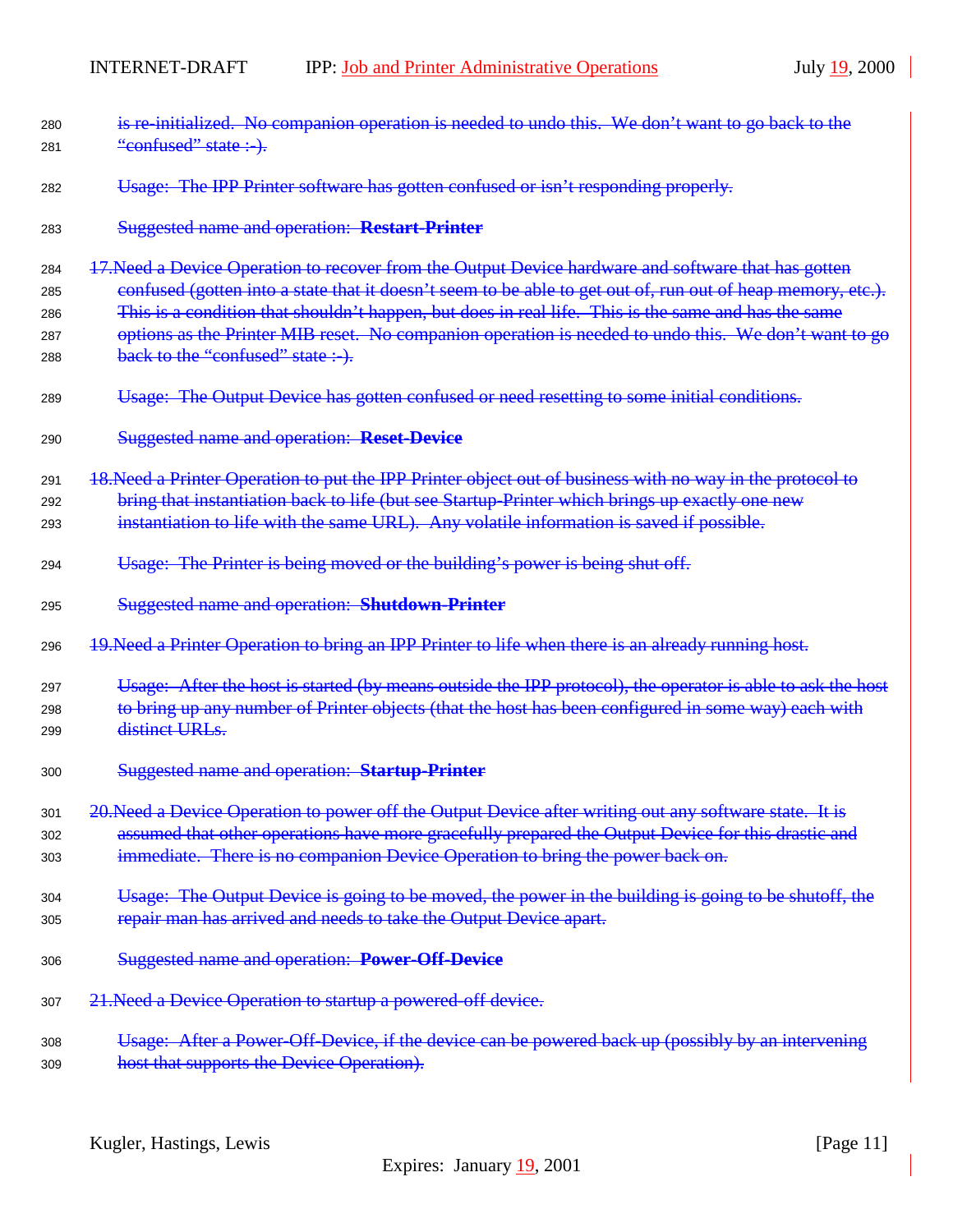#### <span id="page-11-0"></span><sup>310</sup> Suggest name and operation: Power-On-Device

# <sup>311</sup> **3.1List of the Printer and Device Operations**

312 The list of Printer and the corresponding Device Operations is shown in Table 1:

<sup>313</sup> Table 1 - List of Printer Operations and corresponding Device Operations

| Printer Operation                                           | <b>Corresponding Device Operation equivalent</b><br>(see [ipp-device-ops]) |
|-------------------------------------------------------------|----------------------------------------------------------------------------|
| <b>Disable-Printer</b>                                      | <b>Disable-Device</b>                                                      |
| <b>Enable-Printer</b>                                       | <b>Enable-Device</b>                                                       |
| Pause-Printer (IPP/1.1 - [ipp-mod] - one<br>interpretation) | Pause-Device-Now                                                           |
| $H\Theta$                                                   | Pause-Device-After-Current-Copy                                            |
| <b>Pause Printer After Current Job</b>                      | <b>Pause Device After Current Job</b>                                      |
| Resume-Printer (IPP/1.1 - [ipp-mod])                        | Resume-Device                                                              |
| Hold-New-Jobs                                               | $H\Theta$                                                                  |
| Release-Held-New-Jobs                                       | $H\Theta$                                                                  |
| Deactivate Printer                                          | <b>Deactivate Device</b>                                                   |
| Activate-Printer                                            | <b>Activate-Device</b>                                                     |
| Purge Jobs (IPP/1.1<br>${jpp \mod}$                         | <b>Purge Device</b>                                                        |
| <b>Restart-Printer</b>                                      | <b>Reset-Device</b>                                                        |
| <b>Shutdown Printer</b>                                     | Power Off-Device                                                           |
| <b>Startup-Printer</b>                                      | Power-On-Device                                                            |

<sup>314</sup> There are no conformance dependencies between Printer Operations and Device Operations. Either MAY

315 be supported without supporting the corresponding operations.

# <sup>316</sup> **3 Definition of the Printer Operations**

<sup>317</sup> All Printer Operations are directed at Printer objects. A client MUST always supply the "printer-uri"

<sup>318</sup> operation attribute in order to identify the correct target of the operation. These descriptions assume all of <sup>319</sup> the common semantics of IPP/1.1 Model and Semantics document [ipp-mod] section 3.1.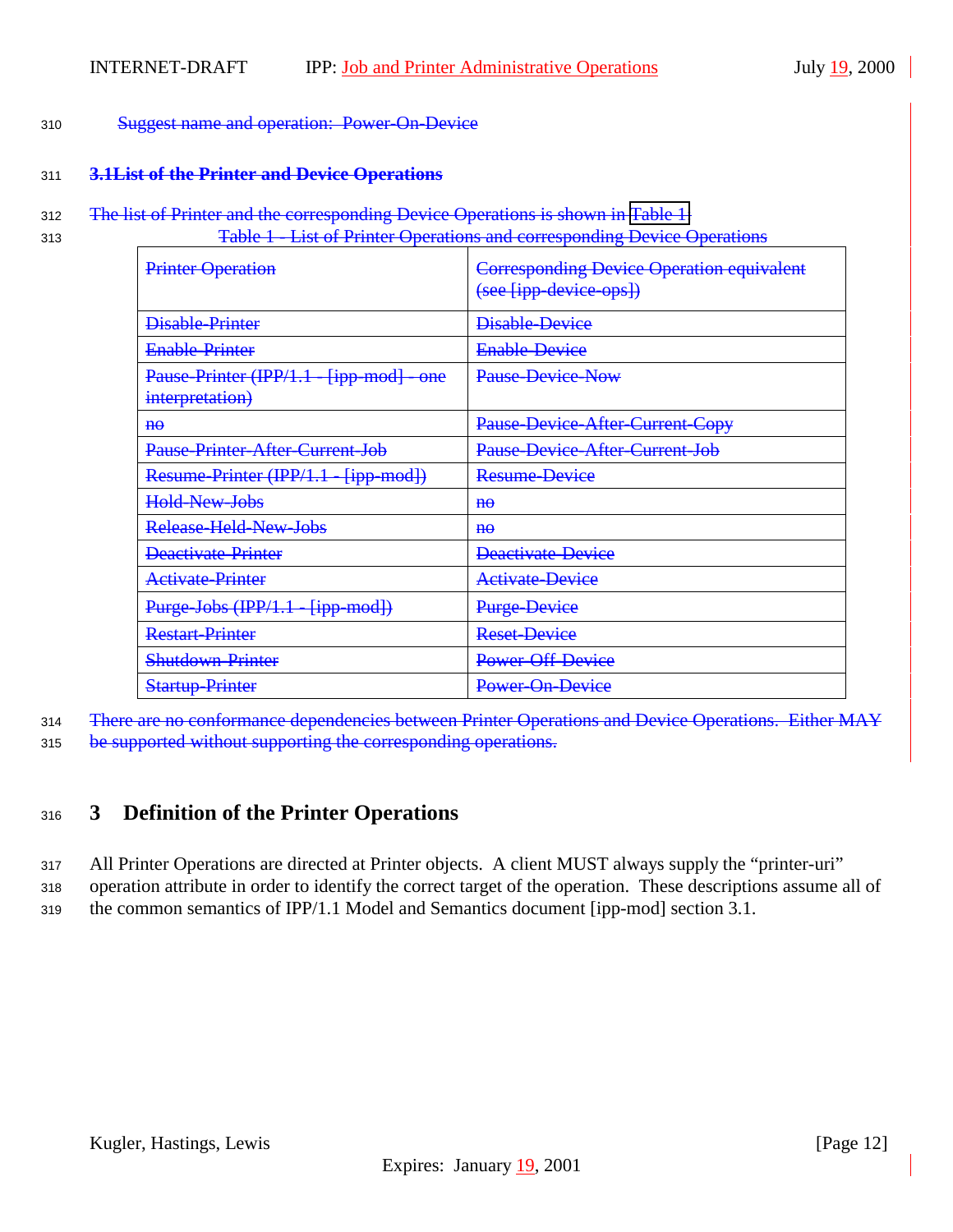<span id="page-12-0"></span>320

321 The Set 2-Printer Operations defined in this document are summarized in Table 2:

| 322 | <b>Table 2 - Printer Operation Operation-Id assignments</b> |
|-----|-------------------------------------------------------------|
|-----|-------------------------------------------------------------|

| <b>Operation Name</b>  | Operation-             | Brief description                                             |
|------------------------|------------------------|---------------------------------------------------------------|
|                        | Id                     |                                                               |
| Enable-Printer         | 0x220x??               | Allows the target Printer to accept Job Creation operations   |
| Disable-Printer        | 0x230x??               | Prevents the target Printer from accepting Job Creation       |
|                        |                        | operations                                                    |
| Pause-Printer-After-   | 0x240x??               | Pause the Printer after the current job has been sent to the  |
| Current-Job            |                        | Output Device.                                                |
| Hold-New-Jobs          | 0x250x??               | Finishes processing all currently pending jobs. Any new       |
|                        |                        | jobs are placed in the 'pending-held' state.                  |
| Release-Held-New-      | 0x260x??               | Release all jobs to the 'pending' state that had been held by |
| Jobs                   |                        | the effect of a previous Hold-New-Jobs operation and          |
|                        |                        | condition the Printer to no longer hold new jobs.             |
| Deactivate-Printer     | 0x270x??               | Puts the Printer into a read-only deactivated state.          |
| Activate-Printer       | $0x280x$ <sup>22</sup> | Restores the Printer to normal activity                       |
| <b>Restart-Printer</b> | 0x290x??               | Restarts the target Printer and re-initializes the software   |
| Shutdown-Printer       | 0x2A0x??               | Shuts down the target Printer so that it cannot be restarted  |
|                        |                        | or queried                                                    |
| Startup-Printer        | $0x2B0x$ <sup>22</sup> | Starts up the instance of the Printer object                  |

<sup>323</sup> All of the operations in this document are OPTIONAL for an IPP object to support. Unless the

<sup>324</sup> specification of an OPTIONAL operation requires support of another OPTIONAL operation, conforming

<sup>325</sup> implementations may support any combination of these operations. Many of the operations come in pairs

<sup>326</sup> and so both are REQUIRED if either one is implemented.

# <sup>327</sup> **3.1 The Disable and Enable Printer Operations**

<sup>328</sup> This section defines the OPTIONAL Disable-Printer and Enable-Printer operations that stop and start the <sup>329</sup> IPP Printer object from accepting new IPP jobs. If either of these operations are supported, both MUST be <sup>330</sup> supported.

<sup>331</sup> These operations allow the operator to control whether or not the Printer will accept new Job Creation

<sup>332</sup> (Print-Job, Print-URI, and Create-Job) operations. These operations have no other effect on the Printer, so

<sup>333</sup> that the Printer continues to accept all other operations and continues to schedule and process jobs

<sup>334</sup> normally. In other words, these operation control the "input of new jobs" to the IPP Printer while the Pause <sup>335</sup> and Resume operations (see section [3.2\)](#page-13-0) independently control the "output of new jobs" from the IPP

<sup>336</sup> Printer to the Output Device.

<sup>337</sup> The Disable-Printer and Enable-Printer operations MUST NOT affect the submission of jobs using other <sup>338</sup> job submission protocols to the associated Output Device; the Disable and Enable Device Operations (see

<sup>339</sup> [ipp-device-ops]) are intended to stop the acceptance of all jobs by the associated Output Device(s).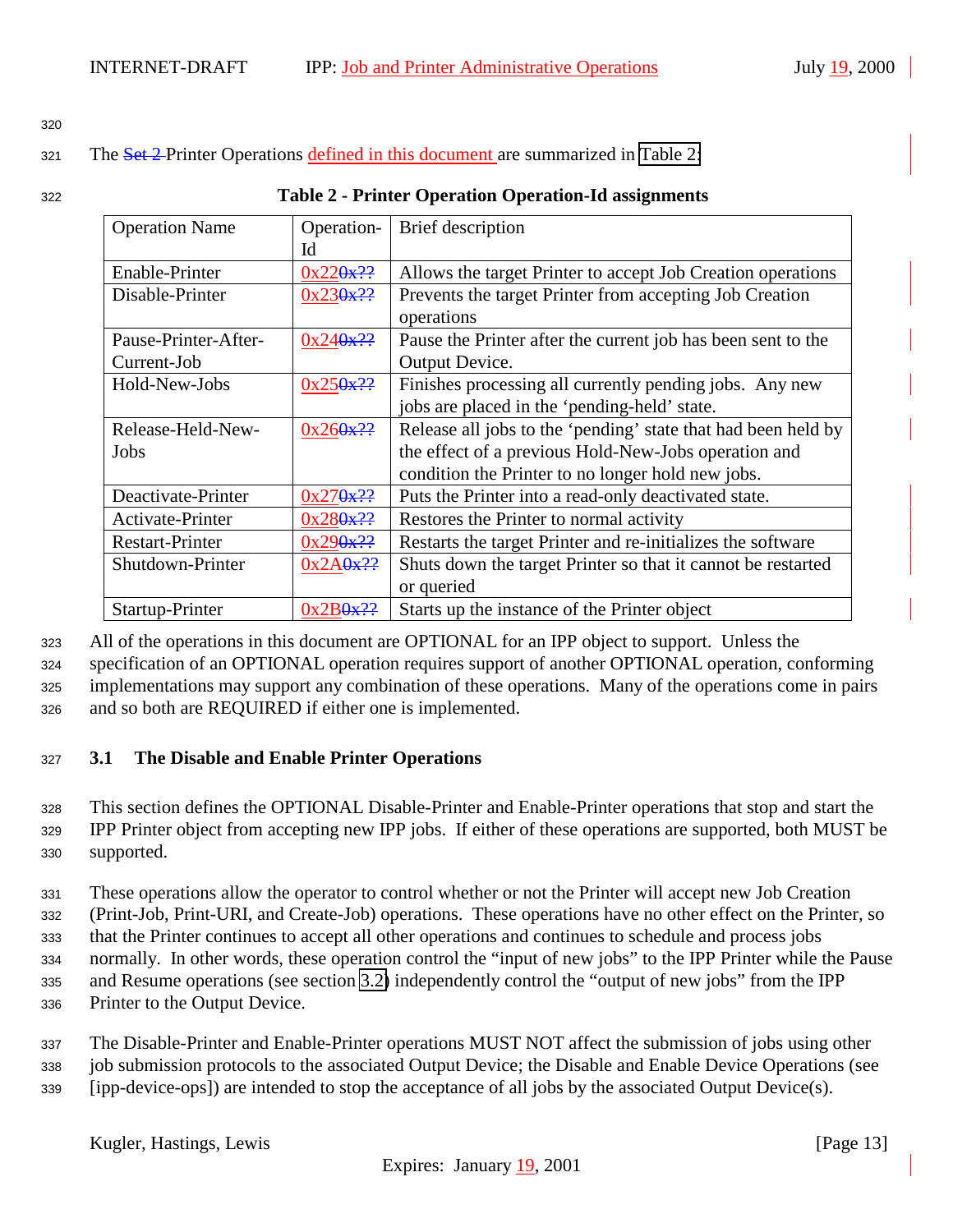#### <span id="page-13-0"></span>**3.1.1 Disable-Printer Operation**

 This OPTIONAL operation allows a client to stop the Printer object from accepting new jobs, i.e., cause the Printer to reject subsequent Job Creation operations and return the 'server-error-not-accepting-jobs' status code. The Printer still accepts all other operations, including Validate-Job, Send-Document and Send-URI operations. Thus a Disable-Printer operation allows a client to continue submitting multiple documents of a multiple document job if the Create-Job operation had already been accepted. All previously created or submitted Jobs and currently processing Jobs continue unaffected.

 The IPP Printer MUST accept the request in any state. The Printer sets the value of its "printer-is- accepting-jobs" READ-ONLY Printer Description attribute to 'false' (see [ipp-mod] section 4.4.20), no matter what the previous value was. This operation has no immediate or direct effect on the Printer's "printer-state" and "printer-state-reasons" attributes.

 *Access Rights:* The authenticated user (see [ipp-mod] section 8.3) performing this operation must be an operator or administrator of the Printer object (see [ipp-mod] Sections 1 and 8.5).

 The Disable-Printer Request and Disable-Printer Response have the same attribute groups and attributes as the Pause-Printer operation (see [ipp-mod] sections 3.2.7.1 and 3.2.7.2), including the new "printer-message-from-operator" operation attribute (see section [6\)](#page-28-0).

#### **3.1.2 Enable-Printer Operation**

 This OPTIONAL operation allows a client to start the Printer object accepting jobs, i.e., cause the Printer to accept subsequent Job Creation operations. The Printer still accepts all other operations. All previously submitted Jobs and currently processing Jobs continue unaffected.

 The IPP Printer MUST accept the request in any state. The Printer sets the value of its "printer-is- accepting-jobs" READ-ONLY Printer Description attribute to 'true' (see [ipp-mod] section 4.4.20), no matter what the previous value was. This operation has no immediate or direction effect on the Printer's "printer-state" and "printer-state-reasons" attributes.

 *Access Rights:* The authenticated user (see [ipp-mod] section 8.3) performing this operation must be an operator or administrator of the Printer object (see [ipp-mod] Sections 1 and 8.5).

 The Enable-Printer Request and Enable-Printer Response have the same attribute groups and attributes as the Pause-Printer operation (see [ipp-mod] sections 3.2.8.1 and 3.2.8.2), including the new "printer-message-from-operator" operation attribute (see section [6\)](#page-28-0).

# **3.2 The Pause and Resume Printer Operations**

This section leaves the OPTIONAL IPP/1.1 Pause-Printer (see [ipp-mod] sections 3.2.7) to be ambiguous

as to whether or not it stops the Printer immediately or after the current job and defines the OPTIONAL

Pause-Printer-After-All-Current-Jobs operation to be after the current job. These operations affect the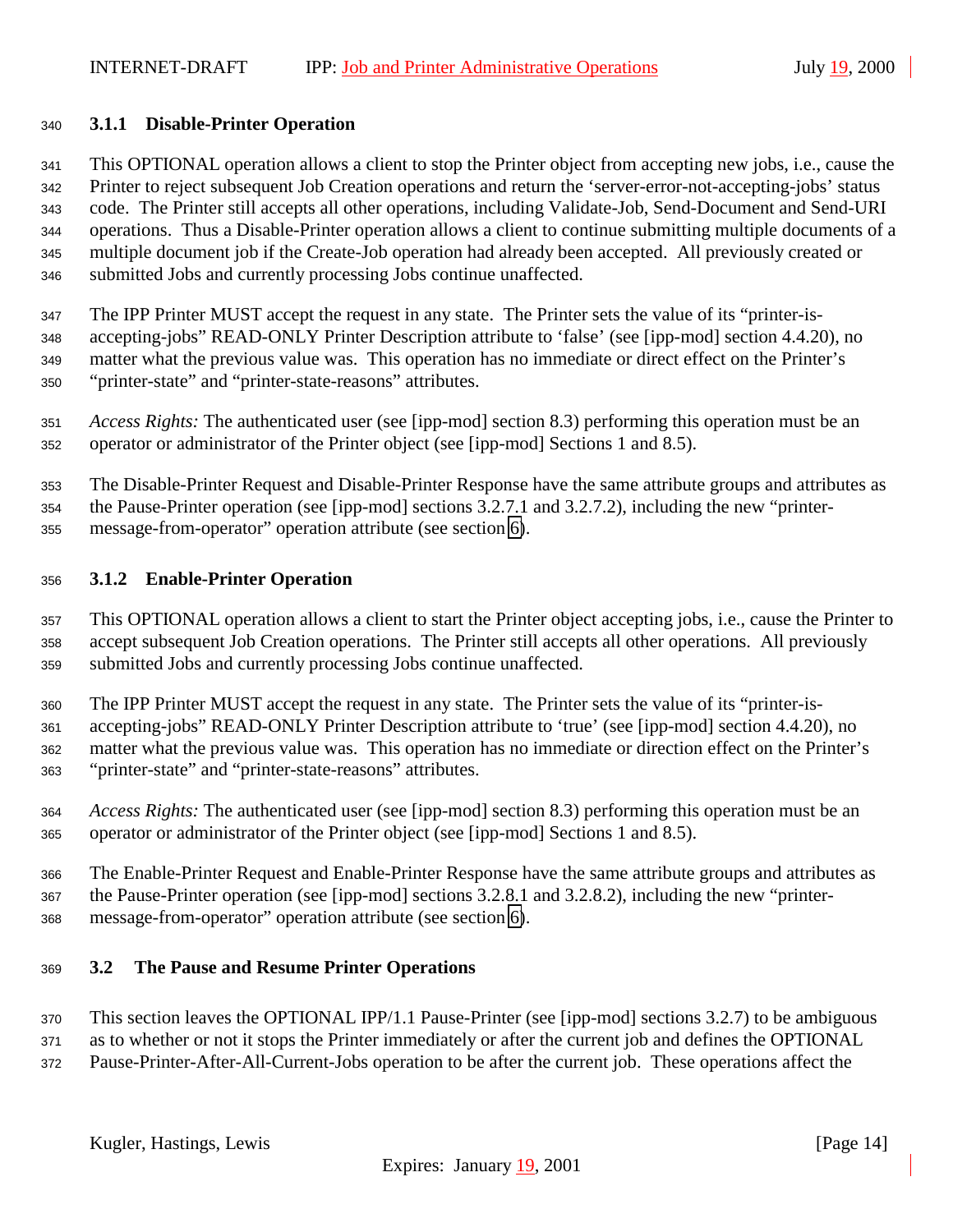<span id="page-14-0"></span><sup>373</sup> scheduling of IPP jobs. If either of these Pause Printer operations are supported, then the Resume-Printer <sup>374</sup> operation MUST be supported.

<sup>375</sup> These operations allow the operator to control whether or not the Printer will send new IPP jobs to the

<sup>376</sup> associated Output Device(s) that the IPP Printer object represents. These operations have no other effect on

<sup>377</sup> the Printer, so that the Printer continues to accept all operations. In other words, these operation control the <sup>378</sup> "output of new jobs" to the Output Device(s) while the Disable and Enable Printer Operations (see section

<sup>379</sup> [3.1\)](#page-12-0) independently control the "input of new jobs" to the IPP Printer.

<sup>380</sup> The Pause and Resume Printer Operations MUST NOT affect jobs that were submitted using other job <sup>381</sup> submission protocols to the associated Output Device; the Pause and Resume Device Operations (see [ipp-<sup>382</sup> device-ops]) are intended to stop the acceptance of all jobs by the associated Output Device(s).

<sup>383</sup> This document and [ipp-device-ops] define distinct operations in order to disambiguate the Pause-Printer

<sup>384</sup> operation as shown in Table 3. The Printer Operations affect only Jobs submitted using IPP, while the

<sup>385</sup> Device Operations affect all jobs no matter what job submission protocol was used to submit them to the

<sup>386</sup> Output Device.

| ×                            |  |
|------------------------------|--|
| ۰.<br>.,<br>$\sim$<br>$\sim$ |  |
|                              |  |

| Pause and Resume Printer and Device<br>Operations | Description                                                |
|---------------------------------------------------|------------------------------------------------------------|
| <b>IPP/1.1 Pause Printer</b>                      | Stops the IPP Printer from sending new IPP Jobs to the     |
|                                                   | Output Device(s) either immediately or after the current   |
|                                                   | job completes, depending on implementation, as             |
|                                                   | defined in [ipp-mod].                                      |
| Pause-Printer-After-Current-Job                   | Stops the IPP Printer from sending new IPP Jobs to the     |
|                                                   | Output Device(s) after the current jobs finish             |
| Resume-Printer                                    | Starts the IPP Printer sending IPP Jobs to the Output      |
|                                                   | Device again.                                              |
| <b>Pause Device Now</b>                           | Stops the Output Device immediately from producing         |
|                                                   | marked media (current page, sheet, depending on            |
|                                                   | implementation) for any job. Like the Pause button on      |
|                                                   | the Output Device.                                         |
| Pause-Device-After-Current-                       | <b>Stops the Output Device from producing marked media</b> |
|                                                   | after the current copy of the current job.                 |
| Pause-Device-After-Current-Job                    | <b>Stops the Output Device from producing marked media</b> |
|                                                   | after the current job.                                     |
| <b>Resume Device</b>                              | Starts the Output Device processing any jobs again.        |

## <sup>387</sup> **Table 3 - Pause and Resume Printer and Device Operations**

#### <sup>388</sup> **3.2.1 Pause-Printer-After-Current-Job operation**

<sup>389</sup> This OPTIONAL operation allows a client to stop the Printer object from starting to send IPP jobs to any of <sup>390</sup> its Output Devices or Subordinate Printers. If the IPP Printer is in the middle of sending an IPP job to an

<sup>391</sup> Output Device or Subordinate Printer, the IPP Printer MUST complete sending that Job. However, after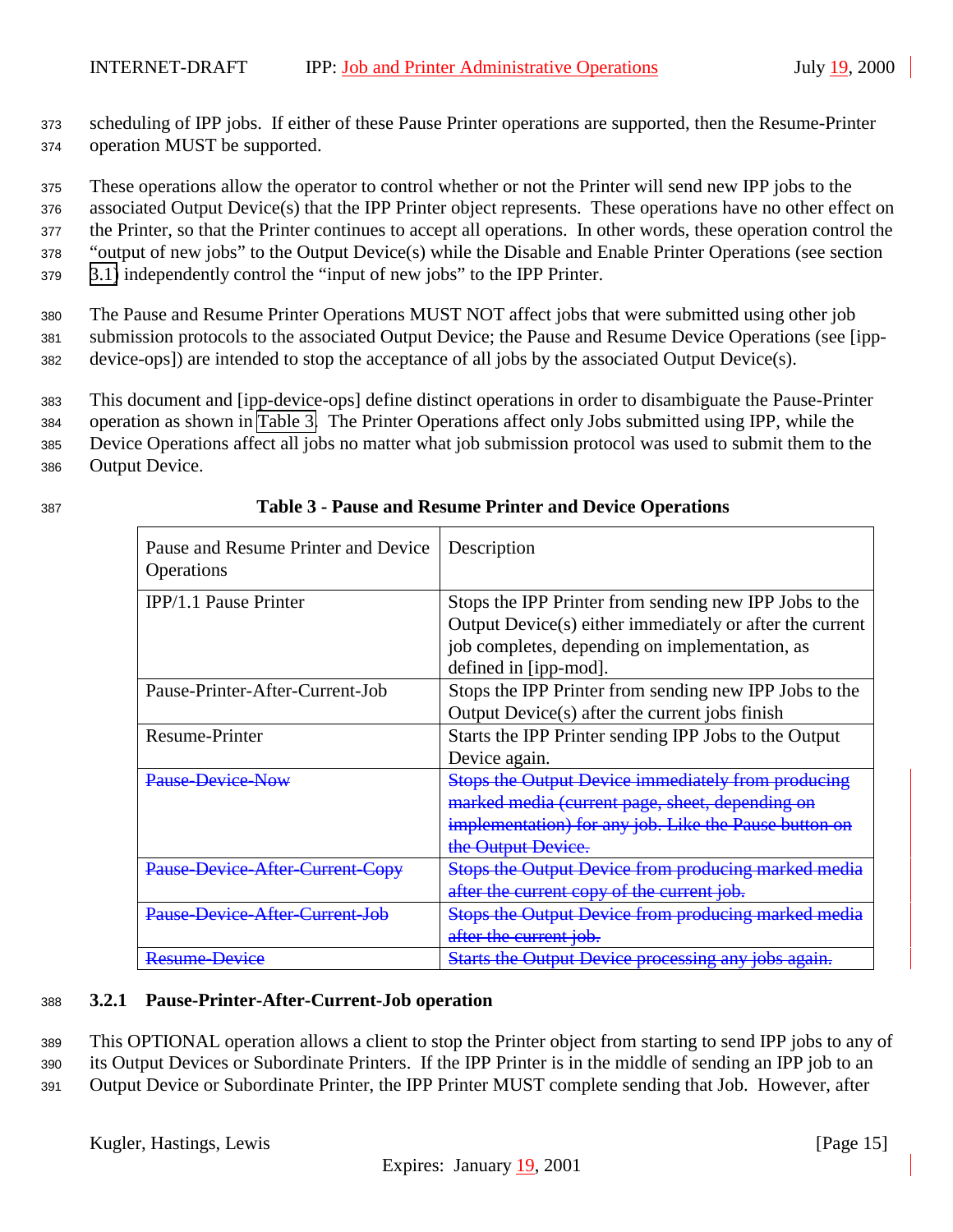receiving this operation, the IPP Printer MUST NOT start to send any additional IPP jobs to any of its

 Output Devices or Subordinate Printers. In addition, after having received this operation, the IPP Printer MUST NOT start processing any more jobs, so additional jobs MUST NOT enter the 'processing' state.

 If the IPP Printer is not sending an IPP Job to the Output Device or Subordinate Printer (whether or not the Output Device or Subordinate Printer is busy processing any jobs), the IPP Printer object transitions immediately to the 'stopped' state by setting its "printer-state" attribute to 'stopped', removing the 'moving-to-paused' value, if present, from its "printer-state-reasons" attribute, and adding the 'paused' value to its "printer-state-reasons" attribute.

- If the implementation will take appreciable time to complete sending an IPP job that it has started sending to an Output Device or Subordinate Printer, the IPP Printer adds the 'moving-to-paused' value to the Printer object's "printer-state-reasons" attribute (see section [ipp-mod] 4.4.12). When the IPP Printer has completed sending IPP jobs that it was in the process of sending, the Printer object transitions to the 'stopped' state by setting its "printer-state" attribute to 'stopped', removing the 'moving-to-paused' value, if present, from its "printer-state-reasons" attribute, and adding the 'paused' value to its "printer-state-reasons" attribute.
- This operation MUST NOT affect the acceptance of Job Creation requests (see Disable-Printer section [3.1.1\)](#page-13-0).
- For any jobs that are 'pending' or 'pending-held', the 'printer-stopped' value of the jobs' "job-state-
- reasons" attribute also applies. However, the IPP Printer NEED NOT update those jobs' "job-state-
- reasons" attributes and only need return the 'printer-stopped' value when those jobs are queried using the
- Get-Job-Attributes or Get-Jobs operations (so-called "lazy evaluation").
- The IPP Printer MUST accept the request in any state and transition the Printer to the indicated new
- "printer-state" and MUST add the indicated value to "printer-state-reasons" attribute before returning as follows: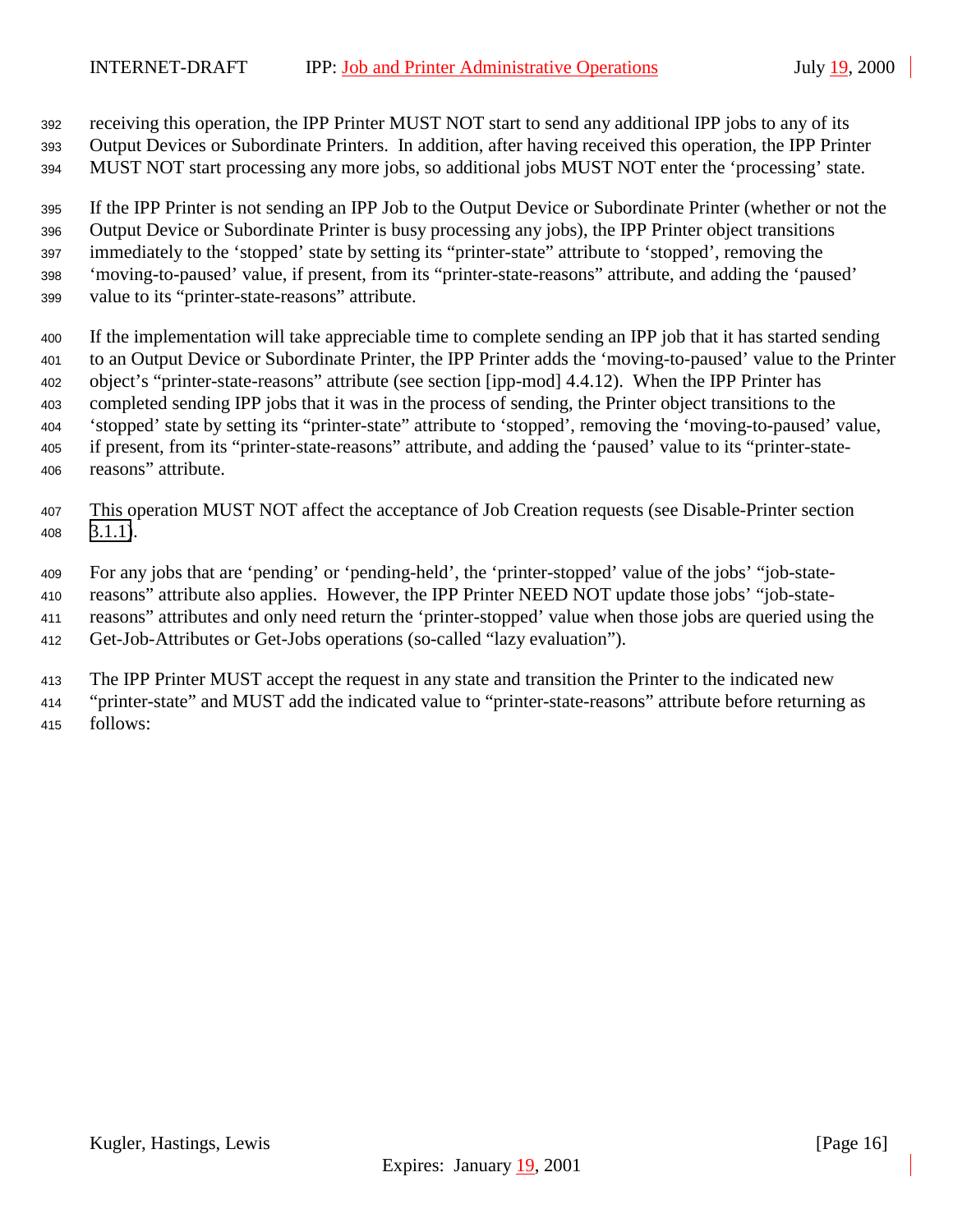<span id="page-16-0"></span>

| Current<br>"printer-state" | <b>New</b><br>"printer-state" | "printer-<br>state-<br>reasons" | IPP Printer's response status code and action:<br>REQUIRED/OPTIONAL state transition for a<br>Printer to support                                                                                                                                                      |
|----------------------------|-------------------------------|---------------------------------|-----------------------------------------------------------------------------------------------------------------------------------------------------------------------------------------------------------------------------------------------------------------------|
| 'idle'                     | 'stopped'                     | 'paused'                        | REQUIRED: 'successful-ok'                                                                                                                                                                                                                                             |
| 'processing'               | 'processing'                  | moving-to-<br>paused'           | OPTIONAL: 'successful-ok';<br>Later, when the IPP Printer has finished sending<br>IPP jobs to an Output Device, the "printer-state"<br>becomes 'stopped', and the 'paused' value<br>replaces the 'moving-to-paused' value in the<br>"printer-state-reasons" attribute |
| 'processing'               | 'stopped'                     | 'paused'                        | REQUIRED: 'successful-ok'; the IPP Printer<br>wasn't in the middle of sending an IPP job to an<br><b>Output Device</b>                                                                                                                                                |
| 'stopped'                  | 'stopped'                     | 'paused'                        | REQUIRED: 'successful-ok'                                                                                                                                                                                                                                             |

<sup>416</sup> *Access Rights:* The authenticated user (see [ipp-mod] section 8.3) performing this operation must be an

<sup>417</sup> operator or administrator of the Printer object (see [ipp-mod] Sections 1 and 8.5).

<sup>418</sup> The Pause-Printer-After-Current-Job Request and Pause-Printer-After-Current-Job Response have the same

419 attribute groups and attributes as the Pause-Printer operation (see [ipp-mod] sections 3.2.7.1 and 3.2.7.2),

<sup>420</sup> including the new "printer-message-from-operator" operation attribute (see section [6\)](#page-28-0).

## <sup>421</sup> **3.3 Hold and Release New Jobs operations**

<sup>422</sup> This section defines operations to condition the Printer to hold any new jobs and to release them.

# <sup>423</sup> **3.3.1 Hold-New-Jobs operation**

 This OPTIONAL operation allows a client to condition the Printer to complete the current 'pending' and 'processing' IPP Jobs but not start processing any subsequently created IPP Jobs. If the IPP Printer is in the middle of sending an IPP job to an Output Device or Subordinate Printer, the IPP Printer MUST complete sending that Job. Furthermore, the IPP Printer MUST send all of the current 'pending' IPP Jobs to the Output Device(s) or Subordinate IPP Printer object(s). Any subsequently received Job Creation operations will cause the IPP Printer to put the Job into the 'pending-held' state with the 'job-held-on-create' value being added to the job's "job-state-reasons" attribute. Thus all newly accepted jobs will be automatically held by the Printer.

<sup>432</sup> When the Printer completes all of the 'pending' and 'processing' jobs, it enters the 'idle' state as usual. An <sup>433</sup> operator that is monitoring Printer state changes will know when the Printer has completed all current jobs <sup>434</sup> because the Printer enters the 'idle' state.

<sup>435</sup> This operation MUST NOT affect the acceptance of Job Creation requests (see Disable-Printer section <sup>436</sup> [3.1.1\)](#page-13-0), except to put the Jobs into the 'pending-held' state, instead of the 'pending' or 'processing' state.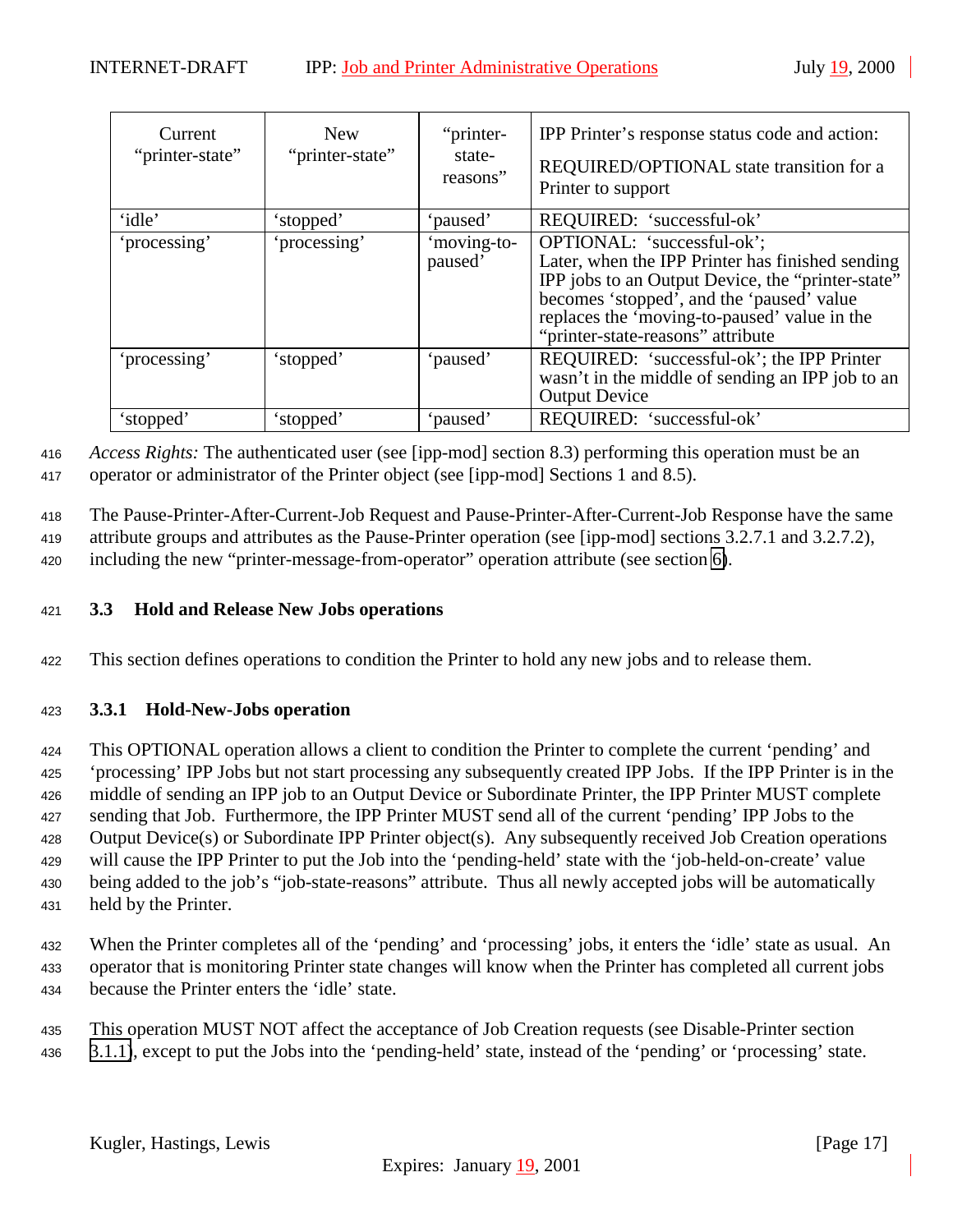<span id="page-17-0"></span>The IPP Printer MUST accept the request in any state, MUST NOT transition the Printer to any other

- "printer-state", and MUST add the 'hold-new-jobs' value to the Printer's "printer-state-reasons" attribute (whether the value was present or not).
- *Access Rights:* The authenticated user (see [ipp-mod] section 8.3) performing this operation must be an operator or administrator of the Printer object (see [ipp-mod] Sections 1 and 8.5).
- The Hold-New-Jobs Request and Hold-New-Jobs Response have the same attribute groups and attributes as the Pause-Printer operation (see [ipp-mod] sections 3.2.7.1 and 3.2.7.2), including the new "printer-
- message-from-operator" operation attribute (see section [6\)](#page-28-0).

# **3.3.2 Release-Held-New-Jobs operation**

 This OPTIONAL operation allows a client to undo the effect of a previous Hold-New-Jobs operation. In particular, the Printer releases all of the jobs that it had held as a consequence of a Hold-New-Jobs operations, i.e., while the 'hold-new-jobs' value was present in the Printer's "printer-state-reasons" attribute. In addition, the Printer MUST accept this request in any state, MUST NOT transition the Printer to any other "printer-state", and MUST remove the 'hold-new-jobs' value from its "printer-state-reasons" attribute (whether the value was present or not) so that the Printer no longer holds newly created jobs.

 *Access Rights:* The authenticated user (see [ipp-mod] section 8.3) performing this operation must be an operator or administrator of the Printer object (see [ipp-mod] Sections 1 and 8.5).

 The Release-Held-New-Jobs Request and Release-Held-New-Jobs Response have the same attribute groups and attributes as the Pause-Printer operation (see [ipp-mod] sections 3.2.7.1 and 3.2.7.2), including the new "printer-message-from-operator" operation attribute (see section [6\)](#page-28-0).

# **3.4 Deactivate and Activate Printer Operations**

 This section defines the OPTIONAL Deactivate-Printer and Activate-Printer operations that stop and start the IPP Printer object from accepting all requests except queries and performing work. If either of these operations are supported, both MUST be supported.

 These operations allow the operator to put the Printer into a dormant read-only condition and to take it out of such a condition. These operations are a combination of the Deactivate and Pause operations, plus preventing the acceptance of any other requests, except queries.

 The Deactivate and Activate Printer Operations MUST NOT affect the submission of jobs using other job submission protocols to the associated Output Device; the Deactivate and Activate Device Operations (see [ipp-device-ops]) are intended to stop the associated Output Device(s) from performing work and accepting operations, except query operations.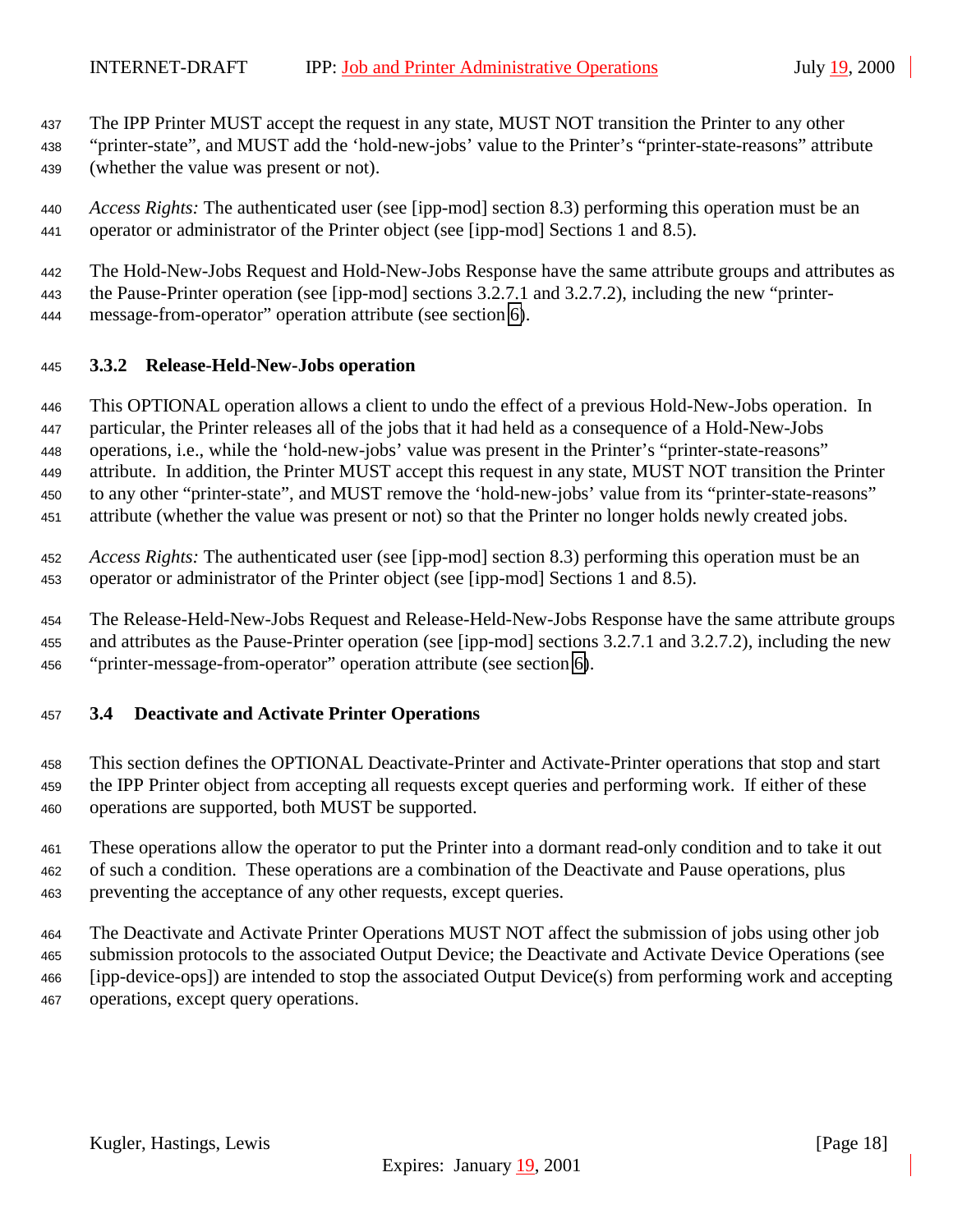#### <span id="page-18-0"></span>**3.4.1 Deactivate-Printer operation**

This OPTIONAL operation allows a client to stop the Printer object from starting to send IPP jobs to any of

 its Output Devices or Subordinate Printers (Pause-Printer-After-Current-Job) and stop the Printer object from accepting any, but query requests. The Printer performs a Disable-Printer and a Pause-Printer-After-

Current-Job operation immediately, including use of all of the "printer-state-reasons" if these two

- operations cannot be completed immediately. In addition, the Printer MUST immediately reject all
- requests, except Activate-Printer, queries (Get-Printer-Attributes, Get-Job-Attributes, Get-Jobs, etc.), Send-
- Document, and Send-URI (so that partial job submission can be completed see section [3.1.1\)](#page-13-0) and return
- the 'server-error-service-unavailable' status code.

 The IPP Printer MUST accept the request in any state. Immediately, the Printer MUST set the 'deactivated' value in its "printer-state-reasons" attribute. Note: neither the Disable-Printer nor the Pause-Printer-After-Current-Job set the 'deactivated' value.

 *Access Rights:* The authenticated user (see [ipp-mod] section 8.3) performing this operation must be an operator or administrator of the Printer object (see [ipp-mod] Sections 1 and 8.5).

The Deactivate-Printer Request and Deactivate-Printer Response have the same attribute groups and

attributes as the Pause-Printer operation (see [ipp-mod] sections 3.2.7.1 and 3.2.7.2), including the new

"printer-message-from-operator" operation attribute (see section [6\)](#page-28-0).

# **3.4.2 Activate-Printer operation**

 This OPTIONAL operation allows a client to undo the effects of the Deactivate-Printer, i.e., allow the Printer object to start sending IPP jobs to any of its Output Devices or Subordinate Printers (Pause-Printer- After-Current-Job) and start the Printer object from accepting any requests. The Printer performs an Enable-Printer and a Resume-Printer operation immediately. In addition, the Printer MUST immediately start accepting all requests.

 The IPP Printer MUST accept the request in any state. Immediately, the Printer MUST immediately remove the 'deactivated' value from its "printer-state-reasons" attribute (whether present or not).

 *Access Rights:* The authenticated user (see [ipp-mod] section 8.3) performing this operation must be an operator or administrator of the Printer object (see [ipp-mod] Sections 1 and 8.5).

 The Activate-Printer Request and Activate-Printer Response have the same attribute groups and attributes as the Pause-Printer operation (see [ipp-mod] sections 3.2.7.1 and 3.2.7.2), including the new "printer-message-from-operator" operation attribute (see section [6\)](#page-28-0).

# **3.5 Restart-Printer, Shutdown-Printer, and Startup-Printer operations**

 This section defines the OPTIONAL Restart-Printer, Shutdown-Printer, and Startup-Printer operations that initialize, shutdown, and startup the Printer object, respectively. Each of these operations is OPTIONAL and any combination MAY be supported.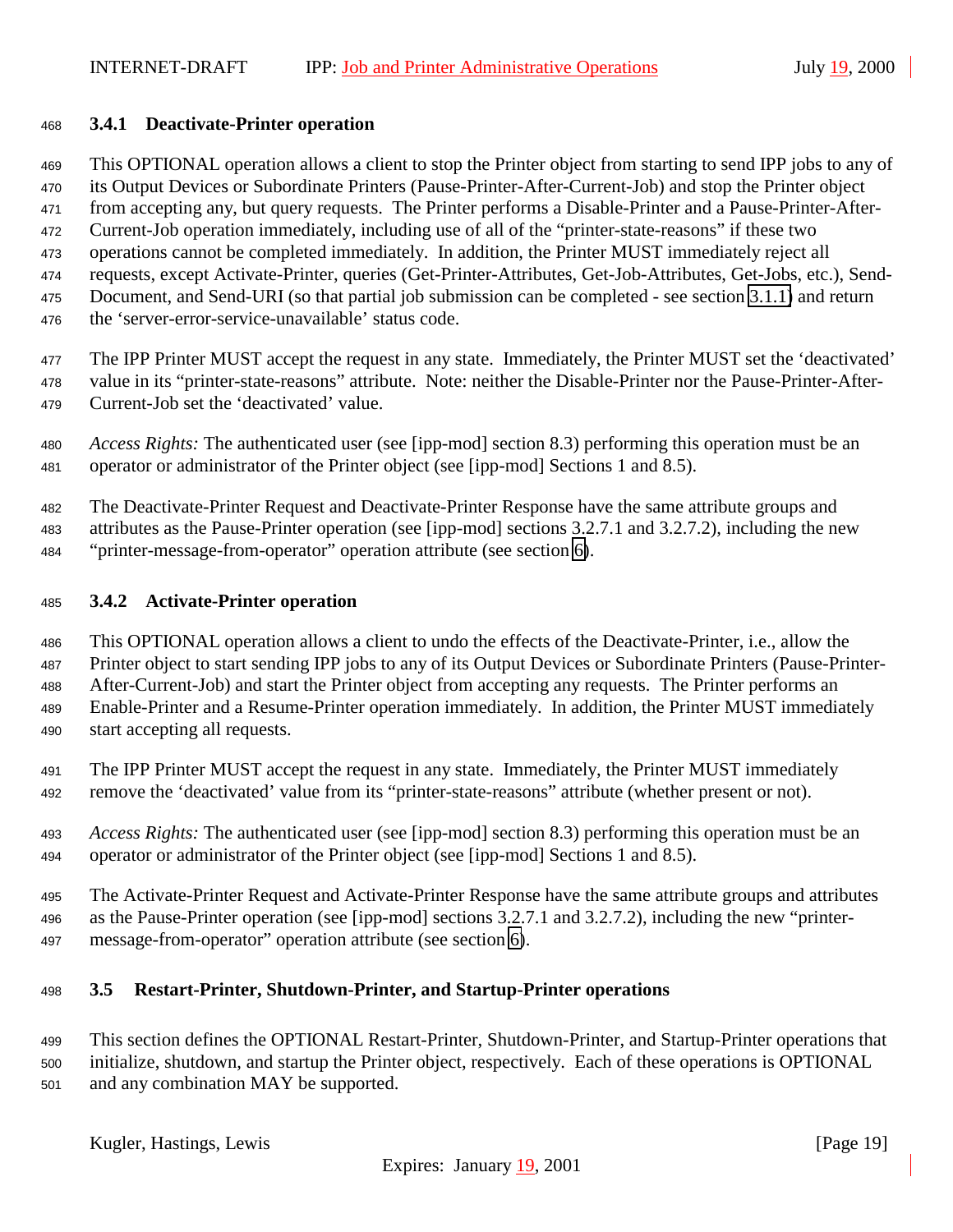<span id="page-19-0"></span>The Restart-Printer, Shutdown-Printer, and Startup-Printer operations MUST NOT affect the submission of

jobs using other job submission protocols to the associated Output Device; the Reset-Device and Power-

 Off-Device Operations (see [ipp-device-ops]) are intended to initialize or power off the associated Output Device(s).

## **3.5.1 Restart-Printer operation**

 This OPTIONAL operation allows a client to restart a Printer object whose operation is in need of initialization because of incorrect or erratic behavior, i.e., perform the effect of a software re-boot. The implementation MUST attempt to save any information about Jobs and the Printer object before re- initializing. However, this operation MAY have drastic consequences on the running system, so the operator should first try the Deactivate-Printer to minimize the effect on the current state of the system. The effects of previous Disable-Printer, Pause Printer, and Deactivate-Printer operations are lost.

The IPP Printer MUST accept the request in any state. The Printer object MUST initialize its Printer's

"printer-state" to 'idle', remove the state reasons from its "printer-state-reasons" attribute, and its "printer-

is-accepting-jobs" attribute to 'true'.

 *Access Rights:* The authenticated user (see [ipp-mod] section 8.3) performing this operation must be an operator or administrator of the Printer object (see [ipp-mod] Sections 1 and 8.5).

 The Restart-Printer Request and Restart-Printer Response have the same attribute groups and attributes as the Pause-Printer operation (see [ipp-mod] sections 3.2.8.1 and 3.2.8.2), including the new "printer-message-from-operator" operation attribute (see section [6\)](#page-28-0).

# **3.5.2 Shutdown-Printer Operation**

 This OPTIONAL operation allows a client to shutdown a Printer, i.e., stop processing jobs and make the Printer object no longer available for any operations using the IPP protocol without losing any jobs. There is no way to bring the instance of the Printer object back to being used, except for the Startup-Printer (see section [3.5.3\)](#page-20-0) which starts up a new instance of the Printer object for hosted implementations. The purpose of Shutdown-Printer is to shutdown the Printer for an extended period, not to reset the device(s) or modify a Printer attribute. See Restart-Printer (section 3.5.1), Startup-Printer (section ), and Reset-Device [ipp- device-ops] for the way to initialize the software or reset the Output Device(s). See the Disable-Printer operation (section [3.1\)](#page-13-0) for a way for the client to stop the Printer from accepting Job Creation requests without stopping processing or shutting down.

 The Printer MUST add the 'shutdown' value (see [ipp-mod] section 4.4.11) immediately to its "printer- state-reasons" Printer Description attribute and performs a Deactivate-Printer operation (see section [3.4.1\)](#page-18-0) which performs a Disable-Printer and Pause-Printer-After-Current-Job operation).

 Note: In order to shutdown the Printer after all the currently submitted jobs have completed, the operator issues a Disable-Printer operation (see section [3.1.1\)](#page-13-0) and then waits until all the jobs have completed and the Printer goes into the 'idle' state before issuing the Shutdown-Printer operation.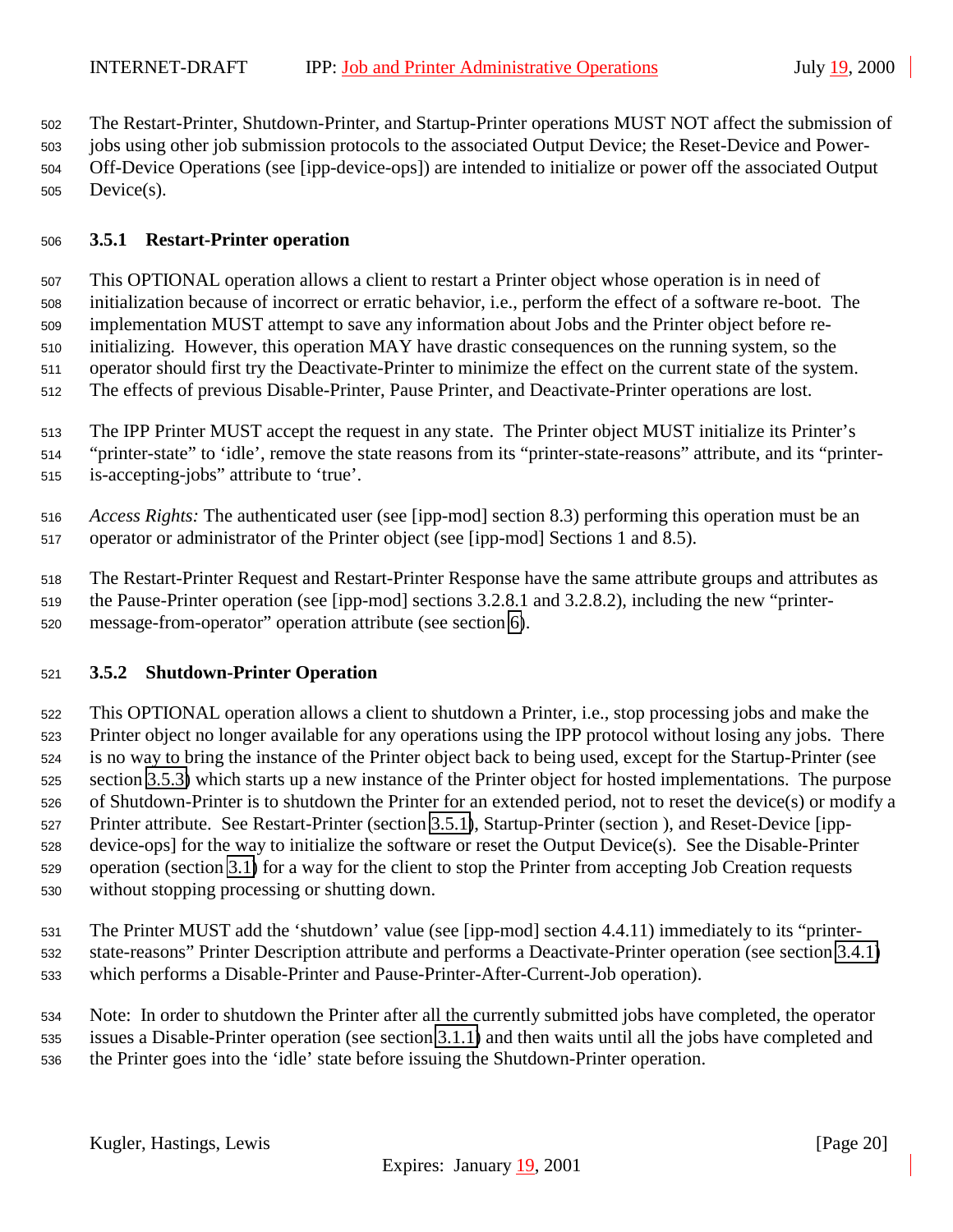<span id="page-20-0"></span>The Printer object MUST accept this operation in any state and transition the Printer object through the

 "printer-states" and "printer-state-reasons" defined for the Pause-Printer-After-Current-Job operation until the activity is completed and the Printer object disappears.

- *Access Rights:* The authenticated user (see [ipp-mod] section 8.3) performing this operation must be an operator or administrator of the Printer object (see [ipp-mod] Sections 1 and 8.5).
- The Shutdown-Printer Request and Shutdown-Printer Response have the same attribute groups and
- attributes as the Pause-Printer operation (see [ipp-mod] sections 3.2.7.1 and 3.2.7.2), including the new
- "printer-message-from-operator" operation attribute (see section [6\)](#page-28-0).

## **3.5.3 Startup-Printer operation**

This OPTIONAL operation allows a client to startup an instance of a Printer object, provided that there

isn't one already instantiated. The purpose of Startup-Printer is to allow a hosted implementation of the IPP

 Printer object (i.e., a Server that implements an IPP Printer on behalf of a networked or local Output Device) to be started after the host is available (by means outside this document). See Restart-Printer

(section [3.5.1\)](#page-19-0) and Reset-Device [ipp-device-ops] for the way to initialize the software or reset the Output

Device(s) when the IPP Printer object has already been instantiated.

 The host MUST accept this operation only when the Printer object has not been instantiated. If the Printer object already exists, the host must return the 'client-error-not-possible' status code.

 The result of this operation MUST be with the Printer object's "printer-state" set to 'idle', the state reasons removed from its "printer-state-reasons" attribute, and its "printer-is-accepting-jobs" attribute set to 'false'. Then the operator can reconfigure the Printer before performing an Enable-Printer operation. However, when a Printer is first powered up, it is RECOMMENDED that its "printer-is-accepting-jobs" attribute be set to 'true' in order to achieve easy "out of the box" operation.

 *Access Rights:* The authenticated user (see [ipp-mod] section 8.3) performing this operation must be an operator or administrator of the Printer object (see [ipp-mod] Sections 1 and 8.5).

 The Shutdown-Printer Request and Shutdown-Printer Response have the same attribute groups and attributes as the Pause-Printer operation (see [ipp-mod] sections 3.2.7.1 and 3.2.7.2), including the new

"printer-message-from-operator" operation attribute (see section [6\)](#page-28-0).

# **4 Definition of the Job Operations**

 All Job operations are directed at Job objects. A client MUST always supply some means of identifying the Job object in order to identify the correct target of the operation. That job identification MAY either be a single Job URI or a combination of a Printer URI with a Job ID. The IPP object implementation MUST support both forms of identification for every job.

The Job Operations defined in this document are summarized in [Table 4:](#page-21-0)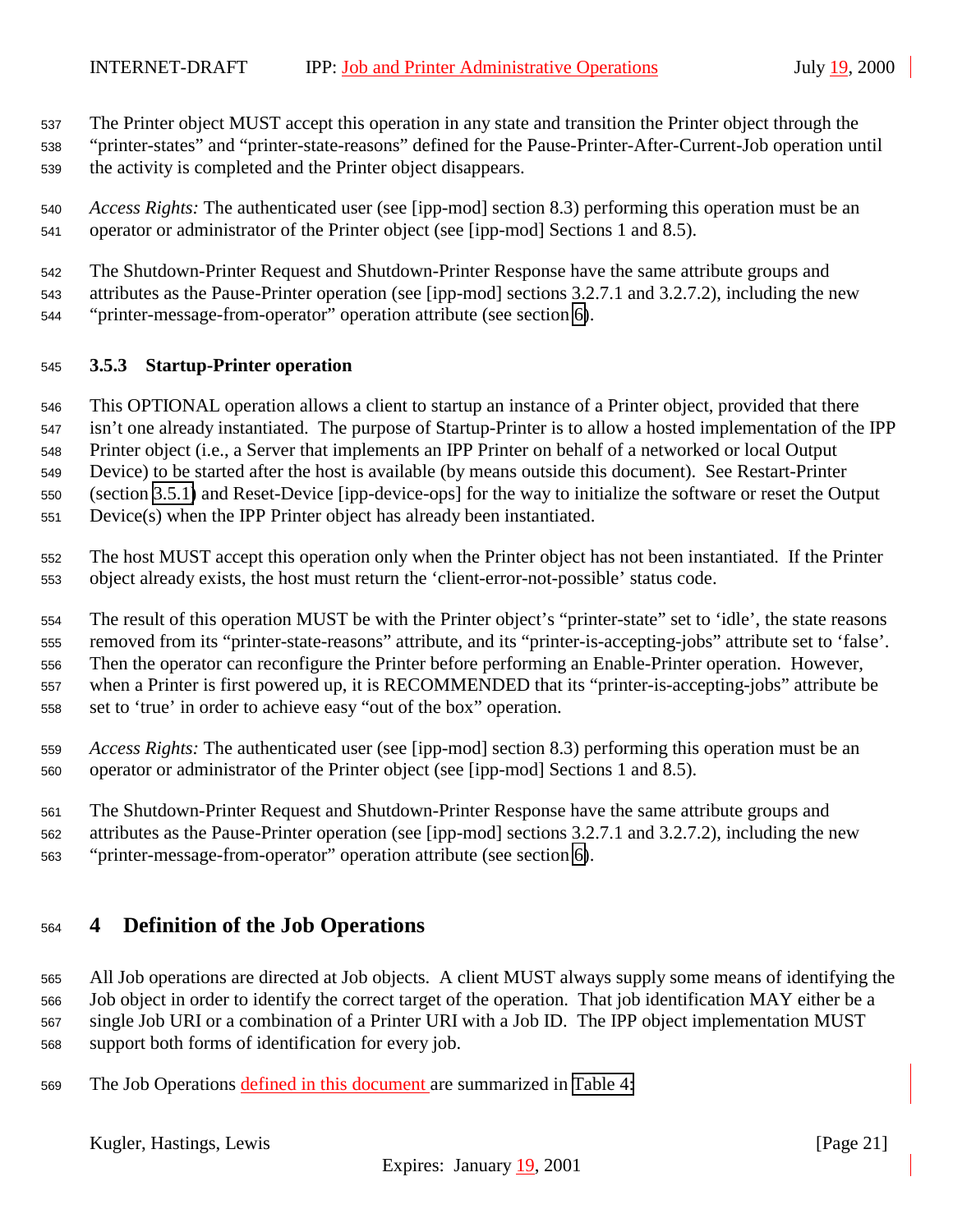| <b>Operation Name</b> | Operation-             | Brief description                                               |
|-----------------------|------------------------|-----------------------------------------------------------------|
|                       | Id                     |                                                                 |
| Reprocess-Job         | 0x2C9x??               | Creates a copy of a completed target job with a new Job ID      |
|                       |                        | and processes it                                                |
| Cancel-Current-Job    | $0x2D0x$ ??            | Cancels the current job on the target Printer or the            |
|                       |                        | specified job if it is the current job                          |
| Suspend-Current-Job   | 0x2E <sub>0x</sub> ??  | Suspends the current processing job on the target Printer or    |
|                       |                        | the specified job if it is the current job, allowing other jobs |
|                       |                        | to be processed instead                                         |
| Resume-Job            | $0x2F0x$ <sup>22</sup> | Resume the suspended target job                                 |
| Promote-Job           | 0x300x??               | Promote the pending target job to be next after the current     |
|                       |                        | $job(s)$ complete                                               |
| Redirect-Job          | $\theta x$ ??          | Redirect the target job to the specified Printer on the         |
|                       |                        | server.                                                         |
| Schedule-Job-After    | 0x310x??               | Schedule the target job immediately after the specified job,    |
|                       |                        | all other scheduling factors being equal.                       |

<span id="page-21-0"></span>

| 570 | <b>Table 4 - Job operation Operation-Id assignments</b> |
|-----|---------------------------------------------------------|
|     |                                                         |

571

## <sup>572</sup> **4.1 Reprocess-Job Operation**

 This OPTIONAL operation is a create job operation that allows a client to re-process a copy of a job that had been retained in the queue after processing completed, was canceled, or was aborted (see [ipp-mod] section 4.3.7.2). This operation is the same as the Restart-Job operation (see [ipp-mod] section 3.3.7), except that the Printer creates a new job that is a copy of the target job and the target job is unchanged. The new job is assigned new values to the "job-uri" and "job-id" attributes and the new job's Job Description attributes that accumulate job progress, such as "job-impressions-completed", "job-media-sheets- completed", and "job-k-octets-processed", are initialized to 0 as with any create job operation. The target job moves to the Job History after a suitable period, independent of whether one or more Reprocess-Job operations have been performed on it.

 If the Set-Job-Attributes operation is supported, then the "job-hold-until" operation attribute MUST be supported with at least the 'indefinite' value, so that a client can modify the new job before it is scheduled for processing using the Set-Job-Attributes operation. After modifying the job, the client can release the job for processing, by using the Release-Job operation specifying the newly assigned "job-uri" or "job-id" for the new job.

# <sup>587</sup> **4.2 Cancel-Current-Job Operation**

<sup>588</sup> This OPTIONAL operation allows a client to cancel the current job on the target Printer or the specified job

<sup>589</sup> if it is the current job on the Printer. See [ipp-mod] section 3.3.3 for the semantics of canceling a job. <sup>590</sup> Since a Job might already be marking by the time a Cancel-Current-Job is received, some media sheet <sup>591</sup> pages might be printed before the job is actually terminated.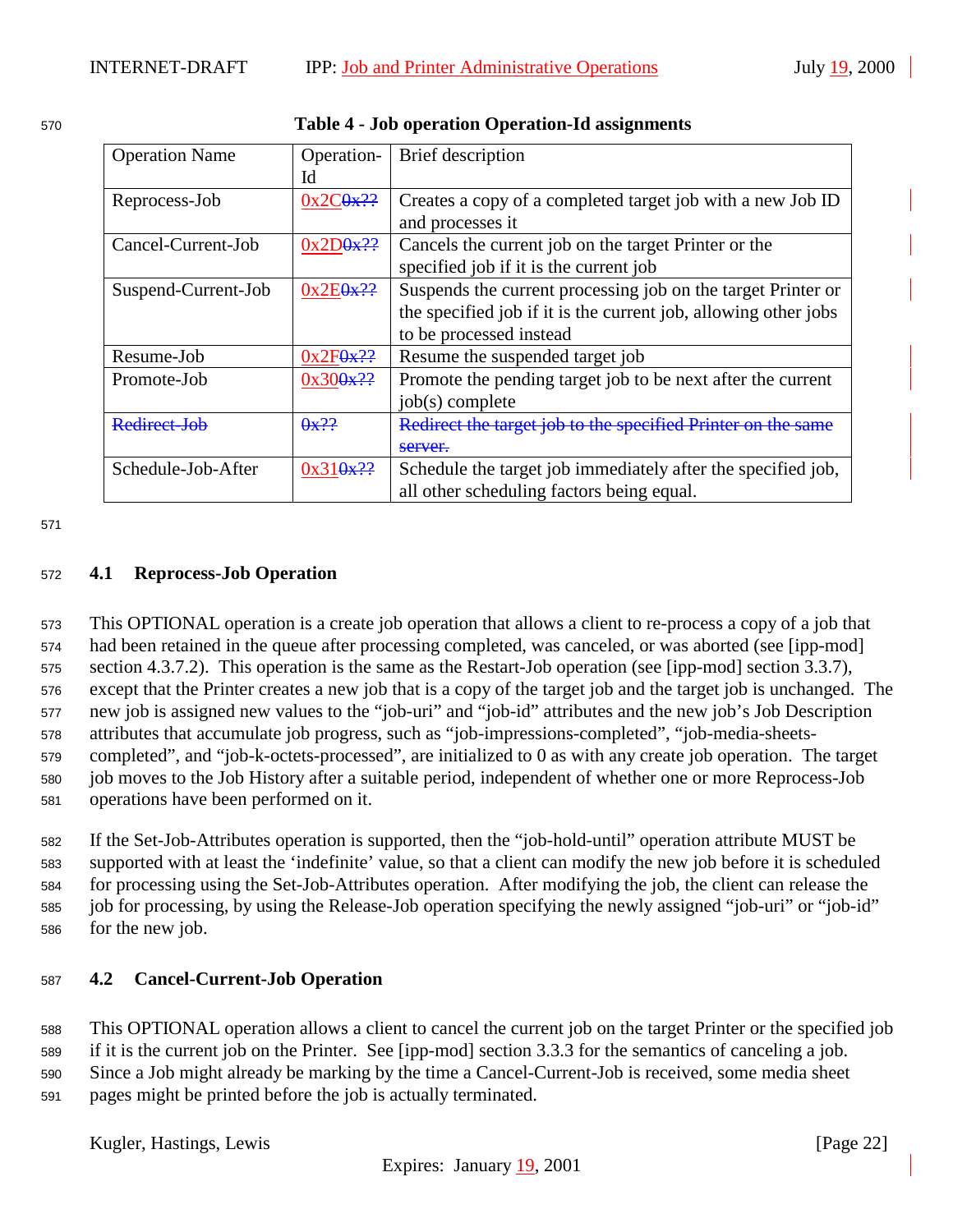<span id="page-22-0"></span> If the client does not supply a "job-id" operation attribute, the Printer MUST accept the request and cancel the current job if there is a current job in the 'processing' or 'processing-stopped' state; otherwise, it MUST reject the request and return the 'client-error-not-possible' status code. If more than one job is in the 'processing' or 'processing-stopped' states, the one that is marking is canceled and the others are unaffected.

 Warning: On a shared printer, there is a race condition. Between the time that a user issues this operation and its acceptance, the current job might change to a different job. If the user or operator is authenticated to cancel the new job, the wrong job is canceled. To prevent this race from canceling the wrong job, the client MAY supply the "job-id" operation attribute which is checked against the current job's job-id. If the job identified by the "job-id" attribute is not the current job on the Printer, i.e., is not in the 'processing' or 'processing-stopped' states, the Printer MUST reject this operation and return the 'client-error-not-possible' status code. Otherwise, the Printer cancels the specified job.

 *Access Rights:* The authenticated user (see [ipp-mod] section 8.3) performing this operation must either be the job owner (as determined in the Job Creation operation) or an operator or administrator of the Printer object (see [ipp-mod] Sections 1 and 8.5).

 The Cancel-Current-Job Request and Cancel-Current-Job Response have the same attribute groups and attributes as the Resume-Printer operation (see [ipp-mod] section 3.2.8), including the new "job-message- from-operator" operation attribute (see section [6\)](#page-28-0), with the addition of the following Group 1 Operation attributes in the request:

"job-id" (integer(1:MAX)):

 The client OPTIONALLY supplies this Operation attribute in order to verify that the identified job is still the current job on the target Printer object. The IPP object MUST supports this operation attribute, if it supports this operation.

# **4.3 Suspend and Resume Job operations**

 This section defines the Suspend-Current-Job and Resume-Job operations. These operations allow an operator or user to suspend a job while it is processing and allow other jobs to be processed and the resume the suspended job at a later point in time without losing any of the output.

- If either of these operations is supported, they both MUST be supported.
- The Hold-Job and Release-Job operations ([ipp-mod] section 3.3.5) are for holding and releasing held jobs, not suspending and resuming suspended jobs.

#### **4.3.1 Suspend-Current-Job operation**

 This OPTIONAL operation allows a client to stop the current job on the target Printer or the specified job if it is the current job on the Printer, and allow other jobs to be processed instead. The Printer moves the current job or the target job to the 'processing-stopped' state and sets the 'job-suspended' value (see section [9.1\)](#page-30-0) in the job's "job-state-reasons" attribute and processes other jobs.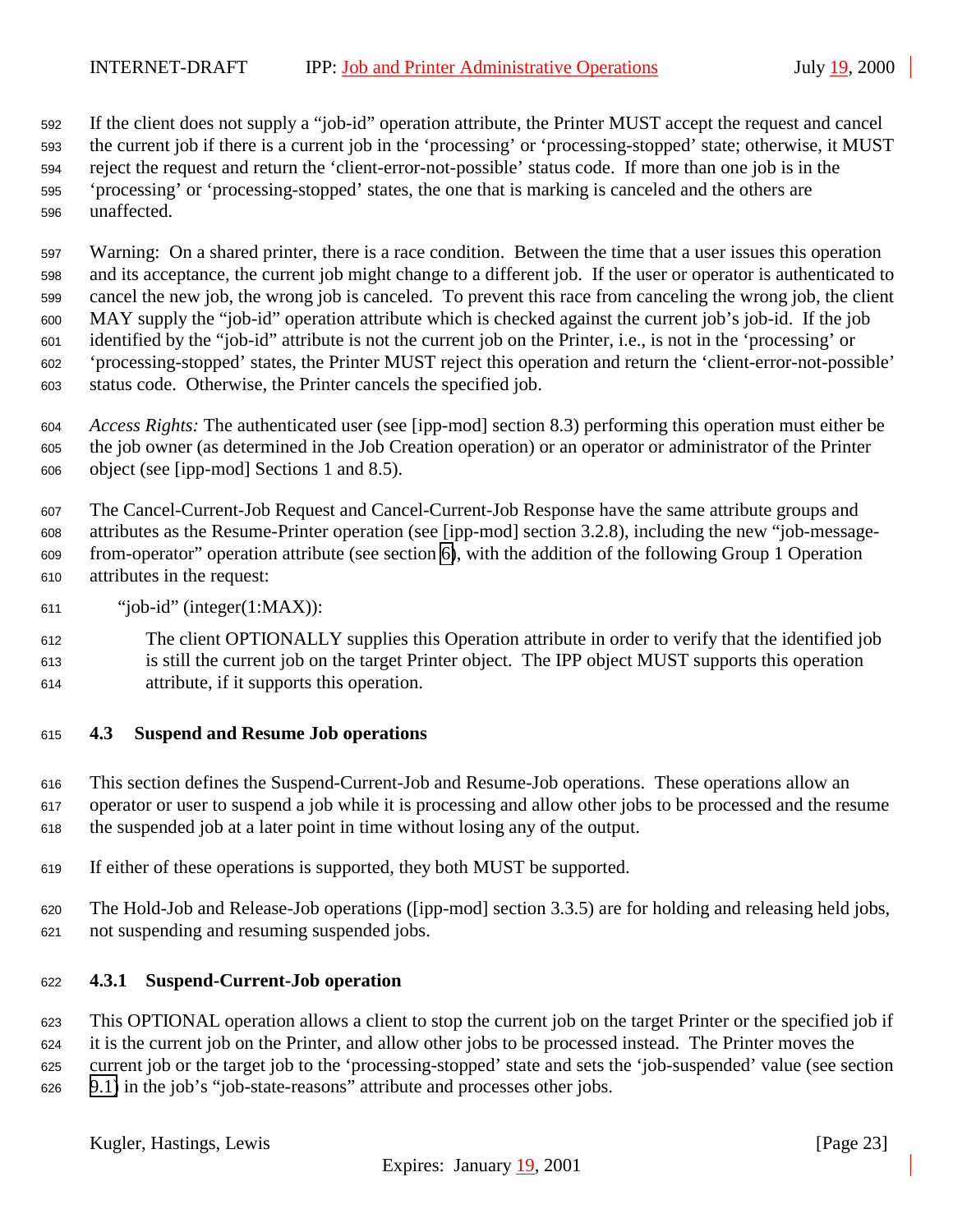<span id="page-23-0"></span> If the client does not supply a "job-id" operation attribute, the Printer MUST accept the request and suspend the current job if there is a current job in the 'processing' or 'processing-stopped' state; otherwise, it MUST reject the request and return the 'client-error-not-possible' status code. If more than one job is in the 'processing' or 'processing-stopped' states, all of them are suspended.

 Warning: On a shared printer, there is a race condition. Between the time that a user issues this operation and its acceptance, the current job might change to a different job. If the user or operator is authenticated to suspend the new job, the wrong job is suspended. To prevent this race from pausing the wrong job, the client MAY supply the "job-id" operation attribute which is checked against the current job's job-id. If the job identified by the "job-id" attribute is not the current job on the Printer, i.e., is not in the 'processing' or 'processing-stopped' states, the Printer MUST reject this operation and return the 'client-error-not-possible' status code. Otherwise, the Printer suspends the specified job and processed other jobs.

 The Printer MUST reject a Resume-Job request (and return the 'client-error-not-possible') for a job that has been suspended , i.e., for a job in the 'processing-stopped' state, with the 'job-suspended' value in its "job-state-reasons" attribute.

 *Access Rights:* The authenticated user (see [ipp-mod] section 8.3) performing this operation must either be the job owner (as determined in the Job Creation operation) or an operator or administrator of the Printer object (see [ipp-mod] Sections 1 and 8.5).

 The Suspend-Current-Job Request and Suspend-Current-Job Response have the same attribute groups and attributes as the Pause-Printer operation (see [ipp-mod] section 3.2.8 ), including the new "job-message- from-operator" operation attribute (see section [6\)](#page-28-0), with the addition of the following Group 1 Operation attributes in the request:

"job-id" (integer(1:MAX)):

 The client OPTIONALLY supplies this Operation attribute in order to verify that the identified job is still the current job on the target Printer object. The IPP object MUST supports this operation attribute, if it supports this operation.

# **4.3.2 Resume-Job operation**

 This OPTIONAL operation allows a client to resume the target job at the point where it was suspended. The Printer moves the target job to the 'pending' state and removes the 'job-suspended' value from the job's "job-state-reasons" attribute.

 If the target job is not in the 'processing-stopped' state with the 'job-suspended' value in the job's "job- state-reasons" attribute, the Printer MUST reject the request and return the 'client-error-not-possible' status code, since the job was not suspended.

 *Access Rights:* The authenticated user (see [ipp-mod] section 8.3) performing this operation must either be the job owner (as determined in the Job Creation operation) or an operator or administrator of the Printer object (see [ipp-mod] Sections 1 and 8.5).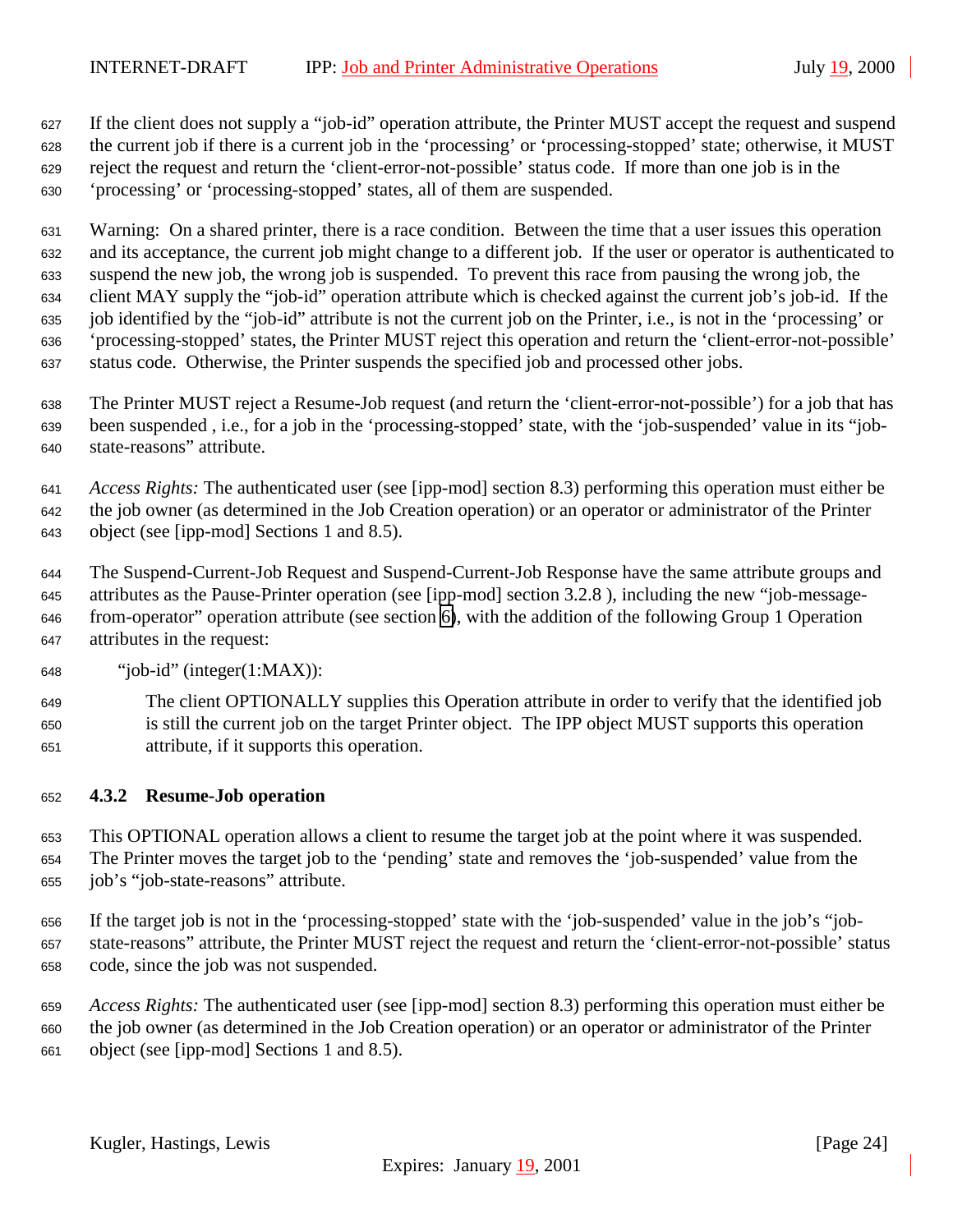<span id="page-24-0"></span>The Resume-Job Request and Resume-Job Response have the same attribute groups and attributes as the

 Release-Job operation (see [ipp-mod] section 3.3.6), including the new "job-message-from-operator" operation attribute (see section [6\)](#page-28-0).

#### **4.4 Job Scheduling Operations**

This section defines jobs that allow an operator to control the scheduling of jobs.

#### **4.4.1 Promote-Job operation**

 This OPTIONAL operation allows a client to make the pending target job be processed next after the current job completes. This operation is specially useful in a production printing environment where the operator is involved in job scheduling.

 If the target job is in the 'pending' state, this operation does not change the job's state, but causes the job to be processed after the current job(s) complete. If the target job is not in the 'pending' state, the Printer MUST rejects the request and returns the 'client-error-not-possible' status code.

If the Printer implements the "job-priority" Job Template attribute (see [ipp-mod] section 4.2.1), the Printer

sets the job's "job-priority" to the highest value supported (so that the job will print before any of the other

pending jobs). The Printer returns the target job immediately after the current job(s) in a Get-Jobs response

(see [ipp-mod] section 3.2.6) for the 'not-completed' jobs.

678 When the current job completes, is canceled, suspended (see section [4.3.1\)](#page-22-0), or aborted, the target of this operation is processed next.

 If a client issues this request (again) before the target of the operation of the original request started 681 processing, the target of this new request is seen beforessed before the previous job that was to be processed next.

 IPP is specified not to require queues for job scheduling, since there are other implementation techniques for scheduling multiple jobs, such as re-evaluating a criteria function for each job on a scheduling cycle. However, if an implementation does implement queues for jobs, then the Promote-Job puts the specified job at the front of the queue. A subsequent Promote-Job before the first job starts processing puts that specified job at the front of the queue, so that it is "in front" of the previously promoted job.

- *Access Rights:* The authenticated user (see [ipp-mod] section 8.3) performing this operation must be an operator or administrator of the Printer object (see [ipp-mod] Sections 1 and 8.5).
- The Promote-Job Request and Promote-Job Response have the same attribute groups and attributes as the

 Cancel-Job operation (see [ipp-mod] section 3.3.3), including the new "job-message-from-operator" operation attribute (see section [6\)](#page-28-0).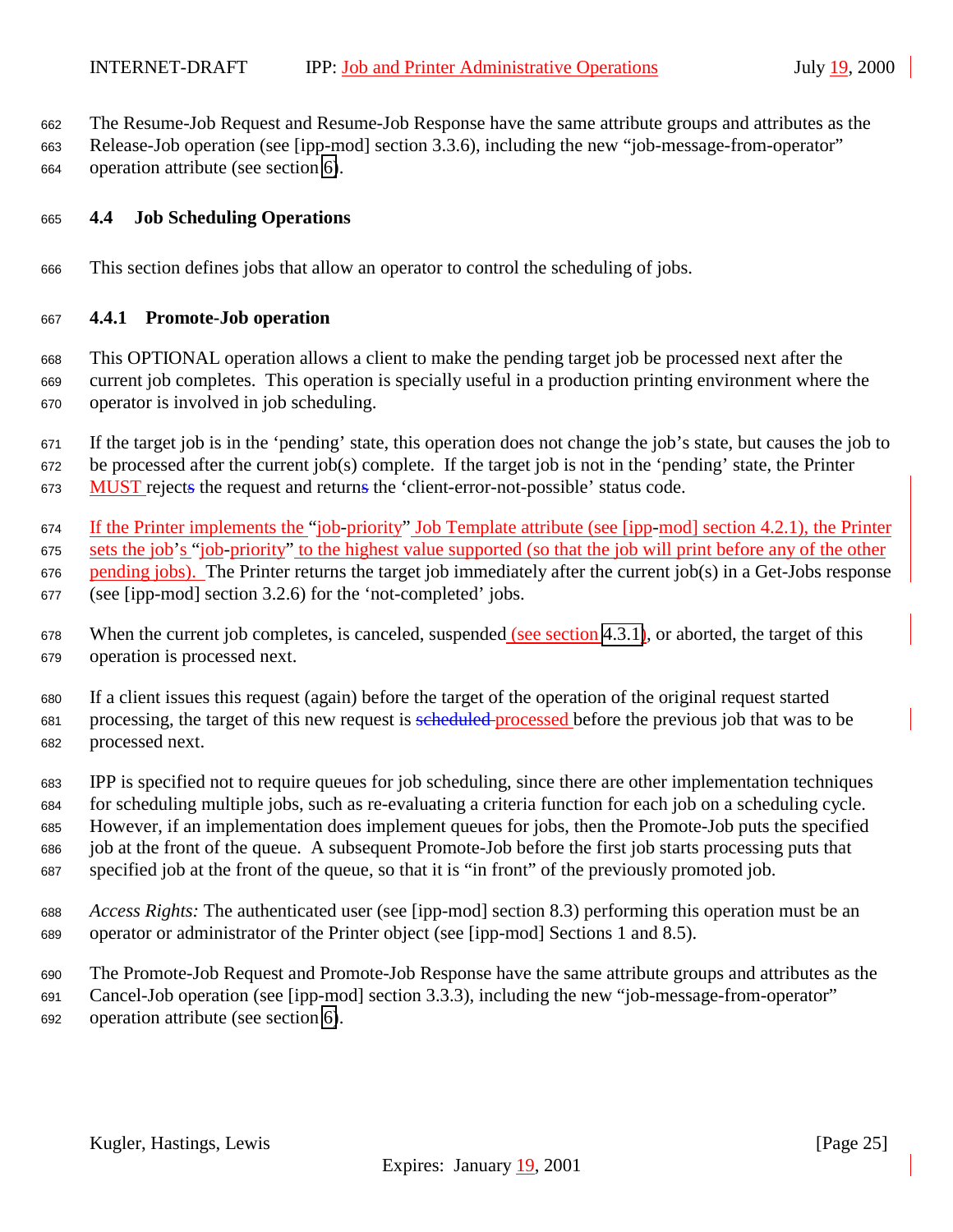#### <span id="page-25-0"></span><sup>693</sup> **12.5Redirect-Job operation**

- <sup>694</sup> This OPTIONAL operation allows a client to redirect a not-completed job to another Printer on the same
- 695 server. Redirect-Job is defined to be a Job Creation operation, along with the Print-Job, Print-URI, and
- 696 Create-Job operations. Thus all semantics that apply to Job Creation operations also apply to this operation.
- 697 For example, the new Printer validates the job using all of its "xxx-supported" attributes and either accepts
- 698 or rejects the job. If the job is rejected, it remains in its original state before the Redirect-Job operation was
- <sup>699</sup> attempted. As an other example, the Job inherits the defaults for the new Printer (since the defaults aren't
- 700 copied onto the Job object when it is created, but are applied when the job is processed see [ipp-mod]).
- <sup>701</sup> Finally, this operation generates a 'job-created' event as does any Job Creation Operation.
- 702 In order to preserver the "ipp-attribute-fidelity" semantics that the original client supplied when the job was
- <sup>703</sup> first created, each Job Creation Operation copies the "ipp-attributes-fidelity" (boolean) operation attribute o
- <sup>704</sup> the job as a Job Description attribute, if the Redirect-Job operation is supported. Then the "ipp-attribute-
- 705 fidelity" attribute is re-used by the new Printer during its job validation, unless the client performing the
- <sup>706</sup> Redirect-Job operation supplies the "ipp-attribute-fidelity" operation attribute.
- 707 This operation is limited to redirecting a job to another Printer on the same server. Thus the same copy of <sup>708</sup> the job MAY be used, depending on implementation. Also, depending on implementation, the new Printer
- <sup>709</sup> MAY generate a new job-id and job-uri, or use the same one. In either case the response contains the "job-
- 710 id" and "job-uri" for the redirected job as for any Job Creation operation. If the new Printer does assign a
- 711 new "job-id" and "job-uri", then it MUST automatically update an Per-Job Subscription objects that are
- 712 associated with the job.
- <sup>713</sup> The Printer MUST accept this operation whenever the job is in the 'pending' or 'pending-held' states. The
- 714 Printer MUST reject this operation whenever the job is in the 'completed', 'aborted', or 'canceled' states and
- 715 return the 'client-error-not-possible' status code. Whether the Printer accepts this operation when the job is
- 716 in the 'processing' or 'processing-stopped' states depends on implementation.
- <sup>717</sup> *Access Rights:* The authenticated user (see [ipp-mod] section 8.3) performing this operation must either be
- 718 the job owner (as determined in the Job Creation operation) or an operator or administrator of the Printer
- 719 object (see [ipp-mod] Sections 1 and 8.5).
- 720 The Redirect-Job Request have the same attribute groups and attributes as the Create-Job operation (see 721 [ipp-mod] section 3.2.4), plus the new "job-message-from-operator" operation attribute (see section [5\)](#page-28-0). In 722 addition, the following operation attributes are defined:
- 723 <del>Target:</del> <sup>724</sup> Either (1) the "printer-uri" (uri) plus "job-id" (integer(1:MAX)) or (2) the "job-uri" (uri) operation <sup>725</sup> attribute(s) which define the target for this operation as described in [ipp-mod] section 3.1.5. The 726 client MUST supply this attribute and the Printer MUST support it.
	- 727 728 <del>new-printer-uri (uri):</del>
	- 729 The URI of another Printer on the same server. The client MUST supply this attribute and the 730 Printer MUST support it.
	- 731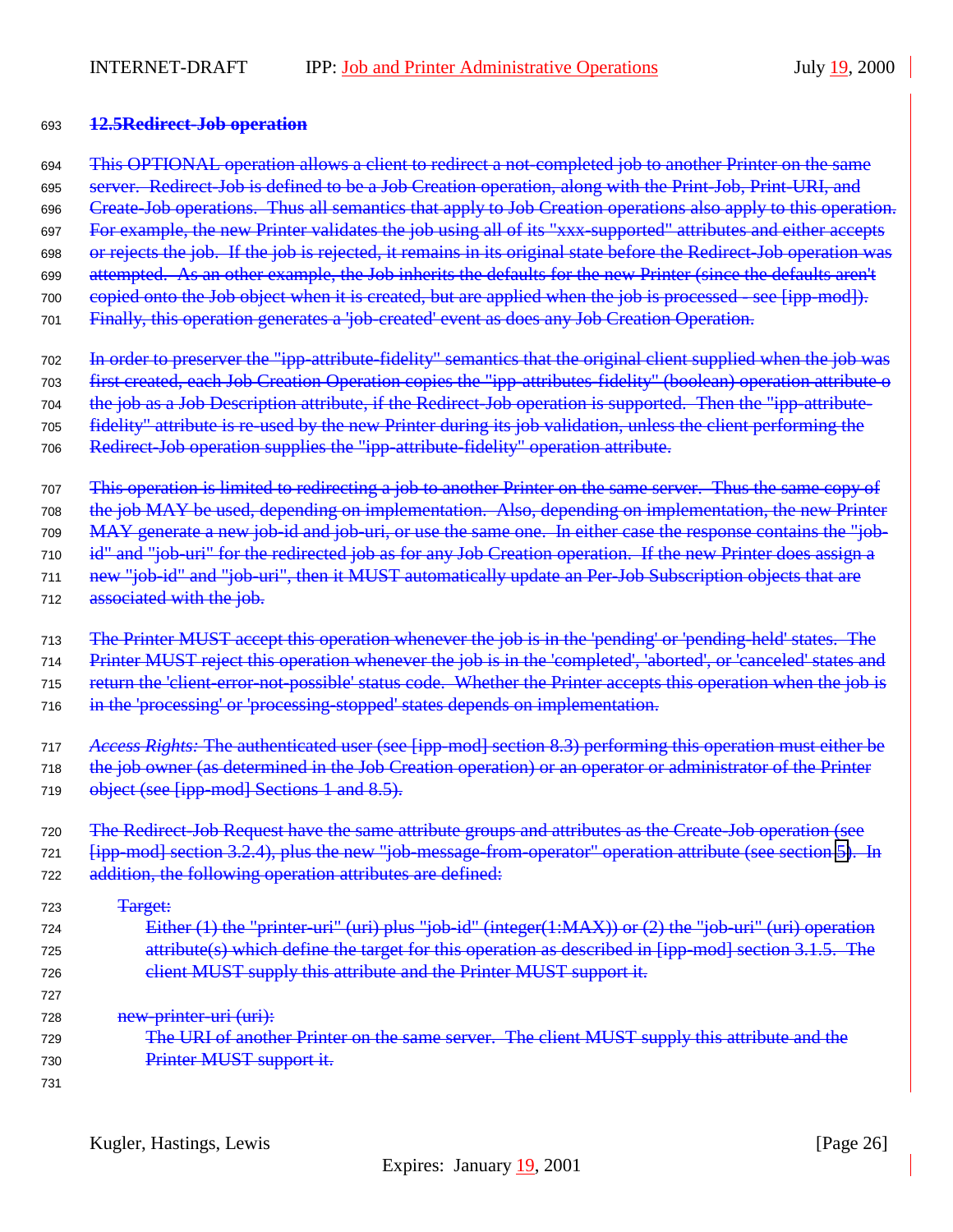<span id="page-26-0"></span>732 **ipp-attribute-fidelity (boolean):** 

| 733                      | The client MAY supply this attribute, but the Printer MUST support it. It indicates whether or not                                                                |
|--------------------------|-------------------------------------------------------------------------------------------------------------------------------------------------------------------|
| 734                      | the Job Template attributes on the Job object MUST be supported by the new Printer. If the client                                                                 |
| 735                      | omits this attribute, the new Printer uses the value copied to the job as a Job Description attribute                                                             |
| 736                      | when the job was originally created. The Job Description attribute is not affected by the value                                                                   |
| 737                      | supplied in this request, so that the original user's intent is preserved across multiple Redirect-Job                                                            |
| 738                      | operations.                                                                                                                                                       |
| 739                      | The Redirect Job Response has the same attribute groups, attributes, and status codes as the Create Job                                                           |
| 740                      | operation (see [ipp-mod] section 3.2.4). The following status codes have particular meaning for this                                                              |
| 741                      | operation:                                                                                                                                                        |
| 742                      | 'elient-error-not-possible' - the job was in the 'completed', 'aborted', or 'canceled' states or the                                                              |
| 743                      | implementation does not support the Redirect Job operation on a job when it is in the 'processing' or                                                             |
| 744                      | 'processing stopped' states.                                                                                                                                      |
| 745                      | 'elient-error-not-found' - the target job was not found.                                                                                                          |
| 746                      | 'elient-error-attributes-or-values-not-supported' - the specified Printer is not supported for redirection,                                                       |
| 747                      | i.e., the URI was not amongst the Printer's "redirection-printers-supported" (1setOf uri).                                                                        |
|                          |                                                                                                                                                                   |
| 748                      | 4.4.2 Schedule-Job-After operation                                                                                                                                |
|                          |                                                                                                                                                                   |
| 749                      | This OPTIONAL operation allows a client to request the Printer to schedule the target job so that it will be                                                      |
| 750                      | processed immediately after the specified predecessor job, all other scheduling factors being equal. This                                                         |
| 751                      | operation is specially useful in a production printing environment where the operator is involved in job                                                          |
| 752                      | scheduling.                                                                                                                                                       |
| 753                      | If the target job is in the 'pending' state, this operation does not change the job's state, but causes the job to                                                |
| 754                      | be processed after the predecessor job completes. The predecessor job can be in the 'pending',                                                                    |
| 755                      | 'processing', or 'processing-stopped' states. If the target job is not in the 'pending' state or the predecessor                                                  |
| 756                      | job is not in the 'pending', 'processing', or 'processing-stopped' states, the Printer MUST reject the request                                                    |
| 757                      | and returns the 'client-error-not-possible' status code, since the job cannot have its position changed.                                                          |
|                          |                                                                                                                                                                   |
| 758                      | If the Printer implements the "job-priority" Job Template attribute (see [ipp-mod] section 4.2.1), the Printer                                                    |
| 759                      | sets the job's "job priority" to that of the predecessor job (so that the job will print after the predecessor                                                    |
| 760                      | job). The Printer returns the target job immediately after the predecessor in a Get-Jobs response (see [ipp-<br>mod] section 3.2.6) for the 'not-completed' jobs. |
| 761                      |                                                                                                                                                                   |
| 762                      | When the predecessor job completes processing or is canceled or aborted while processing, the target of this                                                      |
| 763                      | operation is processed next.                                                                                                                                      |
|                          |                                                                                                                                                                   |
| 764                      | If the client does not supply a predecessor job, this operation has the same semantics as Promote-Job (see                                                        |
| 765                      | section $4.4$ ).                                                                                                                                                  |
|                          | IPP is specified not to require queues for job scheduling, since there are other implementation techniques                                                        |
| 766                      | for scheduling multiple jobs, such as re-evaluating a criteria function for each job on a scheduling cycle.                                                       |
| 767<br>768               | However, if an implementation does implement queues for jobs, then the Schedule-Job-After operation puts                                                          |
| $\overline{\phantom{a}}$ | the greatfied ich immediately efter the greatfied ich in the guesse. A gybecquert Cabadyle Job After                                                              |

<sup>769</sup> the specified job immediately after the specified job in the queue. A subsequent Schedule-Job-After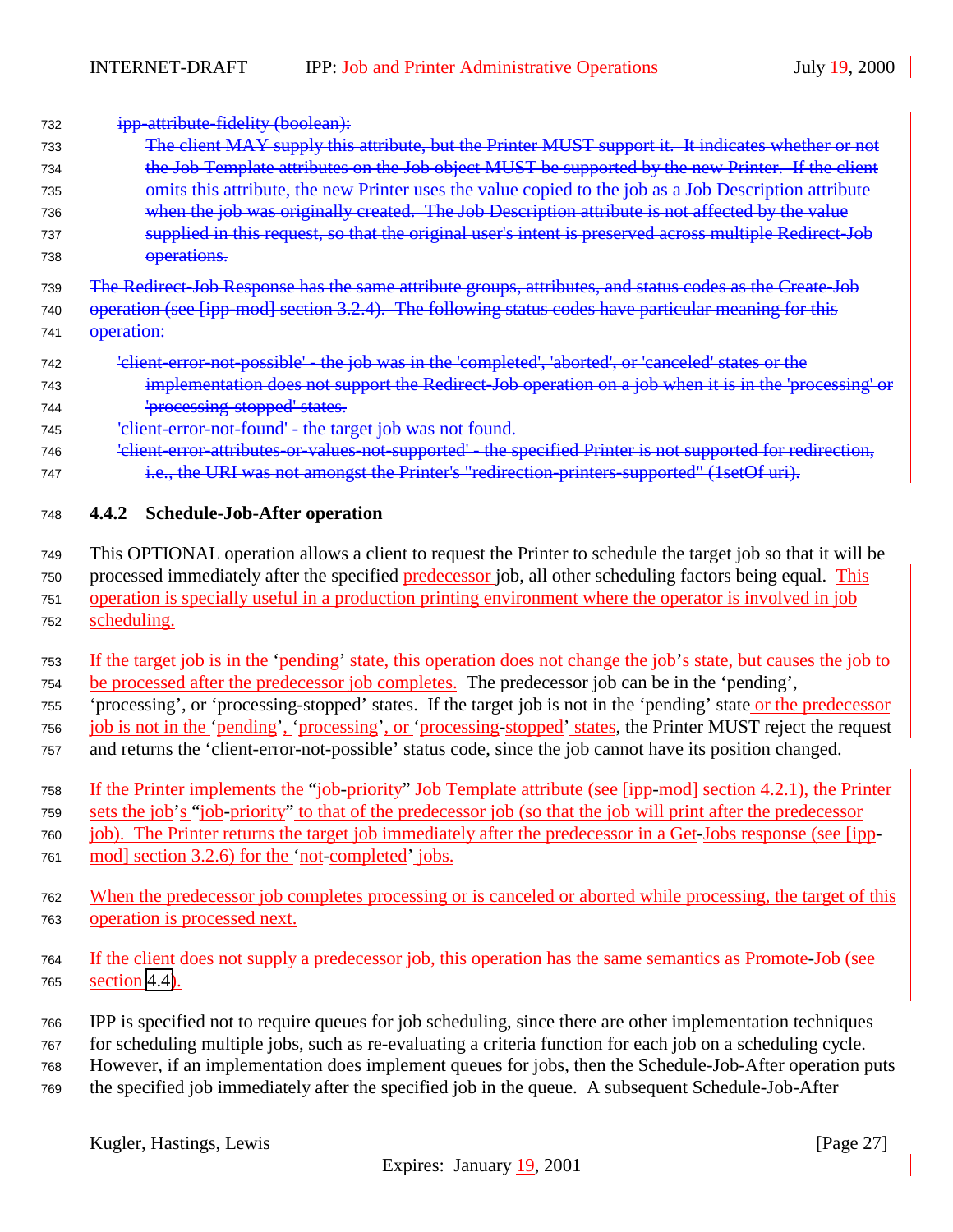- <span id="page-27-0"></span>operation specifying the same job will cause its target job to be placed after that job, even though it is
- between the first target job and the specified job. For example, suppose the job queue consisted of jobs: A,
- B, C, D, and E, in that order. A Schedule-Job-After with job E as the target and B as the specified job
- would result in the following queue: A, B, E, C, D. A subsequent Schedule-Job-After with Job D as the
- target and B as the specified job would result in the following queue: A, B, D, E, C. In other words, the 775 link between the two jobs in a Schedule-Job-After operation is ephemeral not retained, i.e., there is no
- 776 attribute on either job that points to the other job as a result of this operation, rather than setting an attribute
- 777 of either of the jobs.
- *Access Rights:* The authenticated user (see [ipp-mod] section 8.3) performing this operation must be operator or administrator of the Printer object (see [ipp-mod] Sections 1 and 8.5).
- The Schedule-Job-After Request have the same attribute groups and attributes as the Cancel-Job operation (see [ipp-mod] section 3.3.3), plus the new "job-message-from-operator" operation attribute (see section [6\)](#page-28-0). In addition, the following operation attributes are defined:
- "predecessor-job-id":
- The client OPTIONALLY supplies this attribute. The Printer MUST support it, if it supports this 785 operation. This attribute specifies the job after which the target job is to be scheduled processed. If 786 the client omits this attribute, the Printer MUST schedule process the target job next, i.e., after the current job, if any.
- The Schedule-Job-After Response has the same attribute groups, attributes, and status codes as the Cancel- Job operation (see [ipp-mod] section 3.3.3). The following status codes have particular meaning for this operation:
- 'client-error-not-possible' the target job was not in the 'pending' state or the predecessor job was no in the 'pending', 'processing', or 'processing-stopped' states.
- 'client-error-not-found' either the target job or the predecessor job was not found.

# **5 Additional status codes**

This section defines new status codes used by the operations defined in this document.

# **5.1 'server-error-printer-is-deactivated' (0x050A)**

- The Printer has been deactivated using the Deactivate-Printer operation and is only accepting the Activate-
- Printer (see section [3.5.1\)](#page-19-0), Get-Job-Attributes, Get-Jobs, Get-Printer-Attributes, and any other Get-Xxxx operations. An operator can perform the Activate-Printer operation to allow the Printer to accept other operations.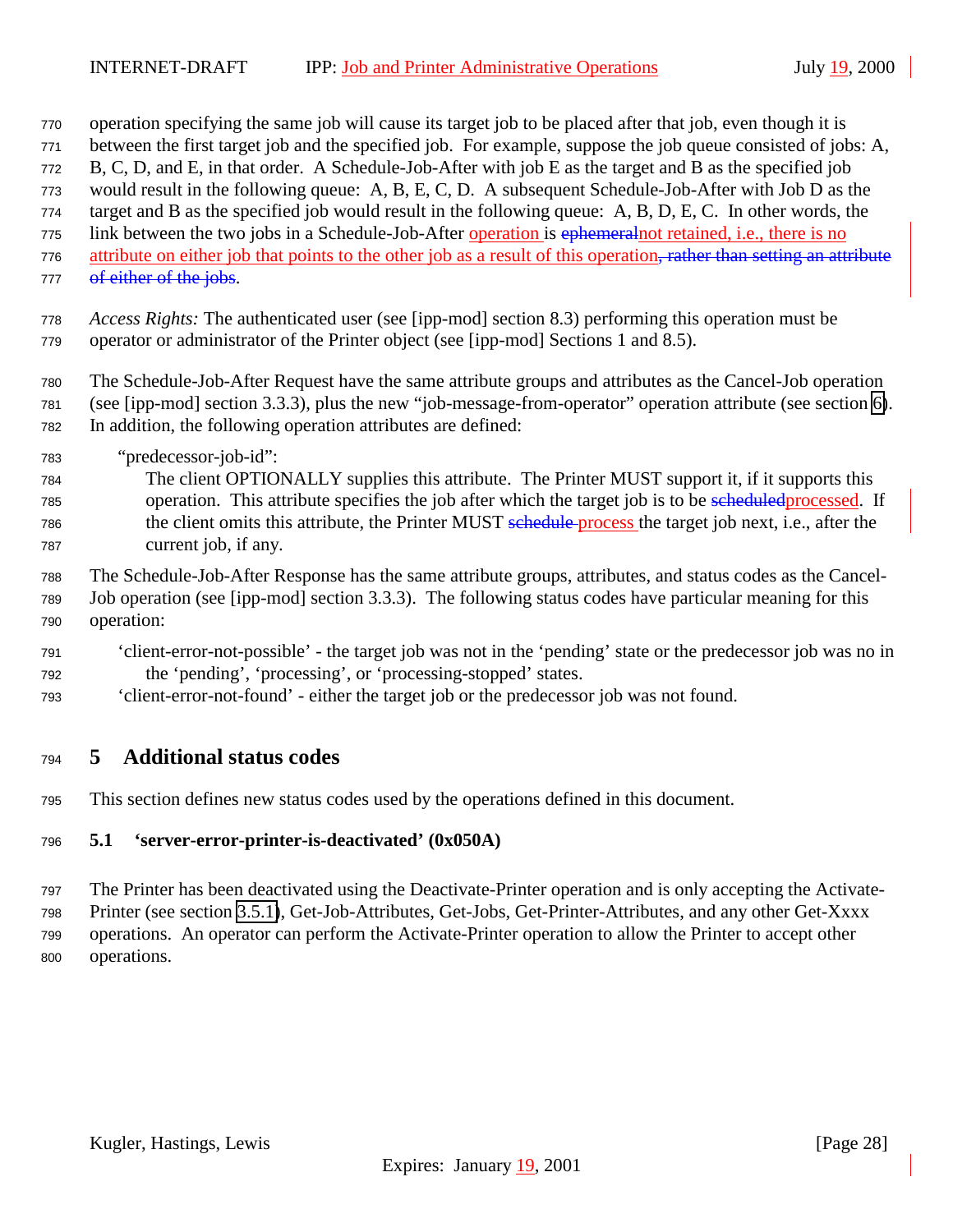# <span id="page-28-0"></span><sup>801</sup> **6 Use of Operation Attributes that are Messages from the Operator**

 This section summarizes the usage of the "printer-message-from-operator" and "job-message-from- operator" operation attributes that set the corresponding Printer and Job Description attributes (see [ipp-set- ops] for the definition of these operation attributes). These operation attributes are defined for most of the Device and Job operations that operators are likely to perform, respectively, so that operators can indicate the reasons for their actions.

<sup>807</sup> Table 5 shows the operation attributes that are defined for use with the Printer Operations.

<sup>808</sup> Legend:

<sup>809</sup> REQ - REQUIRED for a Printer to support

<sup>810</sup> OPT - OPTIONAL for a Printer to support; the Printer ignores the attribute if not supported <sup>811</sup> <blank> - not defined for use with the operation; the Printer ignores the attribute

<sup>812</sup> **Table 5 - Operation attribute support for Printer Operations**

| <b>Operation Attribute</b>        | Pause-Printer,<br>Pause-Printer-After-<br>Current-Job.<br>Resume-Printer | Hold-New-Jobs.<br>Release-Held-<br>New-Jobs | Purge-<br>Jobs | Get-Printer-<br>Attributes.<br>Set-Printer-<br><b>Attributes</b> | Enable-<br>Print,<br>Disable-<br>Printer | Restart-<br>Printer | Shut<br>down-<br>Printer.<br>Startup-<br>Printer |
|-----------------------------------|--------------------------------------------------------------------------|---------------------------------------------|----------------|------------------------------------------------------------------|------------------------------------------|---------------------|--------------------------------------------------|
| attributes-charset                | <b>REQ</b>                                                               | <b>REQ</b>                                  | <b>REQ</b>     | <b>REQ</b>                                                       | <b>REO</b>                               | <b>REQ</b>          | <b>REQ</b>                                       |
| attributes-natural-<br>language   | <b>REQ</b>                                                               | <b>REQ</b>                                  | <b>REQ</b>     | <b>REQ</b>                                                       | <b>REO</b>                               | <b>REQ</b>          | <b>REQ</b>                                       |
| printer-uri                       | <b>REQ</b>                                                               | <b>REO</b>                                  | <b>REQ</b>     | <b>REQ</b>                                                       | <b>REO</b>                               | <b>REO</b>          | <b>REQ</b>                                       |
| requesting-user-name              | <b>REQ</b>                                                               | <b>REQ</b>                                  | <b>REQ</b>     | <b>REQ</b>                                                       | <b>REO</b>                               | <b>REQ</b>          | <b>REQ</b>                                       |
| printer-message-from-<br>operator | <b>OPT</b>                                                               | <b>OPT</b>                                  | <b>OPT</b>     |                                                                  | <b>OPT</b>                               | <b>OPT</b>          | <b>OPT</b>                                       |

<sup>813</sup> Table 6 shows the operation attributes that are defined for use with the Job operations.

<sup>814</sup> Legend:

- <sup>815</sup> REQ REQUIRED for a Printer to support
- <sup>816</sup> O OPTIONAL for a Printer to support; the Printer ignores the attribute if supplied, but not <sup>817</sup> supported
- <sup>818</sup> <blank> not defined for use with the operation; the Printer ignores the attribute
- 

<sup>819</sup> **Table 6 - Operation attribute support for Job operations**

| <b>Operation Attribute</b>  | Cancel<br>-Job | Cancel-<br>Current<br>-Job | Hold-<br>Job.<br>Releas<br>e-Job | Suspe<br>nd-<br>Curren<br>t-Job | Resum<br>e-Job | Get-Job-<br>Attributes,<br>Set-Job-<br><b>Attributes</b> | Restart-<br>Job | Reproces<br>s-Job | Promo<br>te-Job | Sched<br>ule-<br>$Job-$<br>After |
|-----------------------------|----------------|----------------------------|----------------------------------|---------------------------------|----------------|----------------------------------------------------------|-----------------|-------------------|-----------------|----------------------------------|
| attributes-charset          | <b>REO</b>     | <b>REO</b>                 | <b>REO</b>                       | <b>REO</b>                      | <b>REO</b>     | <b>REO</b>                                               | <b>REO</b>      | <b>REO</b>        | <b>REO</b>      | <b>REO</b>                       |
| attributes-natural-language | <b>REQ</b>     | <b>REO</b>                 | <b>REQ</b>                       | <b>REQ</b>                      | <b>REO</b>     | <b>REQ</b>                                               | <b>REQ</b>      | <b>REQ</b>        | <b>REQ</b>      | <b>REO</b>                       |
| printer-uri                 | <b>REQ</b>     | <b>REO</b>                 | <b>REO</b>                       | <b>REO</b>                      | <b>REO</b>     | <b>REO</b>                                               | <b>REQ</b>      | <b>REQ</b>        | <b>REQ</b>      | <b>REO</b>                       |
| job-uri                     | <b>REO</b>     |                            | <b>REO</b>                       |                                 | <b>REO</b>     | <b>REQ</b>                                               | <b>REQ</b>      | <b>REQ</b>        | <b>REQ</b>      | <b>REO</b>                       |
| job-id                      | <b>REO</b>     | <b>REO</b>                 | <b>REO</b>                       | <b>REO</b>                      | <b>REO</b>     | <b>REO</b>                                               | <b>REO</b>      | <b>REO</b>        | <b>REO</b>      | <b>REO</b>                       |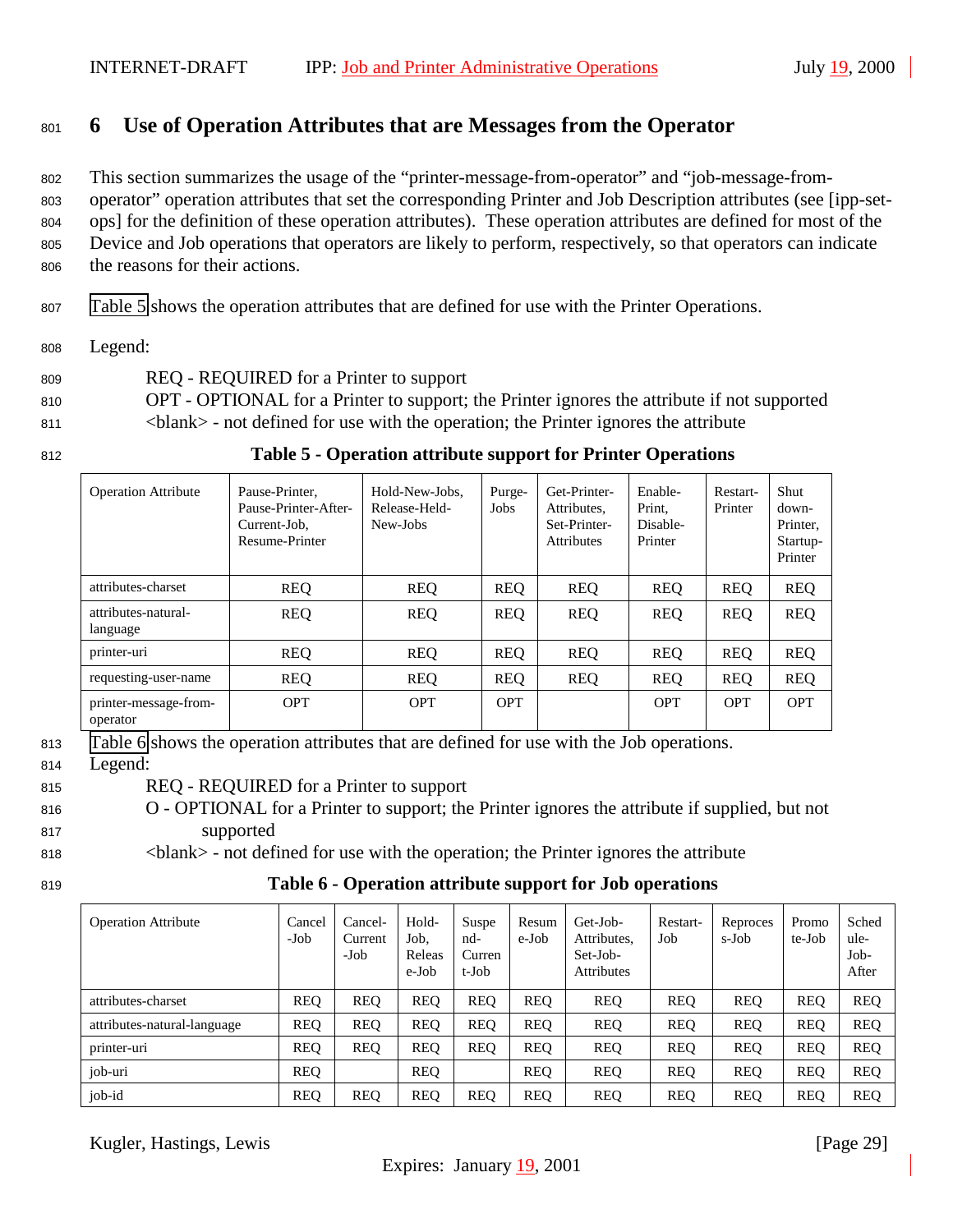<span id="page-29-0"></span>

| <b>Operation Attribute</b> | Cancel<br>-Job | Cancel-<br>Current<br>$-Job$ | Hold-<br>Job.<br>Releas<br>e-Job | Suspe<br>nd-<br>Curren<br>t-Job | Resum<br>e-Job | Get-Job-<br>Attributes,<br>Set-Job-<br>Attributes | Restart-<br>Job | Reproces<br>s-Job | Promo<br>te-Job | Sched<br>ule-<br>Job-<br>After |
|----------------------------|----------------|------------------------------|----------------------------------|---------------------------------|----------------|---------------------------------------------------|-----------------|-------------------|-----------------|--------------------------------|
| requesting-user-name       | <b>REQ</b>     | <b>REO</b>                   | <b>REO</b>                       | <b>REQ</b>                      | <b>REO</b>     | <b>REQ</b>                                        | <b>REQ</b>      | <b>REQ</b>        | <b>REQ</b>      | <b>REQ</b>                     |
| job-message-from-operator  | OPT            | OPT                          | OPT                              | <b>OPT</b>                      | <b>OPT</b>     |                                                   | <b>OPT</b>      | <b>OPT</b>        | OPT             | <b>OPT</b>                     |
| message [to-operator]      | OPT            |                              | OPT                              | OPT                             | <b>OPT</b>     |                                                   | <b>OPT</b>      | <b>OPT</b>        | <b>OPT</b>      | <b>OPT</b>                     |
| job-hold-until             |                |                              | $OPT^*$                          |                                 |                |                                                   |                 | $OPT**$           |                 |                                |

<sup>820</sup> \* The Printer MUST support the "job-hold-until" operation attribute if it supports the "job-hold-until" Job <sup>821</sup> Template attribute.

<sup>822</sup> \*\* The Printer MUST support the "job-hold-until" operation attribute if it supports the Set-Job-Attributes

<sup>823</sup> operation, so that the client can hold the job with the Reprocess-Job operation and the modify the job before <sup>824</sup> releasing it to be processed.

# <sup>825</sup> **7 New Printer Description Attributes**

<sup>826</sup> The following new Printer Description attributes are needed to support the new operations defined in this <sup>827</sup> document and the concepts of Printer Fan-Out (see section [11\)](#page-31-0).

# <sup>828</sup> **7.1 subordinate-printers-supported (1setOf uri)**

 This Printer attribute is REQUIRED if an implementation supports Subordinate Printers (see section [11\)](#page-31-0) and contains the URIs of the immediate Subordinate Printer object(s) associated with this Printer object. Each Non-Leaf Printer object MUST support this Printer Description attribute. A Leaf Printer object either does not support the "subordinate-printers-supported" attribute or does so with the 'no-value' out-of-band value (see [ipp-mod] section 4.1), depending on implementation.

<sup>834</sup> The precise format of the Subordinate Printer URIs is implementation dependent (see section [11.4\)](#page-32-0).

<sup>835</sup> If the Printer object does not have an associated Output Device, the Printer MAY automatically copy the

<sup>836</sup> value of the Subordinate Printer object's "printer-name" MAY be used to populate the Job object's

<sup>837</sup> "output-device-assigned" attribute (see [ipp-mod] section 4.3.13). The "output-device-assigned" Job

<sup>838</sup> attribute identifies the Output Device to which the Printer object has assigned a job, for example, when a <sup>839</sup> single Printer object is supporting Device Fan-Out or Printer Fan-Out.

# <sup>840</sup> **7.2 parent-printers-supported (1setOf uri)**

 This Printer attribute is REQUIRED if an implementation supports Subordinate Printers (see section [11\)](#page-31-0) and contains the URI of the Non-Leaf printer object(s) for which this Printer object is the immediate Subordinate, i.e., this Printer's immediate "parent" or "parents". Each Subordinate Printer object MUST support this Printer Description attribute. A Printer that has no parents, either does not support the "parent- printers-supported" attribute or does so with the 'no-value' out-of-band value (see [ipp-mod] section 4.1), depending on implementation.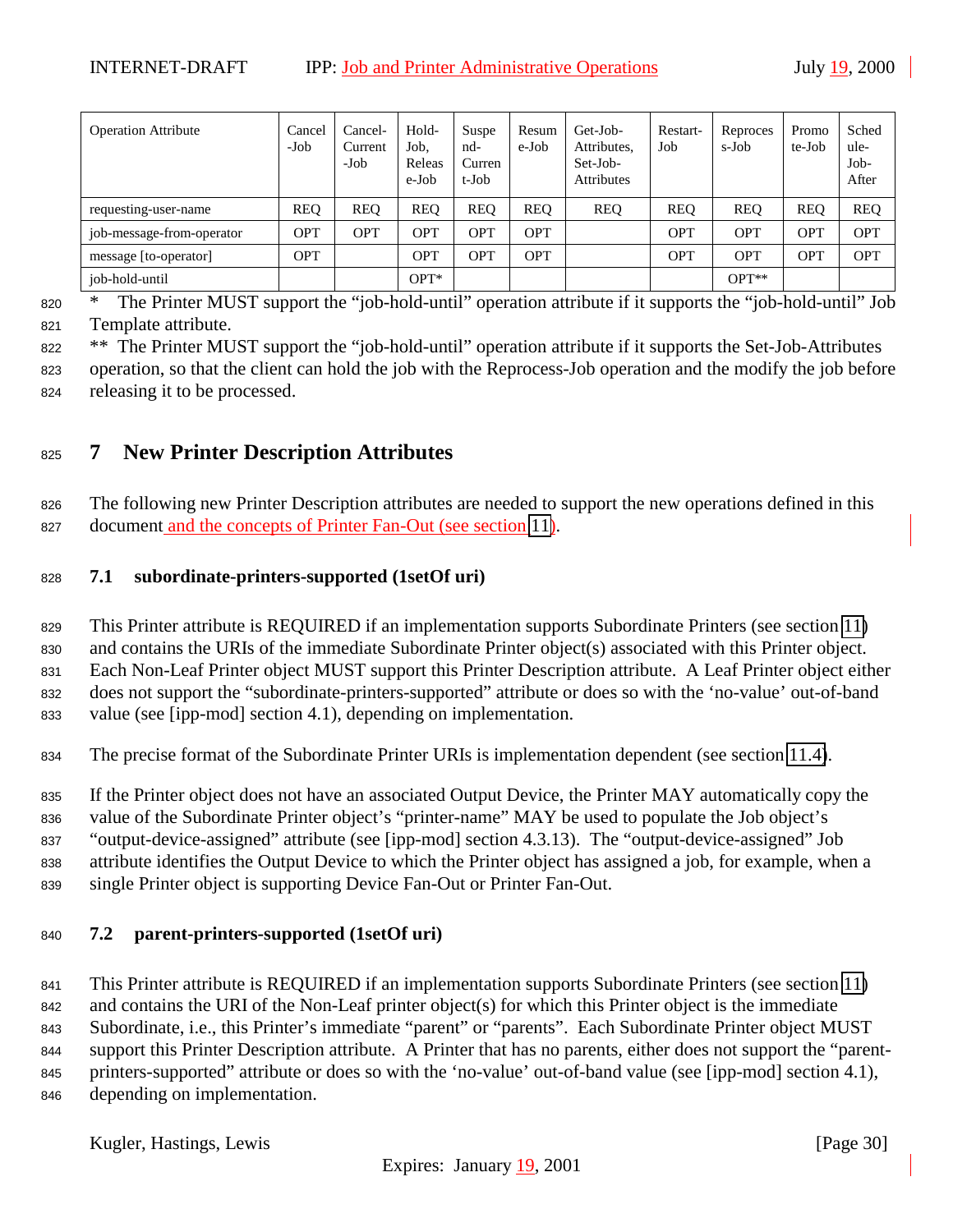#### <span id="page-30-0"></span>**8.3redirection-printers-supported (1setOf uri)**

848 This Printer attribute is REQUIRED if an implementation supports the Redirect-Job operation (see section

[12.5\)](#page-25-0). It specifies the URIs that the Printer supports for redirection jobs to other Printers (on the same 850 <del>server).</del>

# **8 Additional Values for "printer-state-reasons"**

This section defines additional values for the "printer-state-reasons" Printer Description attribute.

#### **8.1 'hold-new-jobs'**

 'hold-new-jobs': The operator has issued the Hold-New-Jobs operation (see section [3.3.1\)](#page-16-0) or other means, but the output-device(s) are taking an appreciable time to stop. Later, when all output has stopped, the "printer-state" becomes 'stopped', and the 'paused' value replaces the 'moving-to- paused' value in the "printer-state-reasons" attribute. This value MUST be supported, if the Hold- New-Jobs operation is supported and the implementation takes significant time to pause a device in certain circumstances.

#### **8.2 'deactivated'**

 'deactivated': A client has issued a Deactivate-Printer operation for the Printer object (see section [3.4.1\)](#page-18-0) and the Printer is in the process of becoming deactivated or has become deactivated. The Printer MUST reject all requests except Activate-Printer, queries (Get-Printer-Attributes, Get-Job- Attributes, Get-Jobs, etc.), Send-Document, and Send-URI (so that partial job submission can be completed - see section [3.1.1\)](#page-13-0) and return the 'server-error-service-unavailable' status code.

# **9 Additional Values for "job-state-reasons"**

This section defines additional values for the "job-state-reasons" Job Description attribute.

#### **9.1 'job-suspended'**

- 'job-suspended': The job has been suspended while processing using the Suspend-Current-Job operation and other jobs can be processed on the Printer. The Job can be resumed using the Resume-Job operation which removes this value.
-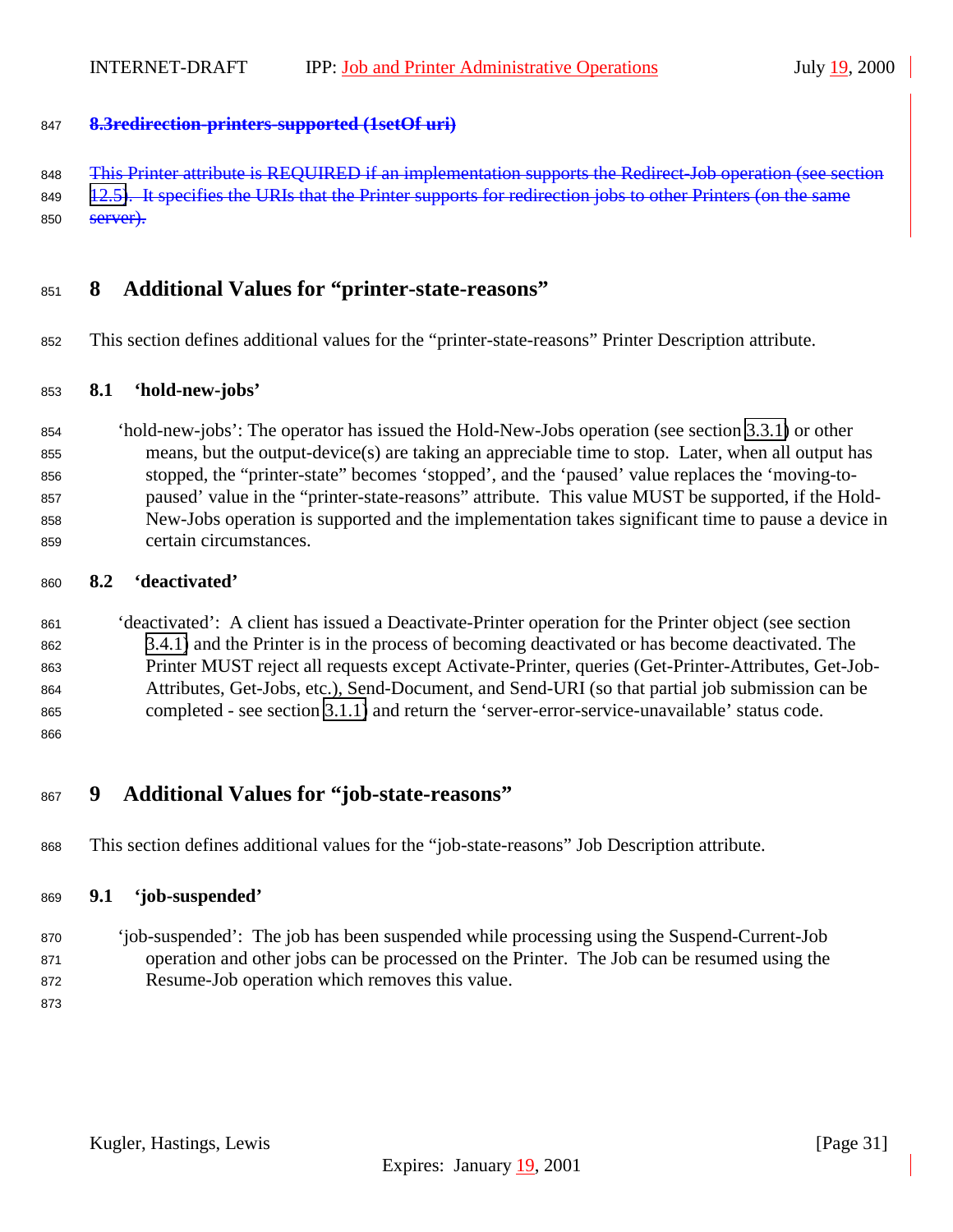# <span id="page-31-0"></span>**10 Additional events**

- The following Printer events are defined for use with [ipp-ntfy]:
- 'forwarded-operation-failed' an operation that a Printer forwarded to a Subordinate Printer (see section [11.7\)](#page-36-0) failed.

# **11 Use of the Printer object to represent IPP Printer Fan-Out and IPP Printer Fan-In**

 This section defines how the Printer object MAY be used to represent IPP Printer Fan-Out and IPP Printer Fan-In. Fan-Out is where an IPP Printer is used to represent other IPP Printer objects. Fan-In is where several IPP Printer objects are used to represent another IPP Printer object.

#### **11.1 IPP Printer Fan-Out**

 The IPP/1.1 Model and Semantics introduces the semantic concept of an IPP Printer object that represents more than one Output Device (see [ipp-mod] section 2.1). This concept is called "Output Device Fan-Out". However, there was no way to represent the individual states of the Output Devices or to perform operations on a specific Output Device when there was Fan-Out. This document generalizes the semantics of the Printer object to represent such Subordinate Fan-Out Output Devices as IPP Printer objects. This concept is called "Printer object Fan-Out". A Printer object that has a Subordinate Printer object is called a Non-Leaf Printer object. Thus a Non-Leaf Printer object supports one or more Subordinate Printer objects in order to represent Printer object Fan-Out. A Printer object that does not have any Subordinate Printer objects is called a Leaf Printer object.

 Each Non-Leaf Printer object submits jobs to its immediate Subordinate Printers and otherwise controls the Subordinate Printers using IPP or other protocols. Whether pending jobs are kept in the Non-Leaf Printer until a Subordinate Printer can accept them or are kept in the Subordinate Printers depends on implementation and/or configuration policy. Furthermore, a Subordinate Printer object MAY, in turn, have Subordinate Printer objects. Thus a Printer object can be both a Non-Leaf Printer and a Subordinate Printer.

 A Subordinate Printer object MUST be a conforming Printer object, so it MUST support all of the REQUIRED [ipp-mod] operations and attributes. However, with access control, the Subordinate Printer MAY be configured so that end-user clients are not permitted to perform any operations (or just Get-Printer-Attributes) while one or more Non-Leaf Printer object(s) are permitted to perform any operation.

#### **11.2 IPP Printer Fan-In**

 The IPP/1.1 Model and Semantics did not preclude the semantic concept of multiple IPP Printer objects that represent a single Output Device (see [ipp-mod] section 2.1). However, there was no way for the client to determine that there was a Fan-In configuration, nor was there a way to perform operations on the Subordinate device. This specification generalizes the semantics of the Printer object to allow several Non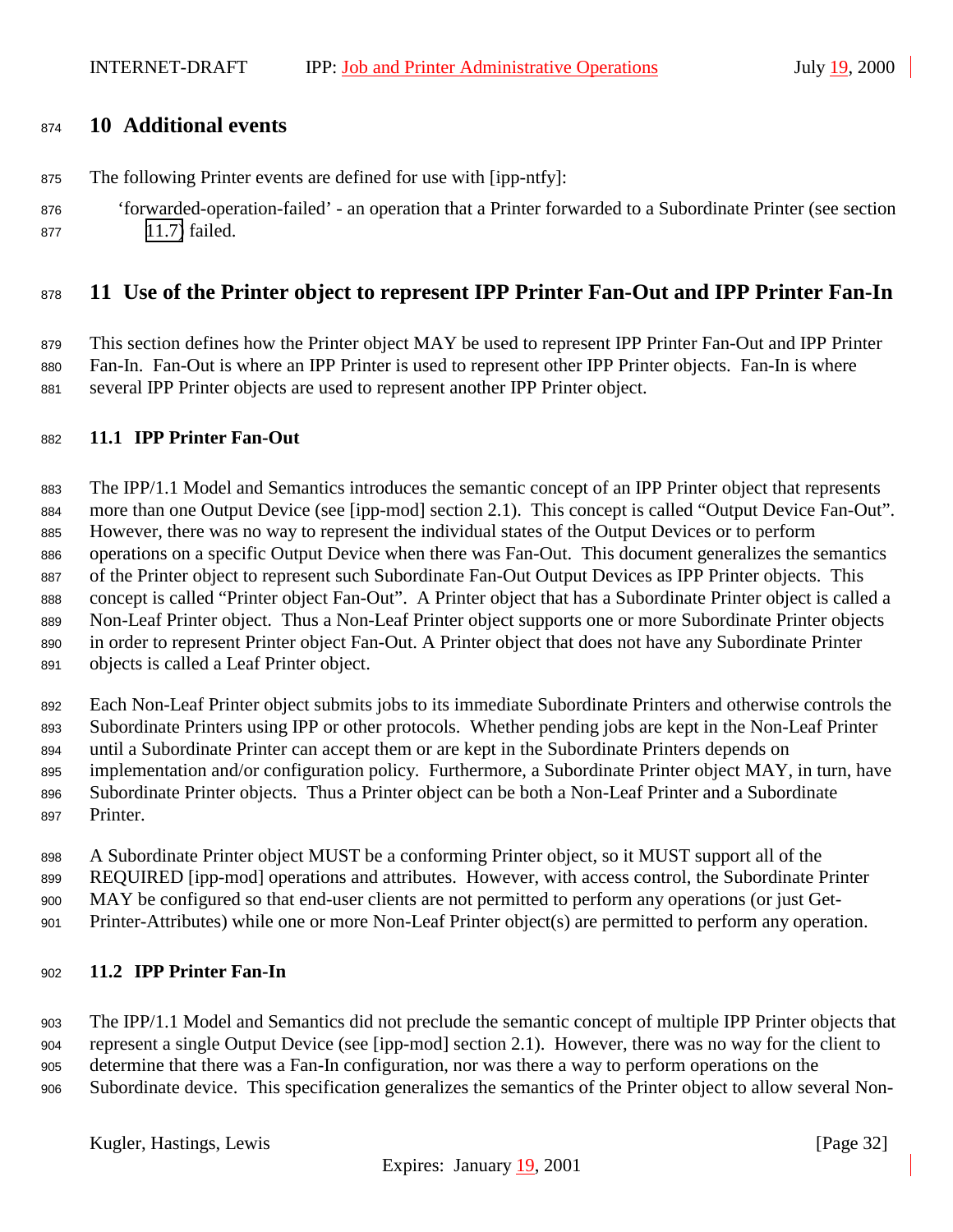<span id="page-32-0"></span>Leaf IPP Printer objects to represent a single Subordinate Printer object. Thus a Non-Leaf Printer object

 MAY share a Subordinate Printer object with one or more other Non-Leaf Printer objects in order to represent IPP Printer Fan-In.

 As with Fan-Out (see section [11.1\)](#page-31-0), when a Printer object is a Non-Leaf Printer, it MUST NOT have an associated Output Device. As with Fan-Out, a Leaf Printer object has one or more associated Output Devices. As with Fan-Out, the Non-Leaf Printer objects submit jobs to their Subordinate Printer objects and otherwise control the Subordinate Printer. As with Fan-Out, whether pending jobs are kept in the Non- Leaf Printers until the Subordinate Printer can accept them or are kept in the Subordinate Printer depends on implementation and/or configuration policy.

## **11.3 Printer object attributes used to represent Printer Fan-Out and Printer Fan-In**

- The following Printer Description attributes are defined to represent the relationship between Printer object(s) and their Subordinate Printer object(s):
- 1. "subordinate-printers-supported" (1setOf uri) contains the URI of the immediate Subordinate Printer object(s).
- 2. "parent-printers-supported (1setOf uri) contains the URI of the Non-Leaf printer object(s) for which this Printer object is the immediate Subordinate, i.e., this Printer's immediate "parent" or "parents".

## **11.4 Subordinate Printer URI**

 Each Subordinate Printer object has a URI which is used as the target of each operation on the Subordinate Printer. The means for configuring URIs for Subordinate Printer objects is implementation-dependent as are all URIs. However, there are two distinct approaches:

- a. When the implementation wants to make sure that no operation on a Subordinate Printer object as a target "sneaks by" the parent Printer object (or the Subordinate Printer is fronting for a device that is not networked), the host part of the URI specifies the host of the parent Printer. Then the parent Printer object can easily reflect the state of the Subordinate Printer objects in the parent's Printer object state and state reasons as the operation passes "through" the parent Printer object.
- b. When the Subordinate Printer is networked and the implementation allows operations to go directly to the Subordinate Printer (with proper access control) without knowledge of the parent Printer object, the host part of the URI is different than the host part of the parent Printer object. In such a case, the parent Printer object MUST keep its "printer-state" and "printer-state-reasons" up to date, either by polling the Subordinate Printer object or by subscribing to events with the Subordinate Printer object (see [ipp-not-spec] for means to subscribe to event notification when the Subordinate Printer object supports IPP notification).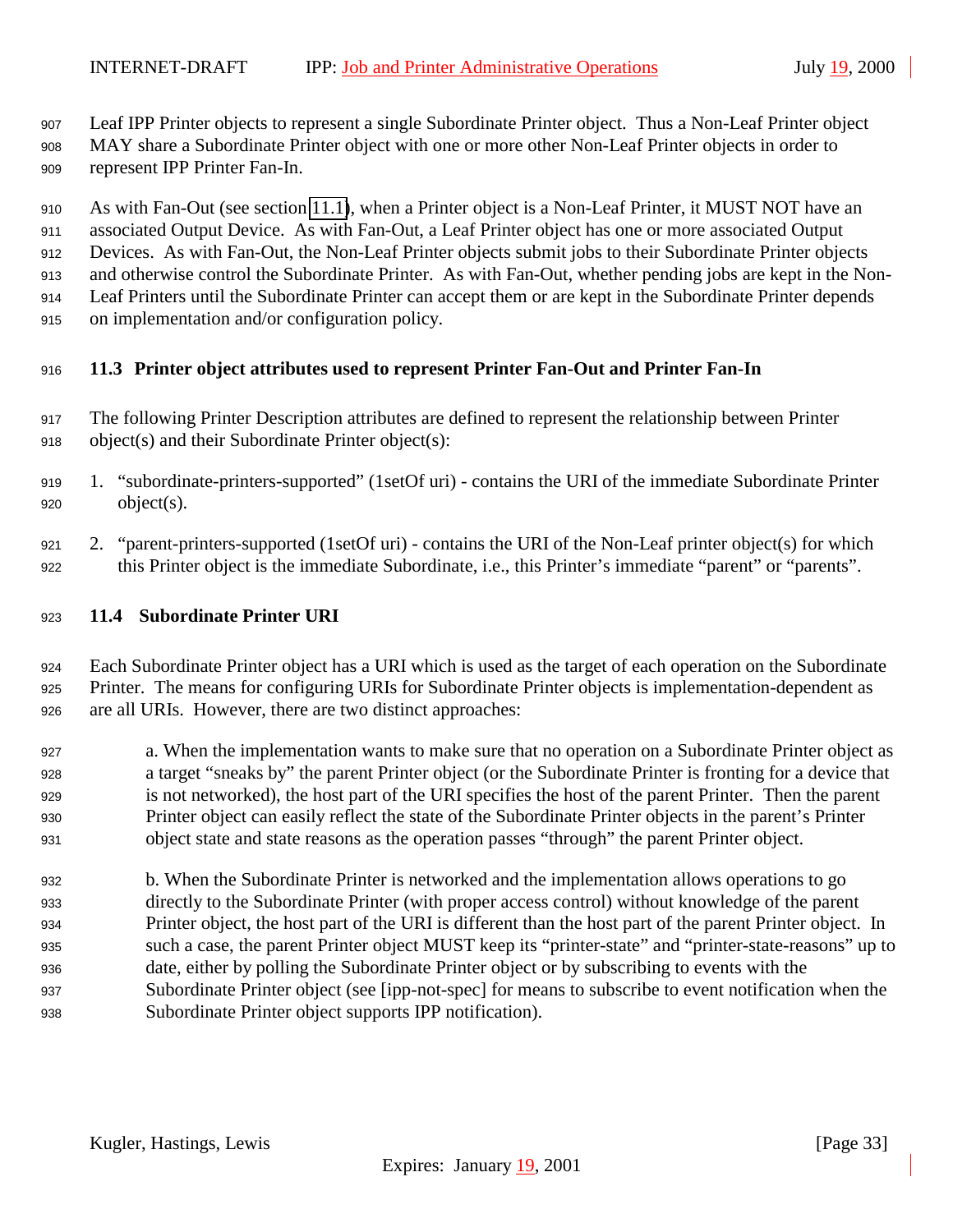## <span id="page-33-0"></span>**11.5 Printer object attributes used to represent Output Device Fan-Out**

 Only Leaf IPP Printer objects are allowed to have one or more associated Output Devices. Each Leaf Printer object MAY support the "output-devices-supported" (1setOf name(127)) to indicate the user- friendly name(s) of the Output Device(s) that the Leaf Printer object represents. It is RECOMMENDED that each Leaf Printer object have only one associated Output Device, so that the individual Output Devices can be represented completely and controlled completely by clients. In other words, the Leaf Printer's "output-devices-supported" attribute SHOULD have only one value.

- Non-Leaf Printer MUST NOT have associated Output Devices. However, a Non-Leaf Printer SHOULD 947 support an "output-devices-supported" (1setOf name(127)) Printer Description attribute that contains all the values of its immediate Subordinate Printers. Since such Subordinate Printers MAY be Leaf or Non-Leaf, 949 the same rules apply to them, etc. Thus any Non-Leaf Printer SHOULD have an "output-devices- supported" (1setOf name(127)) attribute that contains all the values of the Output Devices associated with Leaf Printers of its complete sub-tree.
- When adding, removing, or changing a configuration of Printers and Output Devices, there can be moments

 in time when the tree structure is not consistent. In other words, times when a Non-Leaf Printer's "subordinate-printers-supported" does not agree with the Subordinate Printer's "parent-printers-supported".

- Therefore, the operator SHOULD first Deactivate all Printers that are being configured in this way, update
- all pointer attributes, and then reactivate. A useful client tool would validate a tree structure before
- Activating the Printers involved.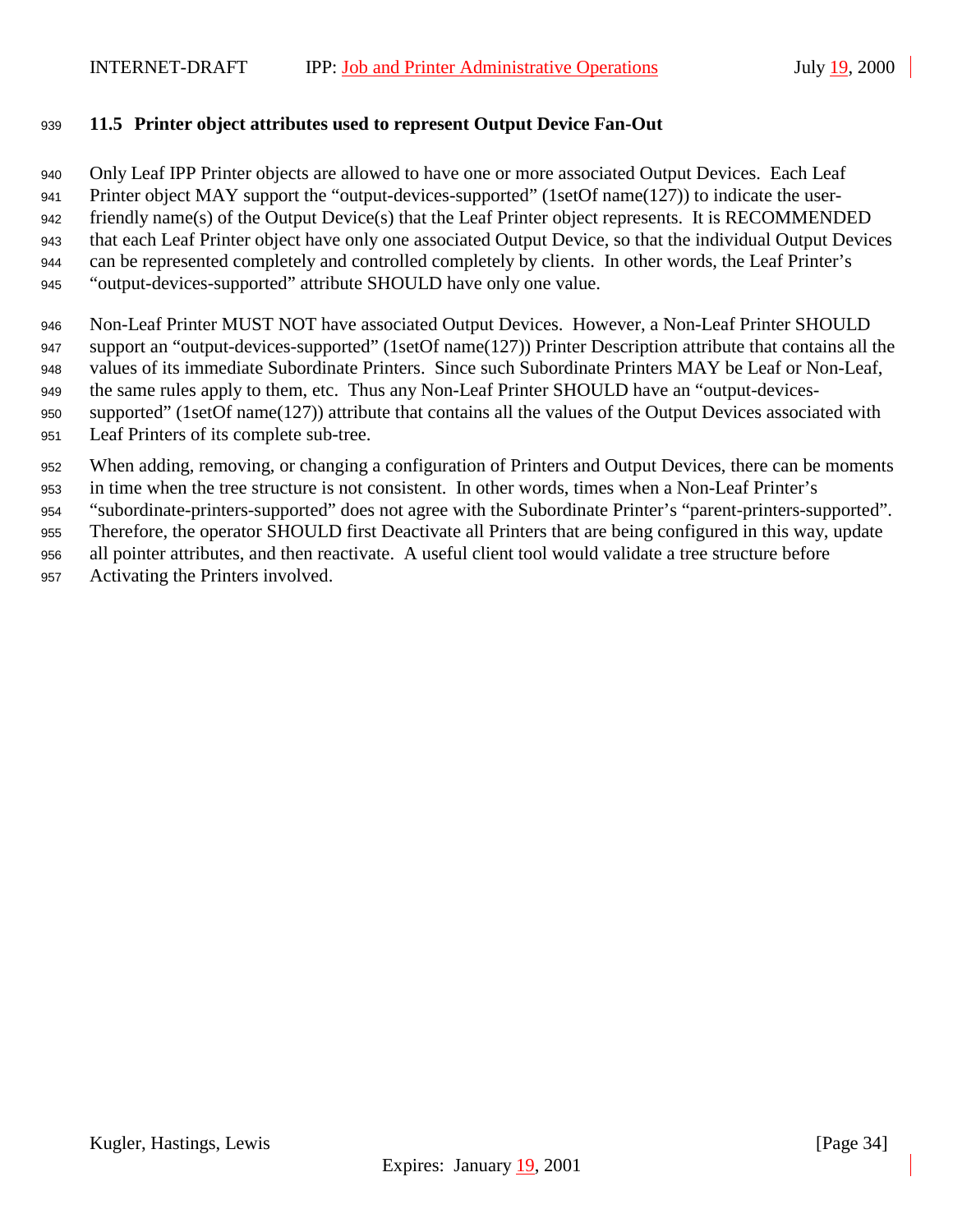<span id="page-34-0"></span>

#### **11.6 Figures to show all possible configurations**

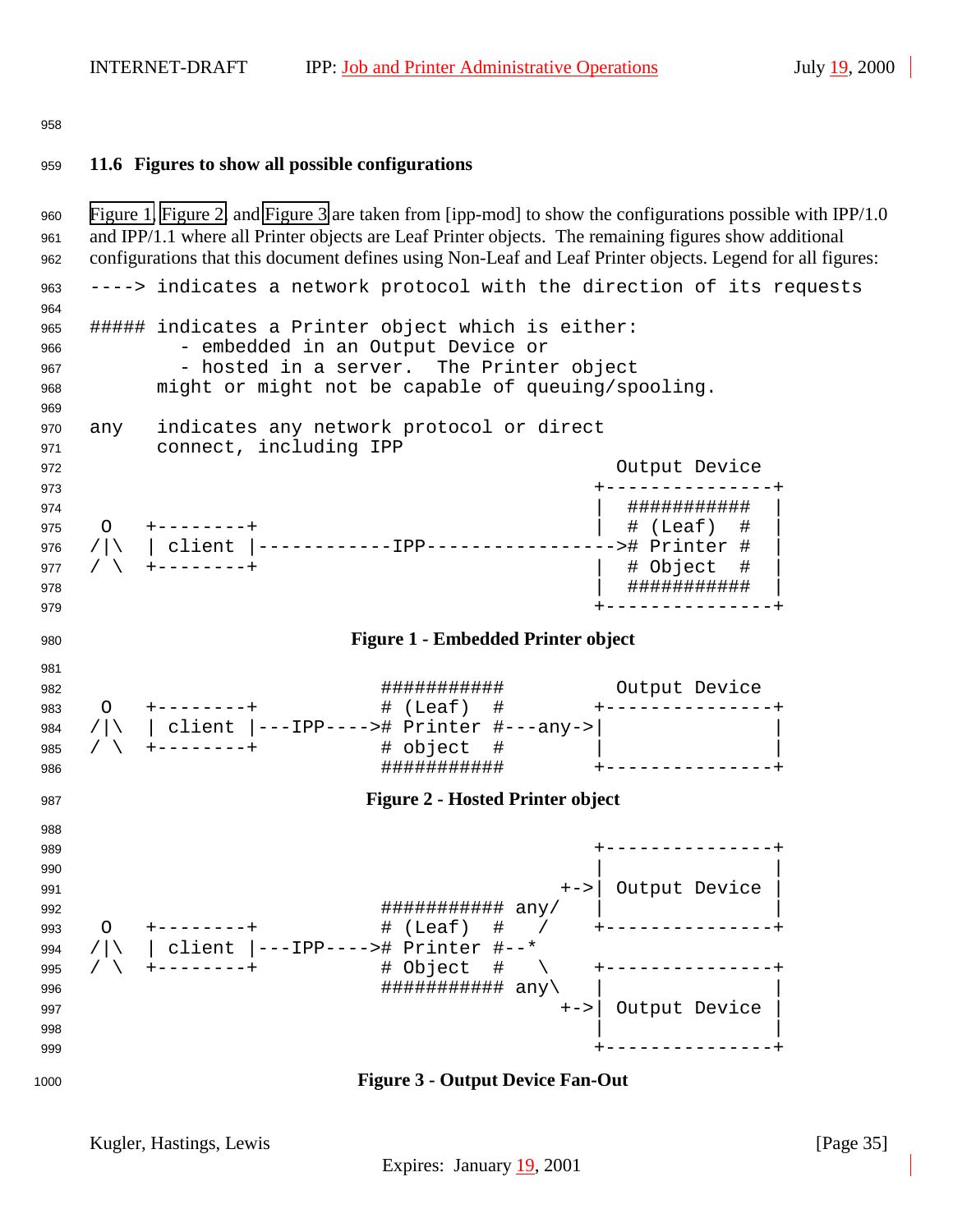<span id="page-35-0"></span> ########### ########### O +--------+ # Non-Leaf# # subord. # /|\ | client |---IPP----># Printer #---IPP----># Printer # / \ +--------+ # object # # object # ########### ########### The Subordinate Printer can be a Non-Leaf Printer as in Figure 4 to Figure 6, or can be a Leaf Printer as in [Figure 1](#page-34-0) to [Figure 3.](#page-34-0) **Figure 4 - Chained IPP Printer Objects** +------IPP--------------------->########### / +---># subord. # / / # Printer # / ########### any # object # O +--------+ # Non-Leaf# / ########### /|\ | client |---IPP----># Printer #--\* / \ +--------+ # object # \ \ ########### any ###########  $\qquad \qquad \backslash$  \ +---># Printer # +------IPP---------------------># object # ########### The Subordinate Printer can be a Non-Leaf Printer as in Figure 4 to Figure 6, or can be a Leaf Printer as in [Figure 1](#page-34-0) to [Figure 3.](#page-34-0) **Figure 5 - IPP Printer Object Fan-Out** (Non-Leaf) ########### # Non-Leaf# +---># Printer #-+ 1032 / # object # \ IPP ########### \ ########### O +--------+ / +-IPP-># subord. # /|\ | client |--+-----------IPP---------------># Printer # / \ +--------+ \ +-IPP-># object # IPP ########### / ###########  $\qquad \qquad \qquad +$  Non-Leaf# / +---># Printer #-+ # object # ########### (Non-Leaf) The Subordinate Printer can be a Non-Leaf Printer as in Figure 4, Figure 5, or Figure 6, or can be a Leaf Printer as in [Figure 1, Figure 2,](#page-34-0) or [Figure 3.](#page-34-0) **Figure 6 - IPP Printer Object Fan-In**

Kugler, Hastings, Lewis [Page 36]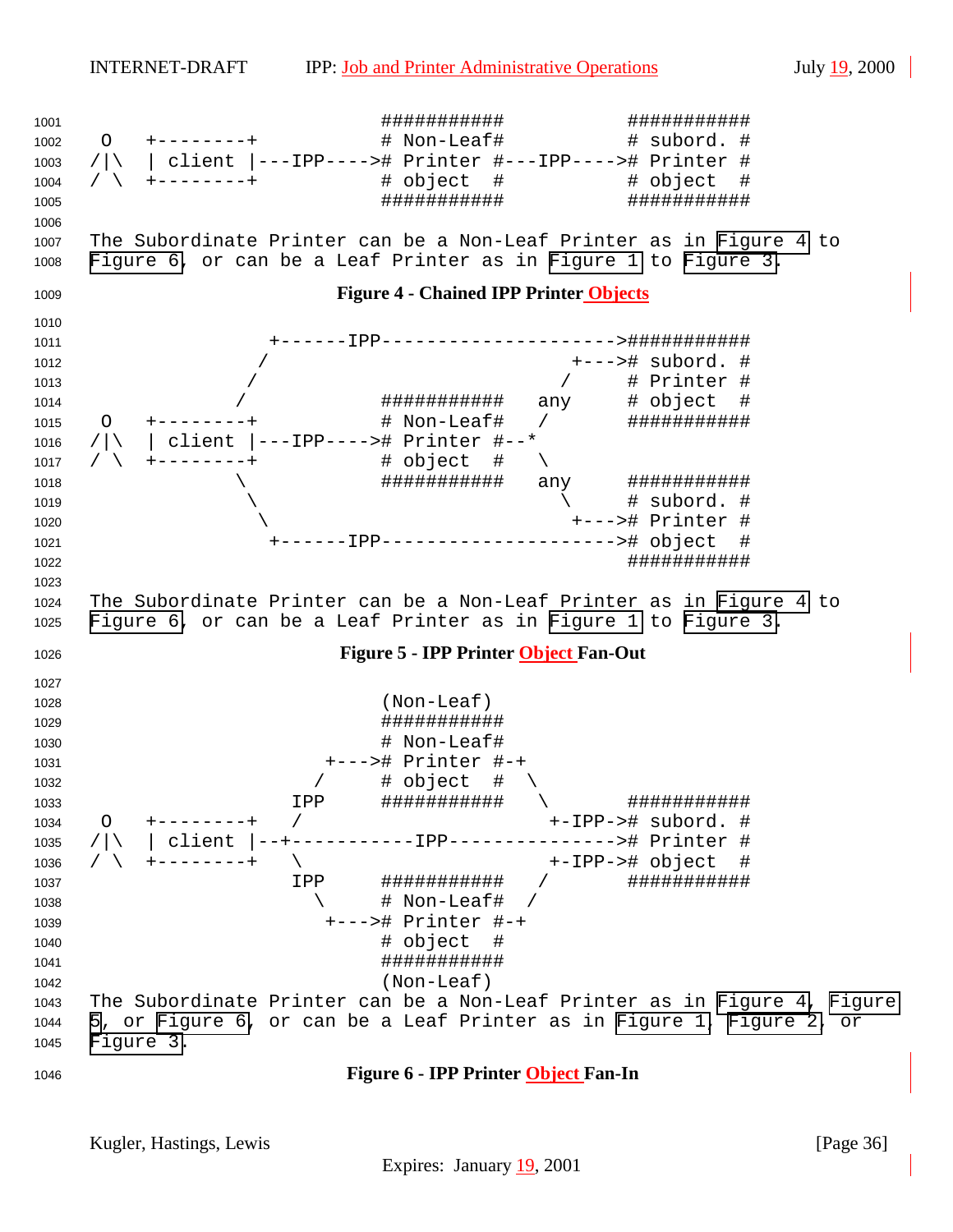#### <span id="page-36-0"></span><sup>1047</sup> **11.7 Forwarding requests**

<sup>1048</sup> This section describes the forwarding of Job and Printer requests to Subordinate Printer objects.

#### <sup>1049</sup> **11.7.1 Forwarding requests that affect Printer objects**

 In Printer Fan-Out, Printer Fan-In, and Chained Printers, the Non-Leaf IPP Printer object MUST NOT forward the operations that affect Printer objects to its Subordinate Printer objects. If a client wants to explicitly target a Subordinate Printer, the client MUST specify the URI of the Subordinate Printer. The client can determine the URI of any Subordinate Printers by querying the Printer's "subordinate-printers-supported (1setOf uri) attribute (see section [7.1\)](#page-29-0).

<sup>1055</sup> Table 7 lists the operations that affect Printer objects and the forwarding behavior that a Non-Leaf Printer <sup>1056</sup> MUST exhibit to its immediate Subordinate Printers. Operations that affect jobs have a different

<sup>1057</sup> forwarding rule (see section 11.7.2 and [Table 8\)](#page-37-0):

| <b>Printer Operation</b>    | Non-Leaf Printer action                             |
|-----------------------------|-----------------------------------------------------|
| <b>Printer Operations:</b>  |                                                     |
| Enable-Printer              | MUST NOT forward to any of its Subordinate Printers |
| Disable-Printer             | MUST NOT forward to any of its Subordinate Printers |
| Hold-New-Jobs               | MUST NOT forward to any of its Subordinate Printers |
| Release-Held-New-Jobs       | MUST NOT forward to any of its Subordinate Printers |
| Deactivate-Printer          | MUST NOT forward to any of its Subordinate Printers |
| Activate-Printer            | MUST NOT forward to any of its Subordinate Printers |
| <b>Restart-Printer</b>      | MUST NOT forward to any of its Subordinate Printers |
| Shutdown-Printer            | MUST NOT forward to any of its Subordinate Printers |
| Startup-Printer             | MUST NOT forward to any of its Subordinate Printers |
| IPP/1.1 Printer Operations: | See [ipp-mod]                                       |
| Get-Printer-Attributes      | MUST NOT forward to any of its Subordinate Printers |
| Pause-Printer               | MUST NOT forward to any of its Subordinate Printers |
| Resume-Printer              | MUST NOT forward to any of its Subordinate Printers |
| Set operations:             | See [ipp-set-ops]                                   |
| Set-Printer-Attributes      | MUST NOT forward to any of its Subordinate Printers |

#### <sup>1058</sup> **Table 7 - Forwarding operations that affect Printer objects**

1059

#### <sup>1060</sup> **11.7.2 Forwarding requests that affect Jobs**

<sup>1061</sup> Unlike Printer Operations that only affect Printer objects (see section 11.7.1), a Non-Leaf Printer object <sup>1062</sup> MUST forward operations that directly affect jobs to the appropriate Job object(s) in one or more of its <sup>1063</sup> immediate Subordinate Printer objects. Forwarding is REQUIRED since the purpose of such a Job

<sup>1064</sup> operation is to affect the indicated job which itself may have been forwarded. Such forwarding MAY be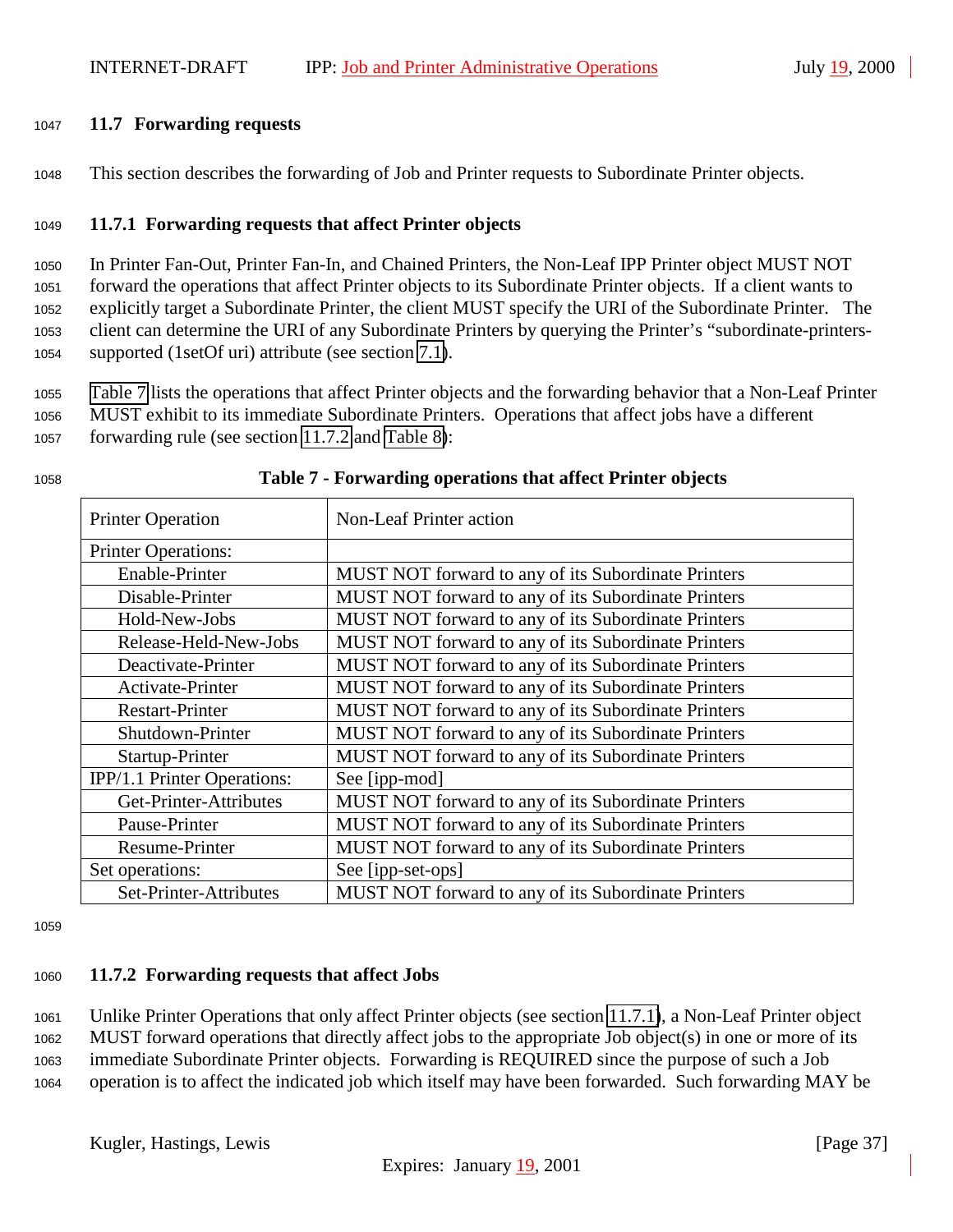<span id="page-37-0"></span><sup>1065</sup> immediate or queued, depending on the operation and the implementation. For example, a Non-Leaf

<sup>1066</sup> Printer object MAY queue/spool jobs, feeding a job at a time to its Subordinate Printer(s), or MAY forward

<sup>1067</sup> jobs immediately to one of its Subordinate Printers. In either case, the Non-Leaf Printer object is

- <sup>1068</sup> forwarding Job Creation operations to one of its Subordinate Printers. Only the time of forwarding of the
- <sup>1069</sup> Job Creation operations depends on whether the policy is to queue/spool jobs in the Non-Leaf Printer or the
- <sup>1070</sup> Subordinate Printer.

<sup>1071</sup> When a Non-Leaf Printer object creates a Job object in its Subordinate Printer, whether that Non-Leaf <sup>1072</sup> Printer object keeps a fully formed Job object or just keeps a mapping from the "job-ids" that it assigned to

<sup>1073</sup> those assigned by its Subordinate Printer object is IMPLEMENTATION-DEPENDENT. In either case, the

<sup>1074</sup> Non-Leaf Printer MUST be able to accept and carry out future Job operations that specify the "job-id" that

<sup>1075</sup> the Non-Leaf Printer assigned and returned to the job submitting client.

<sup>1076</sup> Table 8 lists the operations that directly affect jobs and the forwarding behavior that a Non-Leaf Printer <sup>1077</sup> MUST exhibit to its Subordinate Printers:

| Job operation               | Non-Leaf Printer action                                                |
|-----------------------------|------------------------------------------------------------------------|
| Job operations:             |                                                                        |
| Reprocess-Job               | MUST forward to the appropriate Job in one of its Subordinate Printers |
| Cancel-Current-Job          | <b>MUST NOT forward</b>                                                |
| Resume-Job                  | MUST forward to the appropriate Job in one of its Subordinate Printers |
| Promote-Job                 | MUST forward to the appropriate Job in one of its Subordinate Printers |
| IPP/1.1 Printer Operations: |                                                                        |
| Print-Job                   | MUST forward immediately or queue to the appropriate Subordinate       |
|                             | Printer                                                                |
| Print-URI                   | MUST forward immediately or queue to the appropriate Subordinate       |
|                             | Printer                                                                |
| Validate-Job                | MUST forward to the appropriate Subordinate Printer                    |
| Create-Job                  | MUST forward immediately or queue to the appropriate Subordinate       |
|                             | Printer                                                                |
| Get-Jobs                    | MUST forward to all its Subordinate Printers                           |
| Purge-Jobs                  | <b>MUST</b> forward to all its Subordinate Printers                    |
| IPP/1.1 Job operations:     |                                                                        |
| Send-Document               | MUST forward immediately or queue to the appropriate Job in one of     |
|                             | its Subordinate Printers                                               |
| Send-URI                    | MUST forward immediately or queue to the appropriate Job in one of     |
|                             | its Subordinate Printers                                               |
| Cancel-Job                  | MUST forward to the appropriate Job in one of its Subordinate Printers |
| Get-Job-Attributes          | MUST forward to the appropriate Job in one of its Subordinate          |
|                             | Printers, if the Non-Leaf Printer doesn't know the complete status of  |
|                             | the Job object                                                         |
| Hold-Job                    | MUST forward to the appropriate Job in one of its Subordinate Printers |

#### <sup>1078</sup> **Table 8 - Forwarding operations that affect Jobs objects**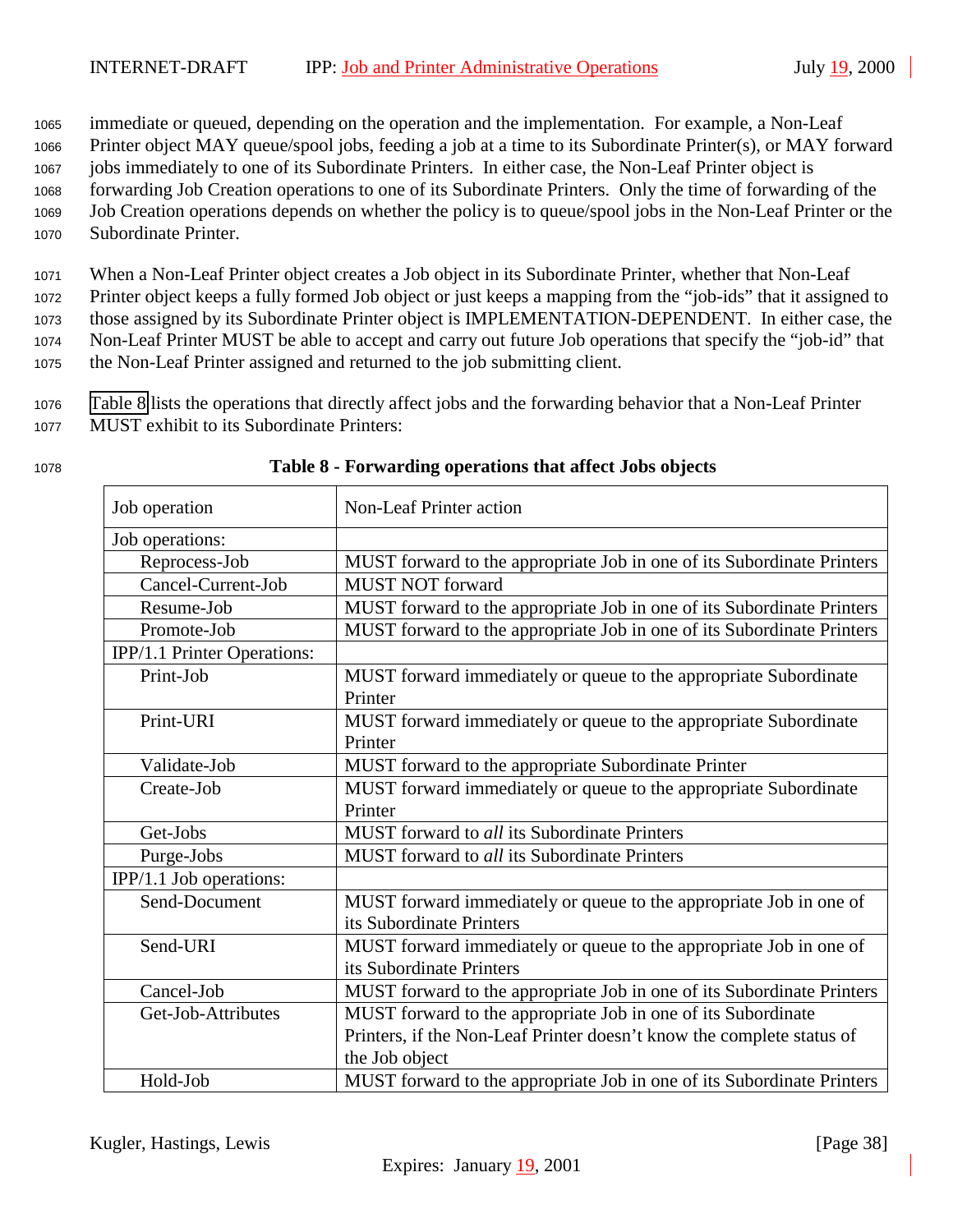<span id="page-38-0"></span>

| Job operation              | Non-Leaf Printer action                                                |
|----------------------------|------------------------------------------------------------------------|
| Release-Job                | MUST forward to the appropriate Job in one of its Subordinate Printers |
| Restart-Job                | MUST forward to the appropriate Job in one of its Subordinate Printers |
| <b>IPP</b> Set operations: | See [ipp-set-ops]                                                      |
| Set-Job-Attributes         | MUST forward to the appropriate Job in one of its Subordinate Printers |

 When a Printer receives a request that REQUIRES forwarding, it does so on a "best efforts basis", and returns a response to its client without waiting for responses from any of its Subordinate Printers. Such forwarded requests could fail. In order for a client to become aware of such a condition, a new 'forwarded-operation-failed' event is defined, which a client can subscribe to (see section [10](#page-31-0) and [ipp-ntfy]).

- The following Job Description attributes are defined to help represent Job relationships for Fan-Out and forwarding of jobs:
- 1. "output-device-assigned" (name(127)) from [ipp-mod]: This attribute identifies the Output Device to which the Printer object has assigned this job. If an Output Device implements an embedded Printer object, the Printer object NEED NOT set this attribute. If a print server implements a Printer object, the value MAY be empty (zero-length string) or not returned until the Printer object assigns an Output Device to the job. This attribute is particularly useful when a single Printer object supports multiple devices (so called "Fan-Out").
- 2. "original-requesting-user-name" (name(MAX)) operation attribute containing the user name of the original user, i.e., corresponds to the "requesting-user-name" operation attribute that the original client supplied to the first Printer object. The IPP/1.1 "requesting-user-name" operation attribute (see [ipp- mod]) is updated by each client to be itself on each hop, i.e., the "requesting-user-name" is the client forwarding the request, not the original client. The "job-originating-user-name" Job Description attribute remains as the authenticated original user, not the parent Printer's authenticated host, and is forwarded by each client without changing the value.

# **12 Conformance Requirements**

 The Job and Printer Administrative operations defined in this document are OPTIONAL operations. However, some operations MUST be implemented if others are implemented as shown in Table 9.

# **Table 9 - Conformance Requirement Dependencies for Operations**

| <b>Operations REQUIRED</b> | If any of these operations are supported: |
|----------------------------|-------------------------------------------|
|----------------------------|-------------------------------------------|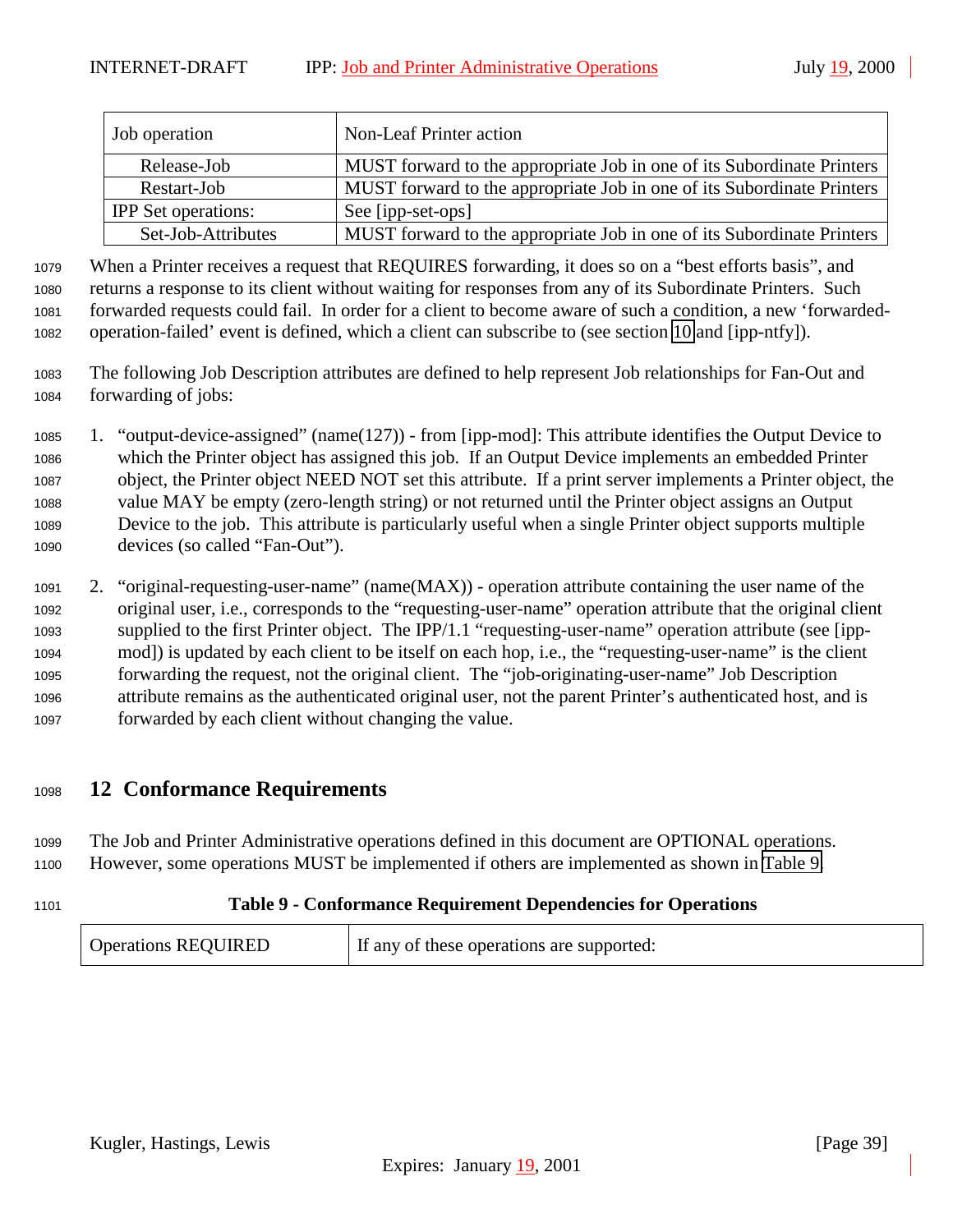<span id="page-39-0"></span>

| <b>Operations REQUIRED</b>                                            | If any of these operations are supported:      |
|-----------------------------------------------------------------------|------------------------------------------------|
| Enable-Printer                                                        | Disable-Printer                                |
| Disable-Printer                                                       | Enable-Printer                                 |
| Pause-Printer                                                         | Resume-Printer                                 |
| <b>Resume-Printer</b>                                                 | Pause-Printer, Pause-Printer-After-Current-Job |
| Hold-New-Jobs                                                         | Release-Held-New-Jobs                          |
| Release-Held-New-Jobs                                                 | Hold-New-Jobs                                  |
| Activate-Printer, Disable-Printer,<br>Pause-Printer-After-Current-Job | Deactivate-Printer                             |
| Deactivate-Printer, Enable-<br>Printer, Resume-Printer                | <b>Activate-Printer</b>                        |
| <b>Restart-Printer</b>                                                | none                                           |
| Shutdown-Printer                                                      | none                                           |
| Startup-Printer                                                       | none                                           |
| Reprocess-Job                                                         | none                                           |
| Cancel-Current-Job                                                    | none                                           |
| Resume-Job                                                            | Suspend-Current-Job                            |
| Suspend-Current-Job                                                   | Resume-Job                                     |
| Promote-Job                                                           | none                                           |
| Schedule-Job-After                                                    | Promote-Job                                    |

<sup>1102</sup> Table 10 and Table 11 list the "printer-state-reasons" and "job-state-reasons" values that are REQUIRED if <sup>1103</sup> the indicated operations are supported.

#### <sup>1104</sup> **Table 10- Conformance Requirement Dependencies for "printer-state-reasons" Values**

| "printer-state-reasons" values: | Conformance<br>Requirement | If any of the following Printer Operations are supported:                |  |
|---------------------------------|----------------------------|--------------------------------------------------------------------------|--|
| 'paused'                        | <b>REQUIRED</b>            | Pause-Printer, Pause-Printer-After-Current-Job, or<br>Deactivate-Printer |  |
| 'hold-new-jobs'                 | <b>REQUIRED</b>            | Hold-New-Jobs                                                            |  |
| 'moving-to-paused'              | <b>OPTIONAL</b>            | Pause-Printer, Pause-Printer-After-Current-Job, Deactivate-<br>Printer   |  |
| 'deactivated'                   | <b>REQUIRED</b>            | Deactivate-Printer                                                       |  |

1105

#### <sup>1106</sup> **Table 11- Conformance Requirement Dependencies for "job-state-reasons" Values**

| "job-state-reasons" values: | Conformance<br>Requirement | If any of the following Job operations are supported: |
|-----------------------------|----------------------------|-------------------------------------------------------|
| 'iob-suspended'             | <b>REQUIRED</b>            | Suspend-Current-Job                                   |
| 'printer-stopped'           | <b>REQUIRED</b>            | always REQUIRED                                       |

1107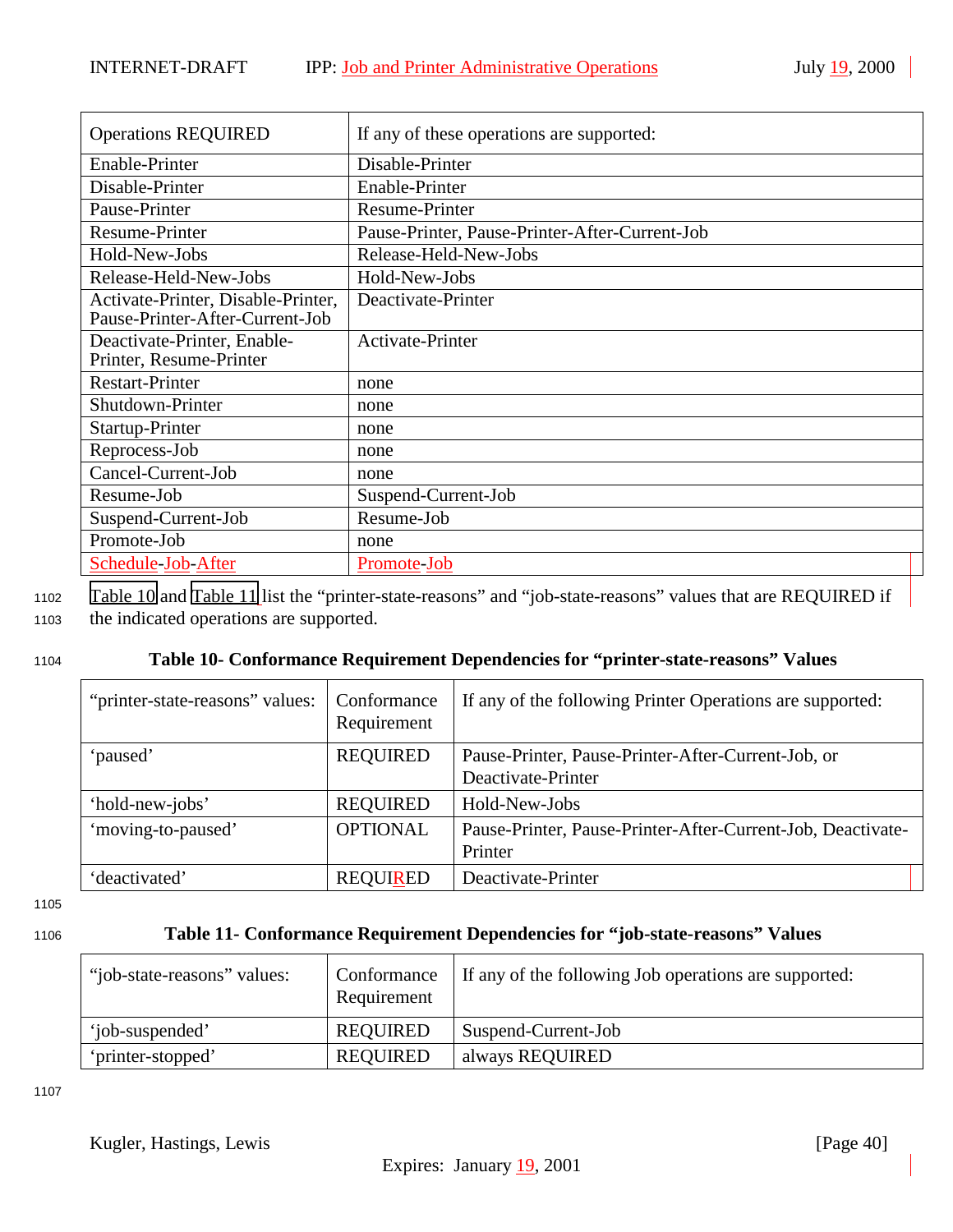# <span id="page-40-0"></span>**13 IANA Considerations**

- The operations and attributes in this registration proposal will be published by IANA according to the procedures in RFC 2566 [rfc2566] section 6.4 for operations with the following URL:
- ftp.isi.edu/iana/assignments/ipp/operations/ipp-admin-ops.txt

# **14 Internationalization Considerations**

This document has the same localization considerations as the [ipp-mod].

# **15 Security Considerations**

The IPP Model and Semantics document [ipp-mod] discusses high level security requirements (Client

Authentication, Server Authentication and Operation Privacy). Client Authentication is the mechanism by

which the client proves its identity to the server in a secure manner. Server Authentication is the mechanism

 by which the server proves its identity to the client in a secure manner. Operation Privacy is defined as a mechanism for protecting operations from eavesdropping.

## **16 Author's Addresses**

| 1121 | Carl Kugler                        |
|------|------------------------------------|
| 1122 | <b>IBM</b>                         |
| 1123 | <b>Boulder CO</b>                  |
| 1124 |                                    |
| 1125 | Phone: (303) 924-5060              |
| 1126 | FAX:                               |
| 1127 | e-mail: kugler@us.ibm.com          |
| 1128 |                                    |
| 1129 | <b>Tom Hastings</b>                |
| 1130 | <b>Xerox Corporation</b>           |
| 1131 | 737 Hawaii St. ESAE 231            |
| 1132 | El Segundo, CA 90245               |
| 1133 |                                    |
| 1134 | Phone: 310-333-6413                |
| 1135 | Fax: 310-333-5514                  |
| 1136 | e-mail: hastings@cp10.es.xerox.com |
| 1137 |                                    |
| 1138 | Harry Lewis                        |
| 1139 | <b>IBM</b>                         |
| 1140 | <b>Boulder CO</b>                  |
| 1141 |                                    |
| 1142 | Phone: (303) 924-5337              |

Kugler, Hastings, Lewis [Page 41]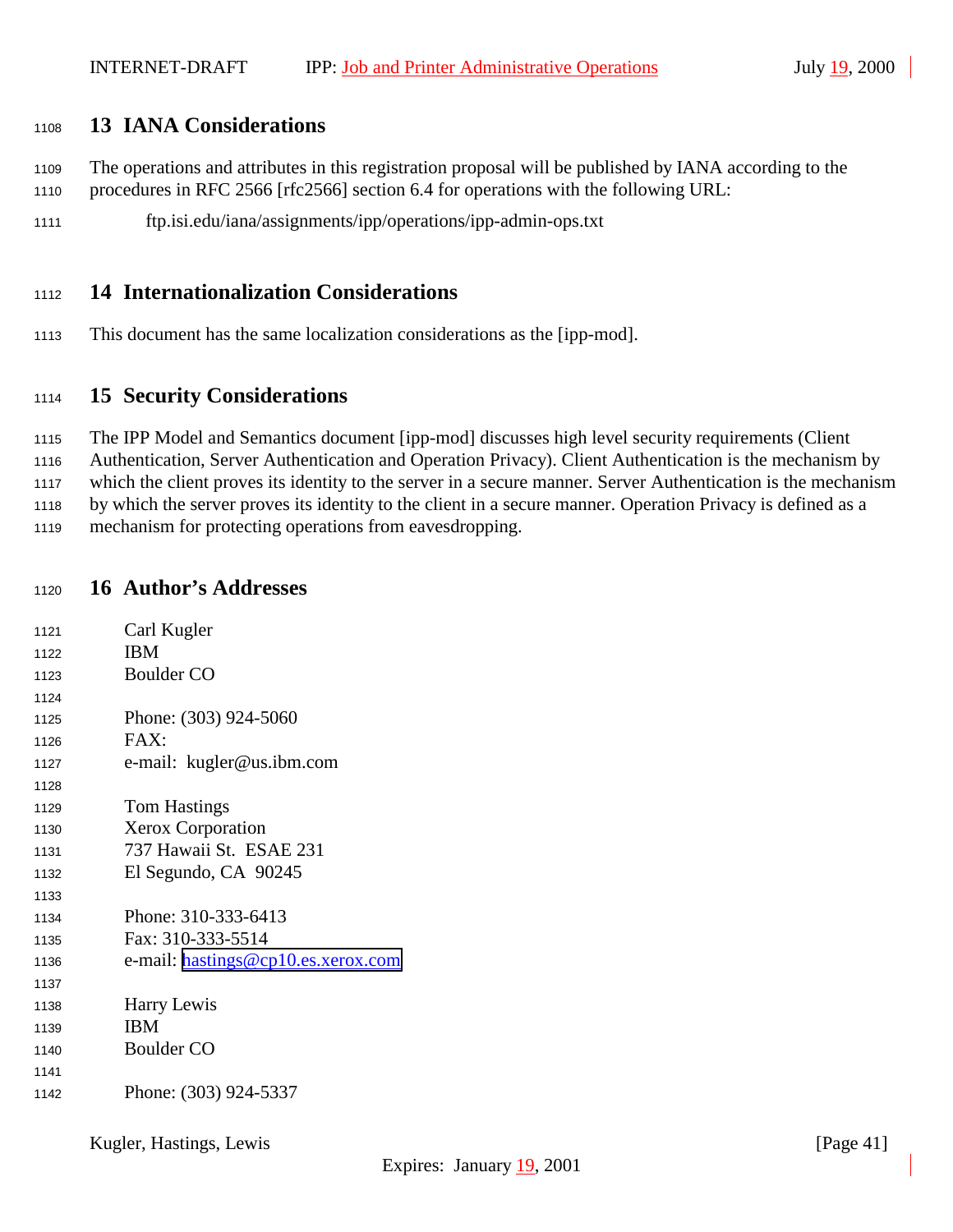<span id="page-41-0"></span>

| 1143 | FAX:                                                                                                                                      |
|------|-------------------------------------------------------------------------------------------------------------------------------------------|
| 1144 | e-mail: harryl@us.ibm.com                                                                                                                 |
| 1145 |                                                                                                                                           |
| 1146 | 17 References                                                                                                                             |
| 1147 | <b>Fipp-device-ops</b>                                                                                                                    |
| 1148 | Kugler, C., Hastings, T., Lewis, H., "Internet Printing Protocol (IPP): Device Administrative                                             |
| 1149 | Operations", <draft 00.txt="" ipp="" jetf="" ops="" set3="">, December 8, 1999.</draft>                                                   |
| 1150 | $[$ ipp-iig]                                                                                                                              |
| 1151 | Hastings, T., Manros, C., "Internet Printing Protocol/1.1: draft-ietf-ipp-implementers-guide-v11-                                         |
| 1152 | 01.txt, work in progress, May 9, 2000.                                                                                                    |
| 1153 | [ipp-mod]                                                                                                                                 |
| 1154 | R. deBry, T. Hastings, R. Herriot, S. Isaacson, P. Powell, "Internet Printing Protocol/1.0: Model and                                     |
| 1155 | Semantics", <draft-ietf-ipp-model-v11-07.txt>, May 22, 2000.</draft-ietf-ipp-model-v11-07.txt>                                            |
| 1156 | [ipp-ntfy]                                                                                                                                |
| 1157 | Isaacson, S., Martin, J., deBry, R., Hastings, T., Shepherd, M., Bergman, R., "Internet Printing                                          |
| 1158 | Protocol/1.1: IPP Event Notification Specification", <draft-ietf-ipp-not-spec-04.txt>, July 13, 2000.</draft-ietf-ipp-not-spec-04.txt>    |
| 1159 | $[$ ipp-ops-admin-req]                                                                                                                    |
| 1160 | Hastings, T., "Internet Printing Protocol (IPP): Requirements for Job, Printer, and Device                                                |
| 1161 | Administrative Operations", <draft-ietf-ipp-ops-admin-req-00.txt>, work in progress, July 19, 2000.</draft-ietf-ipp-ops-admin-req-00.txt> |
| 1162 | [ipp-pro]                                                                                                                                 |
| 1163 | Herriot, R., Butler, S., Moore, P., Tuner, R., "Internet Printing Protocol/1.1: Encoding and                                              |
| 1164 | Transport", draft-ietf-ipp-protocol-v11-06.txt, May 30, 2000.                                                                             |
| 1165 | [RFC2566]                                                                                                                                 |
| 1166 | R. deBry, T. Hastings, R. Herriot, S. Isaacson, P. Powell, "Internet Printing Protocol/1.0: Model and                                     |
| 1167 | Semantics", RFC 2566, April 1999.                                                                                                         |
| 1168 | Change History of this document is available at:                                                                                          |
| 1169 | ftp://ftp.pwg.org/pub/pwg/ipp/new_OPS/ipp-ops-set2-change-history.txt                                                                     |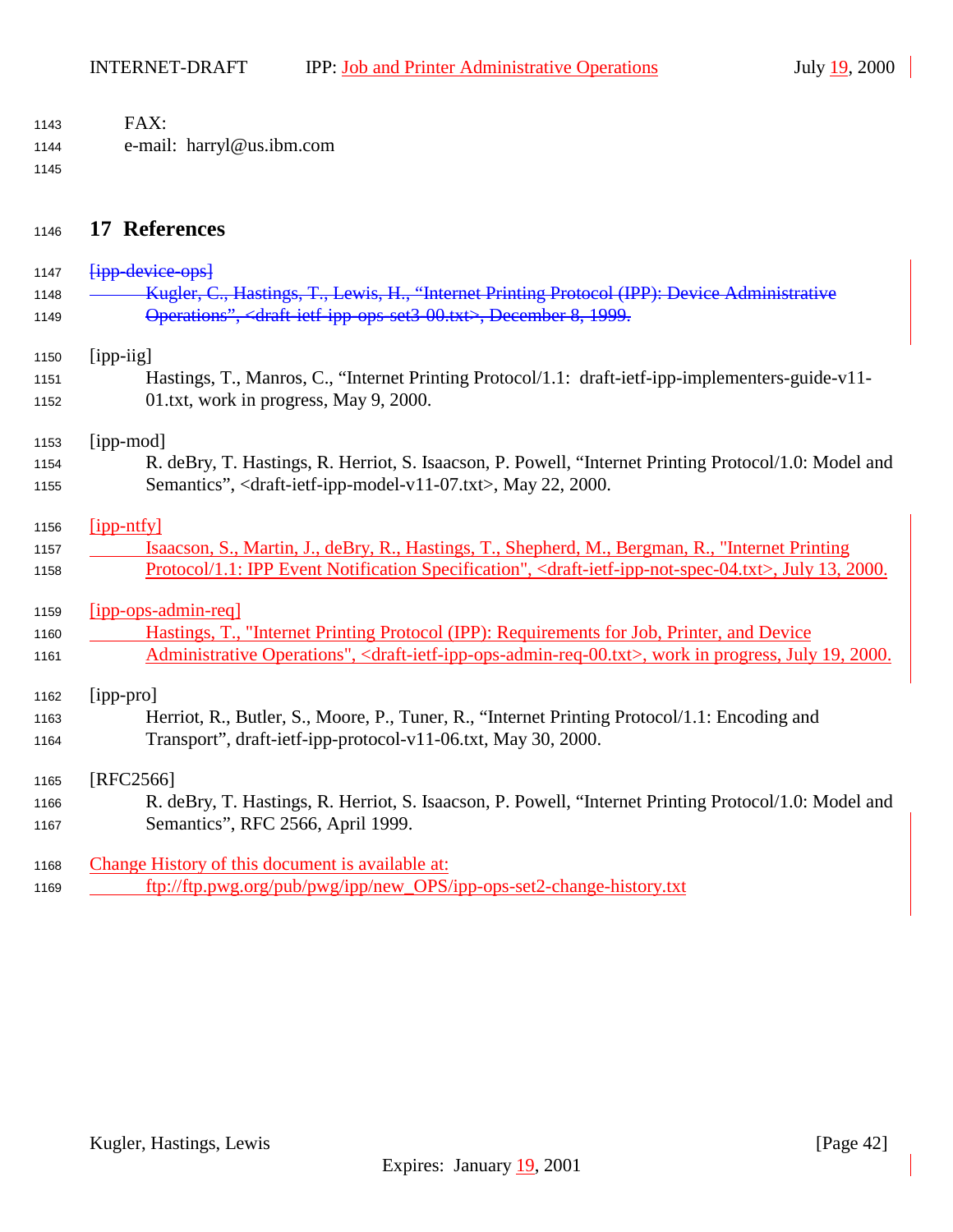# <sup>1170</sup> **18Change History**

| 1171 | 19.1This section summarizes the changes. Each sub-section is in reverse chronological order.                       |
|------|--------------------------------------------------------------------------------------------------------------------|
| 1172 | Adding or removing ISSUES that don't change the document are not listed here.                                      |
| 1173 | <u>18.2.66.39.366.3966.39</u><br>-Fan-InChanges to the February 3, 2000 version to make the July 6, 2000 version   |
| 1174 | The following changes to the February 3, 2000 version to make the July 6, 2000 version as a result of the          |
| 1175 | February 2000 IPP WG meeting and subsequent email and telecons:                                                    |
| 1176 | 1. Renamed the Pause-Printer-After-All-Current-Jobs operation to Hold-New-Jobs and added a                         |
| 1177 | complementary Release-Held-New-Jobs operation. This sets the 'hold-new-jobs' value (instead of the                 |
| 1178 | 'moving-to-paused-all' which is gone) in the Printer's "printer-state-reasons" so that new jobs are held.          |
| 1179 | The Printer eventually goes idle when all the current jobs have been processed.                                    |
| 1180 | 2. Added the Redirect Job operation to redirect a job from one Printer to another on the same server. It had       |
| 1181 | been previously called Move-Job, but no movement is required.                                                      |
| 1182 | 3. Added the Schedule-Job-After operation to schedule a job immediately a specified job.                           |
| 1183 | 4. Added Printer Description attribute: "redirection-printers supported" for validating the Printers that the      |
| 1184 | Redirect Job operation supports.                                                                                   |
| 1185 | 5. Added the 'forwarded-operation-failed' event code.                                                              |
| 1186 | 6. Left IPP/1.1 Pause Printer ambiguous as to whether it pauses immediately or after the current job. So the       |
| 1187 | Pause Printer After Current Job is the unambiguously after the current job.                                        |
| 1188 | 7. Capitalized the terms throughout the document.                                                                  |
| 1189 | 8. Clarified that either the Printer or the Device operations or both can be supported independently of each       |
| 1190 | other.                                                                                                             |
| 1191 | 9. Clarified that it is the client's responsibility to keep the Printer's subordinate and parent pointers correct, |
| 1192 | not the Printer's.                                                                                                 |
| 1193 | 10. Clarified that forwarding operations is done on a best efforts basis and not before returning a response.      |
| 1194 | The 'forwarded-operation-failed' event helps indicate such problems.                                               |
| 1195 | 11. Changed Startup Printer so that "printer is accepting jobs" is set to 'false'. But SHOULD be true when         |
| 1196 | the Printer is powered up, so that it works out of the box.                                                        |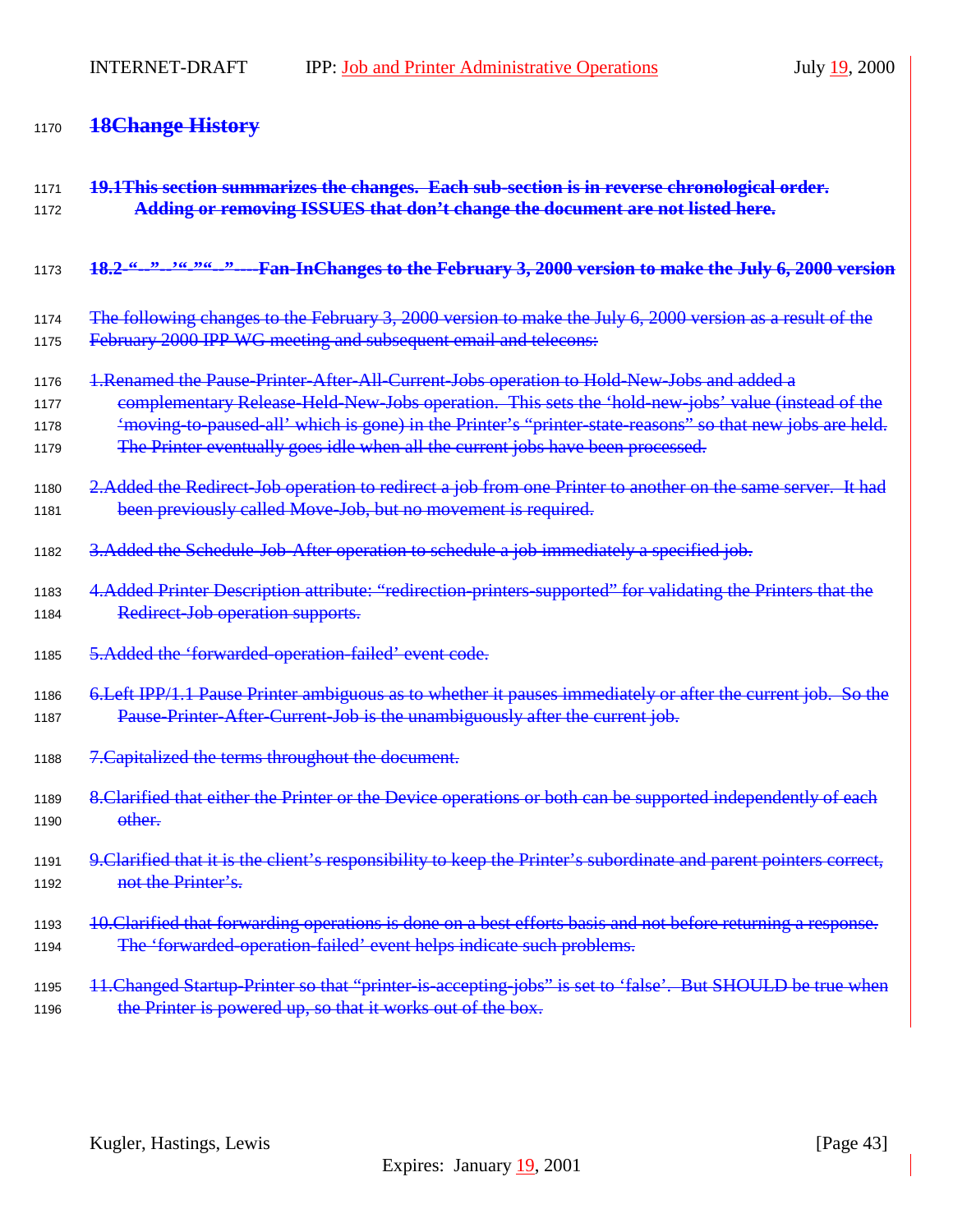| 1197         | 18.3Changes to the December 8, 1999 version to make the February 3, 2000 version                                                                                                                                |
|--------------|-----------------------------------------------------------------------------------------------------------------------------------------------------------------------------------------------------------------|
| 1198<br>1199 | The following changes to the December 8, 1999 version to make the February 3, 2000 version as a result of<br>the December 1999 IPP WG meeting:                                                                  |
| 1200         | 1. The Set Printer-Attributes and Set Job-Attributes operations were moved to a new "Job and Printer Set<br>operations" spec [ipp set ops], along with the "printer message from operator" & "job message from- |
| 1201         |                                                                                                                                                                                                                 |
| 1202         | operator" operation attributes, the "printer-settable-attributes", "job-settable-attributes", "printer-                                                                                                         |
| 1203<br>1204 | message-time" (integer), and "printer-message-date-time" (dateTime) Printer Description attributes, the<br><i>'elient error attributes not settable' status code, and the 'not settable' out of band value.</i> |
| 1205         | 2. Deleted the "printer message operation: (type2 keyword) altogether.                                                                                                                                          |
| 1206         | 3. Add a requirement to startup a powered-off device, say, Power-On-Device.                                                                                                                                     |
| 1207         | 4. Deleted the Interpreter object. Functionality moved to the [ipp-set-ops] spec through the addition of a                                                                                                      |
| 1208         | "document format varying attributes" (1setOf type2 keyword) Printer Description attribute instead.                                                                                                              |
| 1209         | 5. Clarified that, while a Non-Leaf Printer MUST NOT have associated devices, it SHOULD have an                                                                                                                 |
| 1210         | "output-devices-supported" (1setOf name(127)) Printer Description attribute which is a roll up of its                                                                                                           |
| 1211         | subordinate "output-devices-supported" attributes.                                                                                                                                                              |
| 1212<br>1213 | 6. Changed Suspend-Current-Job operation so that the Printer MUST NOT forward it to subordinate<br>Printers.                                                                                                    |
| 1214         | 7. Clarified that as jobs are forwarded, the IPP/1.1 "requesting-user-name" operation attribute is the                                                                                                          |
| 1215         | immediate submitting client while the "job-originating-user-name" Job Description attribute is the                                                                                                              |
| 1216         | authenticated original user.                                                                                                                                                                                    |
| 1217         | 8. Left IPP/1.1 Pause Printer operation unchanged with multiple interpretations. The Pause Printer-After-                                                                                                       |
| 1218         | Current Job, Pause Device Now, Pause Device After Current Copy, and Pause Device After Current                                                                                                                  |
| 1219         | Job all provide unambiguous interpretations.                                                                                                                                                                    |
| 1220         | 9. Clarified that the 'paused' values is REQUIRED if the Pause-Printer or Pause-Printer-After-Current-Job                                                                                                       |
| 1221         | operations are supported, but that 'moving to paused' depends on implementation.                                                                                                                                |
| 1222         | 10. Clarified that the 'paused' and 'moving to paused all' values is REQUIRED if the Pause Printer-After-                                                                                                       |
| 1223         | All-Jobs operation is supported.                                                                                                                                                                                |
| 1224         | 11. Clarified that the Shutdown-Printer operation MUST NOT lose any jobs.                                                                                                                                       |
| 1225         | 12.Added a Conformance section which as a "Conformance Requirement Dependencies For Operations"                                                                                                                 |
| 1226         | table and a "Conformance Requirement Dependencies for State Reasons Values" table.                                                                                                                              |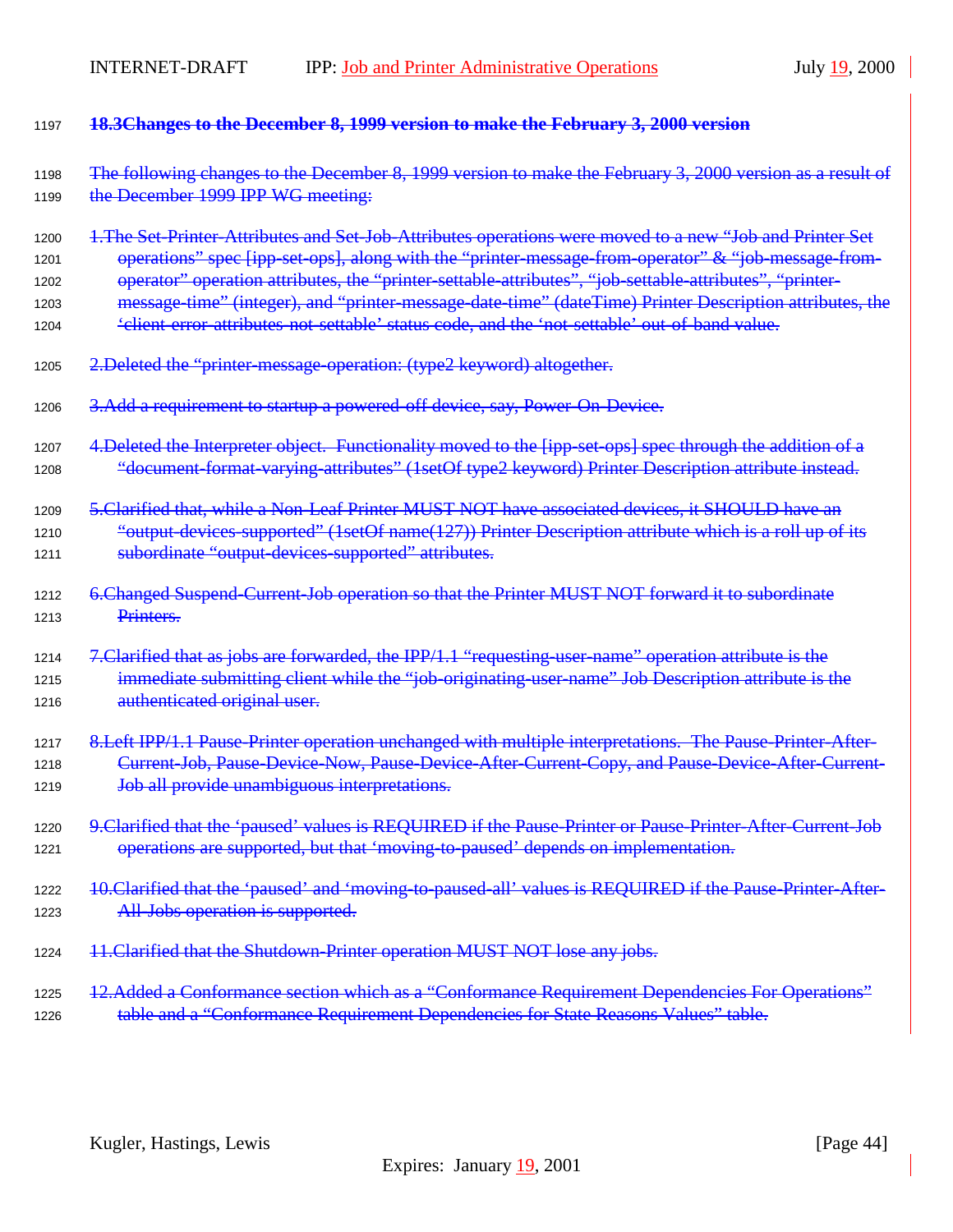| 1227 | 18.4Changes to the November 16, 1999 version to make the December 8, 1999 version                            |
|------|--------------------------------------------------------------------------------------------------------------|
| 1228 | The following changes to the November 16, 1999 version to make the December 8, 1999 version as a result      |
| 1229 | of the IPP WG telecons and mailing list discussion:                                                          |
| 1230 | 1. Introduced the separation of Printer operation from Device Operations. Removed the "printer controls-     |
| 1231 | other protocols" (boolean) Printer Description attribute. Printer operations affect only IPP jobs and        |
| 1232 | objects, while the Device Operations affect the Output Device. Set2 has the Printer operations and Set3      |
| 1233 | has the Device Operations. But do both sets of operations with only the Printer object and only the          |
| 1234 | "printer uri" target.                                                                                        |
| 1235 | 2. Remove the "when" operation attribute and added distinct Pause operations instead: Pause Printer-After-   |
| 1236 | Current-Job (IPP/1.1 Pause-Printer clarified), Pause-Printer-After-All-Current-Jobs                          |
| 1237 | 3. Added Deactivate Printer and Activate Printer which do Disable Printer, Pause Printer After Current-      |
| 1238 | Job, and only allow query, Send-Document, Send-URI, and Activate-Printer operations. This is a               |
| 1239 | elearer "shutdown" that can be brought back up using the protocol.                                           |
| 1240 | 4. Clarified that Shutdown-Printer cannot be brought back via the protocol, though added Startup-Printer for |
| 1241 | hosted implementations to instantiate a fresh copy of the Printer object.                                    |
| 1242 | 5. Changed the name of Pause Current Job to Suspend Current Job, since other jobs can be processed on        |
| 1243 | the Printer (unlike Pause Printer).                                                                          |
| 1244 | 6. Added the Terminology section                                                                             |
| 1245 | 7. Added the Requirements and Use Cases section                                                              |
| 1246 | 8. Added pictures of chained Printers, Printer fan-out, and Printer fan-in.                                  |
| 1247 | 9. Added the concept of subordinate Printers and the "subordinate printers supported" (1setOf uri) Printer   |
| 1248 | Description attribute to describe the configuration.                                                         |
| 1249 | 10. Added the forwarding rules: IPP Printer objects MUST NOT forward Printer operations to subordinate       |
| 1250 | IPP Printer objects, except for the chained Printer configuration. IPP Printer objects MUST forward          |
| 1251 | Job operations to the intended Job object.                                                                   |
| 1252 | 11. Removed the "synchronize" operation attribute from all operations.                                       |
| 1253 | 12. Renamed 'standby' to 'deactivated' Printer state reason.                                                 |
| 1254 | 13.Added 'moving-to-paused-all' Printer state reason for use with Pause-Printer-After-All-Current-Jobs       |
| 1255 | 14.Added 'printer deactivated' Printer state reason for use with Deactivate Printer.                         |
| 1256 | 15. Renamed job-paused' to 'job-suspended' to go with the rename Suspend-Current Job operation.              |
| 1257 | 16. Renamed 'server-error-printer-is-in-standby-mode' status code to 'server-error-printer-is-deactivated'.  |
|      | Kugler, Hastings, Lewis<br>[Page $45$ ]                                                                      |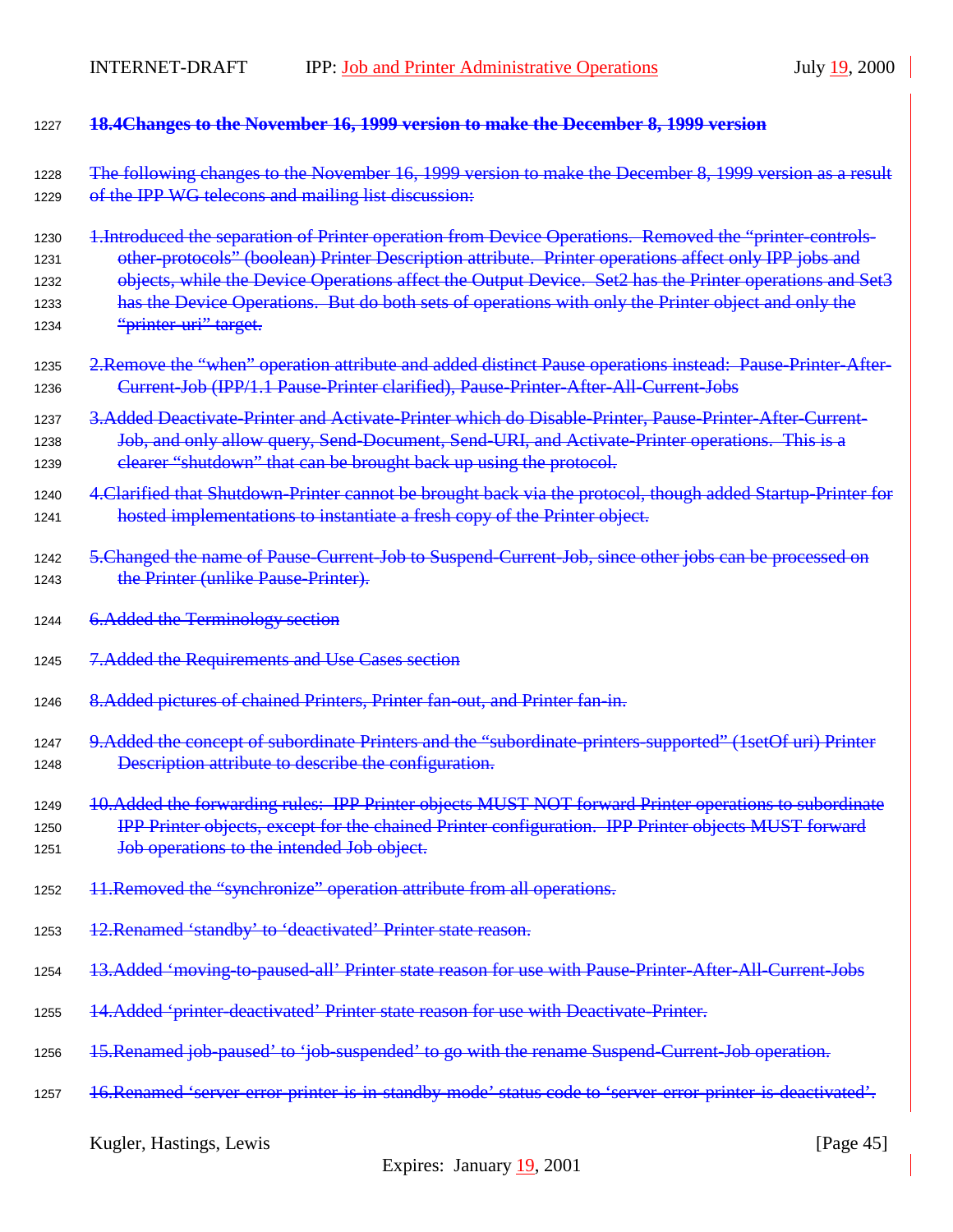| 1258 | 17. Grouped attributes that come in pairs.                                                                  |
|------|-------------------------------------------------------------------------------------------------------------|
| 1259 | 18. Changed Shutdown-Printer so that there is no operation to come back to life, except Startup-Printer     |
| 1260 | which starts a new instance (but there can only be one instance per Printer object).                        |
| 1261 | 18.5 Changes to the November 1, 1999 version to make the November 16, 1999 version                          |
| 1262 | 1. Formally defined IPP Printer fan-out, IPP Printer fan-in, and Output Device fan-out. Added figures to    |
| 1263 | show IPP Printer fan-out and IPP Printer fan-in-                                                            |
| 1264 | 2. Added "parent-printers-supported (1setOf uri) Printer Description attribute to point back up the Printer |
| 1265 | hierarchy.                                                                                                  |
| 1266 | 3. Added the requirements for forwarding operations that affect Jobs and for not forwarding operations that |
| 1267 | affect Printers.                                                                                            |
| 1268 | 4.Added "original-requesting-user-name" (name(MAX)) to represent the original end user, not the parent      |
| 1269 | Printer's host.                                                                                             |
| 1270 | 5. Changed the default for "when" for the Pause Printer operation from 'after current job' to 'now', since  |
| 1271 | that is the behavior in IPP/1.1 where the "when" operation attribute is not defined.                        |
| 1272 | 6. Allowed a non-leaf Printer to have only one subordinate Printer.                                         |
| 1273 | 7. Changed most of the "parent" Printer terminology to "non-leaf" Printer to contrast more clearly with     |
| 1274 | "leaf" Printer objects. The term "parent" is only used when talking about a subordinate's immediate         |
| 1275 | parent Printer object.                                                                                      |
| 1276 | 8. Added "original-requesting-user-name" (name (MAX)) to the list of READ-ONLY Job Description              |
| 1277 | attributes.                                                                                                 |
| 1278 | 18.6Changes to the October 22, 1999 version to make the November 1, 1999 version                            |
| 1279 | The following changes to the October 22, 1999 version to make the November 1, 1999 version as a result of   |
| 1280 | the IPP WG meeting in Durham, 10/99:                                                                        |
| 1281 | 1. Removed the Reset-Printer, Non-Process-Run-Out, and Space-Current-Job operations from this Set2 spee     |
| 1282 | and moved them to a new Set3 spec for use with the new Device object, renaming them appropriately,          |
| 1283 | to Reset Device, Non-Process-Run-Out-Device, and Space-Device.                                              |
| 1284 | 2. Added the concept of parent and subordinate Printer objects to formally represent fan-out. Mentioned the |
| 1285 | Device object that is in a new [ipp-device-ops] spec.                                                       |
| 1286 | 3. Distributed the definition of the "when" operation attribute to the Pause Printer (IPP/1.1), Shutdown-   |
| 1287 | Printer, and Pause Current Job operations and listed the values that are appropriate to that operation      |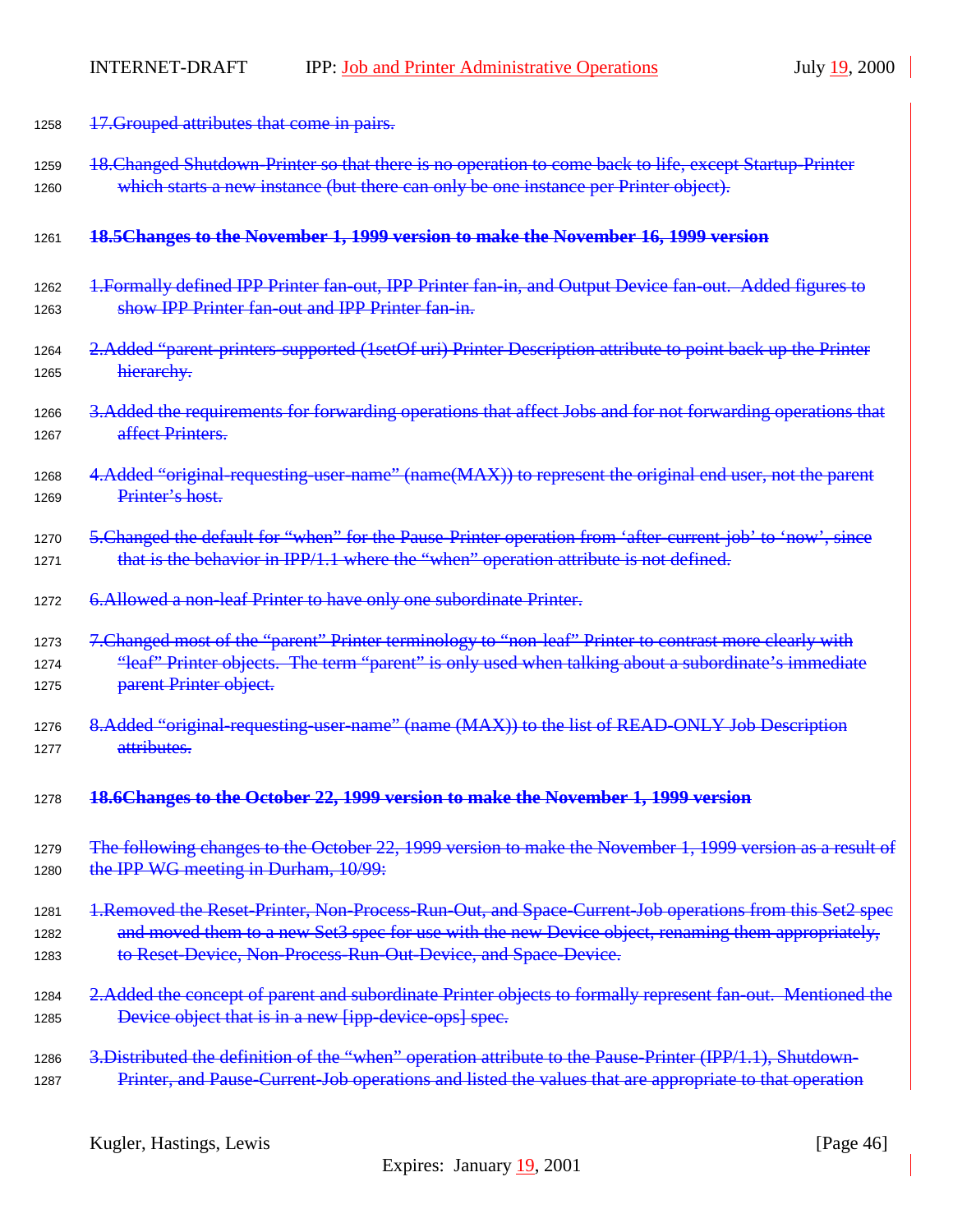| 1288 | only:                                                                                                        |
|------|--------------------------------------------------------------------------------------------------------------|
| 1289 | Pause-Printer: 'now', 'after-current-copy', 'after-current-job' (default), and 'after-all'.                  |
| 1290 | Shutdown-Printer: 'now', 'after-current-job' (default), and 'after-all'                                      |
| 1291 | Pause Current Job: 'now', 'after current copy' (default)                                                     |
| 1292 | 4. Deleted the "device-name" operation attribute and the "device-names-supported" (1setOf name(127))         |
| 1293 | Printer Description attribute. The latter will be part of the [ipp-device-ops] document.                     |
| 1294 | 5. Kept the "job-settable-attributes" (1setOf type2 keyword) and "printer-settable-attributes" (1setOf type2 |
| 1295 | keyword), but deleted the "interpreter settable attributes (1setOf type2 keyword), since the Interpreter     |
| 1296 | object and its attributes are really a sub-class of the Printer object.                                      |
| 1297 | 6. Deleted the "when-values-supported" (1setOf type2 keyword) Printer Description attribute.                 |
| 1298 | 7.Added the "subordinate-printers-supported" (1setOf uri) Printer Description attribute.                     |
| 1299 | 18.7 Changes to the September 19, 1999 version to make the October 22, 1999 version                          |
| 1300 | Adding or removing ISSUES that don't change the document are not listed here. The following changes to       |
| 1301 | the September 19, 1999 version to make the October 22, 1999 version as a result of the IPP WG meeting in     |
| 1302 | Denver, 9/99:                                                                                                |
| 1303 | 1. Added the Interpreter object.                                                                             |
| 1304 | 2. Added the "device-name" operation attribute to handle passing operations through the IPP Printer object   |
| 1305 | to the device.                                                                                               |
| 1306 | 3. Added the out-of-band 'not-settable' to allow the Set-Job-Attributes and Set-Printer-Attributes response  |
| 1307 | to indicate the difference between an unsupported attribute and a supported, but not settable, attribute in  |
| 1308 | the Unsupported Attributes Group.                                                                            |
| 1309 | 4. Removed "when values supported" and "job settable attributes" and "printer settable attributes" and       |
| 1310 | interpreter-settable-attributes" from the list of attributes that MUST be read-only. So an administrator"    |
| 1311 | could sub-set the policy on what when values are supported or which attributes can be set.                   |
| 1312 | 18.8Changes to the July 19, 1999 version to make the September 19, 1999 version                              |
| 1313 | The following changes to the July 19, 1999 version to make the September 19, 1999 version as a result of     |
| 1314 | the IPP WG meeting in Alaska, 8/99:                                                                          |
| 1315 | 1. Refer to proposal as "Set2" rather than "Administrative" operations.                                      |
| 1316 | 2. Revise the emphasis on administrator throughout the document, although the word administrator remains     |
| 1317 | wherever appropriate.                                                                                        |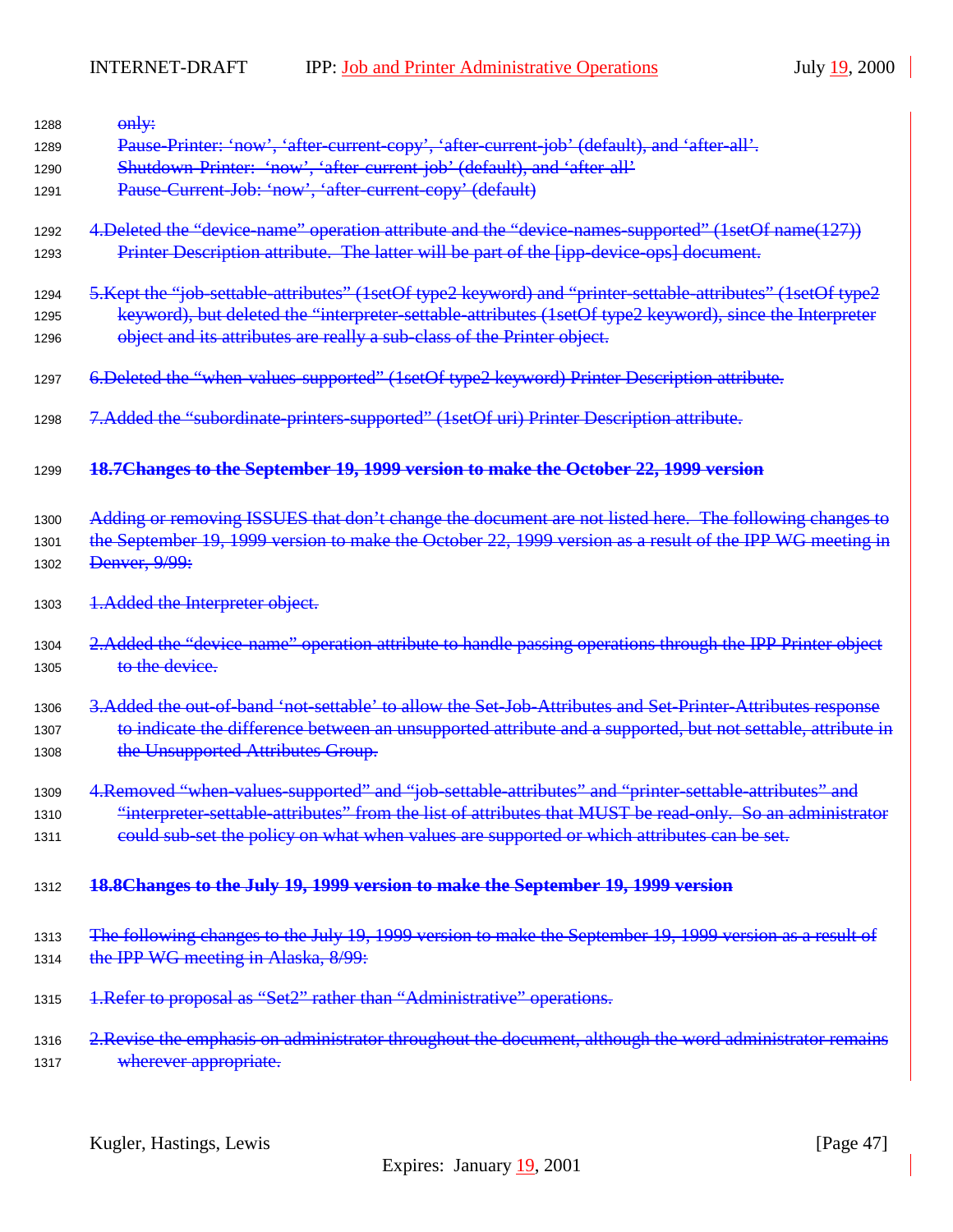| 1318 | 3. Convert non-process-run-out from an operations attribute to an operation.                                  |
|------|---------------------------------------------------------------------------------------------------------------|
| 1319 | 4. Added Issue 21: For all these "access" caveats, why not just say 'authentication and access control (see   |
| 1320 | ipp-mod sections 1, 8.3 and 8.5) applies to this operation".?                                                 |
| 1321 | 5. Added Issue 22: Why? This is backward, if you ask me (HRL).                                                |
| 1322 | 6.Per resolution of Issue 2, the "settable attributes" Printer Description attribute, was replaced with three |
| 1323 | Printer Description attributes: "printer-settable-attributes", "job-settable-attributes", and "interpreter-   |
| 1324 | settable-attributes". The latter for those implementations that have different values for Printer attributes  |
| 1325 | in the Get-Printer-Attributes and Set-Printer-Attributes operations, depending on the value of the            |
| 1326 | "document format" operation attribute supplied by the client. If and when we get a Document object,           |
| 1327 | then we can add a "document-settable-attributes" Printer Description attribute.                               |
| 1328 | 18.9Changes to the June 30, 1999 version to make the July 19, 1999 version                                    |
| 1329 | The following changes to the June 30, 1999 version to make the July 19, 1999 version as a result of the IPP   |
| 1330 | WG meeting in Copenhagen, 7/7/99-7/8/99, and the IPP telecon, 7/14/1999:                                      |
| 1331 | 1. Sections 2.1 and 2.2: Clarified that the way to remove a message from the operator was for the client to   |
| 1332 | supply a zero-length or all white space text string which is copied as usual to the "xxx-message-from-        |
| 1333 | operator" attribute.                                                                                          |
| 1334 | 2. Section 2.3: Added "factory settings" (boolean) operation attribute to the Get-Printer-Attributes          |
| 1335 | operation.                                                                                                    |
| 1336 | 3. Section 2.4: Added the "when" operation attribute to the Pause-Current-Job operation.                      |
| 1337 | 4. Section 2.4: Made the "when" operation attribute OPTIONAL for use in operations (Pause Printer,            |
| 1338 | Reset Printer, Shutdown Printer, and Pause Current Job operations).                                           |
| 1339 | 5. Sections 2.5: Added table of operation attributes for the Printer operations to make it easy to compare.   |
| 1340 | 6. Sections 2.6: Added table of operation attributes for the Job operations to make it easy to compare.       |
| 1341 | 7. Section 3.1: Added "settable-attributes" (1setOf type2 keyword) READ-ONLY Printer Description              |
| 1342 | attribute.                                                                                                    |
| 1343 | 8. Section 3.2: Added "printer controls other protocols" (boolean) Printer Description attribute              |
| 1344 | 9. Section 3.3: Added the READ-ONLY "printer-message-time" (integer(MIN:MAX)) Printer Description             |
| 1345 | attribute to keep time message updated in time ticks.                                                         |
| 1346 | 10. Section 4.2: Deleted the 'process-next' "job-state-reasons" value, so that repeated Promote-Job           |
| 1347 | operations promote each job "to the front of the queue".                                                      |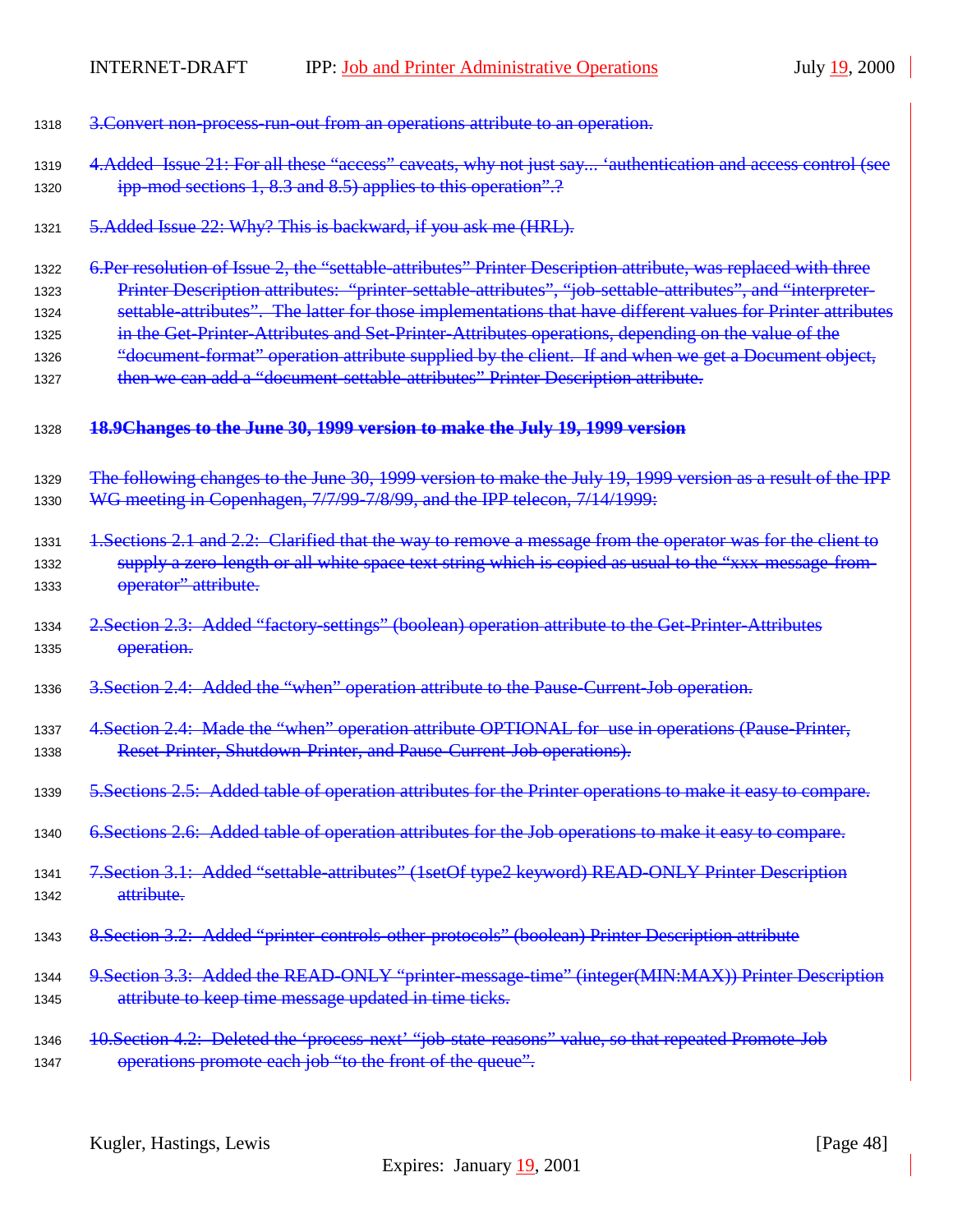<span id="page-48-0"></span>

| 1348         | 11. Sections 6.1.1.1 and 6.2.1.1: Replaced the table that listed all attributes with one that lists only the               |
|--------------|----------------------------------------------------------------------------------------------------------------------------|
| 1349         | attributes that MUST be READ-ONLY.                                                                                         |
| 1350         | 12. Section 6.1.1.1: Indicated that attributes that are not specified as READ-ONLY in this document MAY                    |
| 1351         | be settable. If they control behavior, that changing their values MUST change the behavior.                                |
| 1352         | 13. Section 6.1.1.2 and 6.2.1.2: Deleted the "ipp-attribute-fidelity" operation attribute from the Set-Printer-            |
| 1353         | Attributes and Set-Job-Attributes operations. All set operations are atomic.                                               |
| 1354         | 14. Section 6.1.1.2: Add the concept of the Interpreter object to handle attributes whose values vary in the               |
| 1355<br>1356 | Set-Printer-Attributes and Get-Printer-Attributes, depending on the value of the "document-format"<br>operation attribute. |
| 1357         | 15. Sections 6.1.1.3 and 6.2.1.2: Changed the "out-of-band" 'not-settable' value back to the existing 'not-                |
| 1358         | supported' value.                                                                                                          |
| 1359         | 16. Section 6.1. 2 and 6.1. 3: Added "job type" operation attribute to Disable Printer and Enable Printer                  |
| 1360         | operations with values: 'network jobs', 'walk up jobs', and 'all jobs'.                                                    |
| 1361         | 17. Section 6.1.5: Clarified that Restart-Printer brings up the Printer disabled and paused, since that is the             |
| 1362         | eventual state that Shutdown-Printer leaves the printer in.                                                                |
| 1363         | 18. Section 6.1.5: Indicated that if Restart Printer is supported, then Shutdown Printer MUST be supported.                |
| 1364         | 19. Section 6.1.6: Deleted Space Printer operation. Keep Space Current Job operation only which has a                      |
| 1365         | "job-id" operation attribute that a client MAY supply.                                                                     |
| 1366         | 20. Section 6.1.6: Clarified that Shutdown-Printer is for a long period of time, not just to reset the device or           |
| 1367         | change attribute values. Also that Shutdown performs an immediate Disable-Printer and an eventual                          |
| 1368         | Pause Printer.                                                                                                             |
| 1369         | 21. Sections 6.2.3, 6.2.4, and 6.2.7: Added a "job id" operation attribute to Cancel Current Job, Pause                    |
| 1370         | Current-Job, and Space-Current-Job that a client MAY supply to check for race condition where current                      |
| 1371         | job changes                                                                                                                |
| 1372         | 22. Section 6.2.4: Combined Pause Job into Pause Current Job operation.                                                    |
| 1373         | 23. Sections 6.2.4 and 6.2.5: Pause Current Job puts job in 'processing stopped' state, not 'pending held'                 |
| 1374         | state.                                                                                                                     |
| 1375         | 24. Section 6.2.6: Simplified Promote-Job, so that it behaves as if the job were put at the front of the queue.            |

# <sup>1376</sup> **18 Appendix A: Full Copyright Statement**

<sup>1377</sup> Copyright (C) The Internet Society (1998,1999). All Rights Reserved

Kugler, Hastings, Lewis [Page 49]